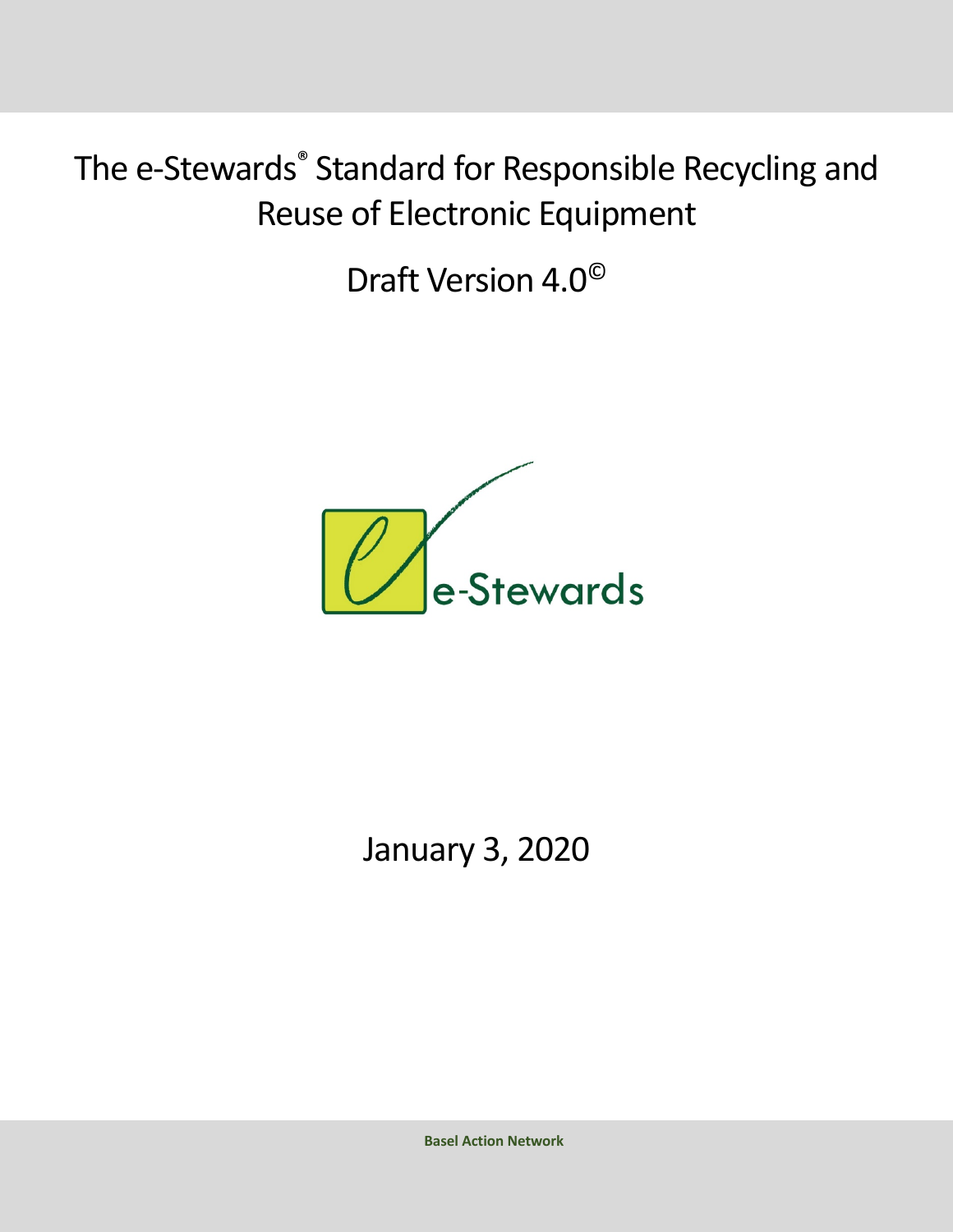# **e-Stewards Copyright and Control**

The e-Stewards® Standard for Responsible Recycling and Reuse of Electronic Equipment: Version 4.0© is copyrighted as of the publication date by the Basel Action Network (BAN). This document is proprietary and its use is strictly controlled by the Basel Action Network. This document may not be copied, shared, or excerpted including via an electronic retrieval system, or be made available on the Internet, a public network, by satellite, or otherwise used or reproduced, in part or in whole, without the prior written permission from or under license with the Basel Action Network.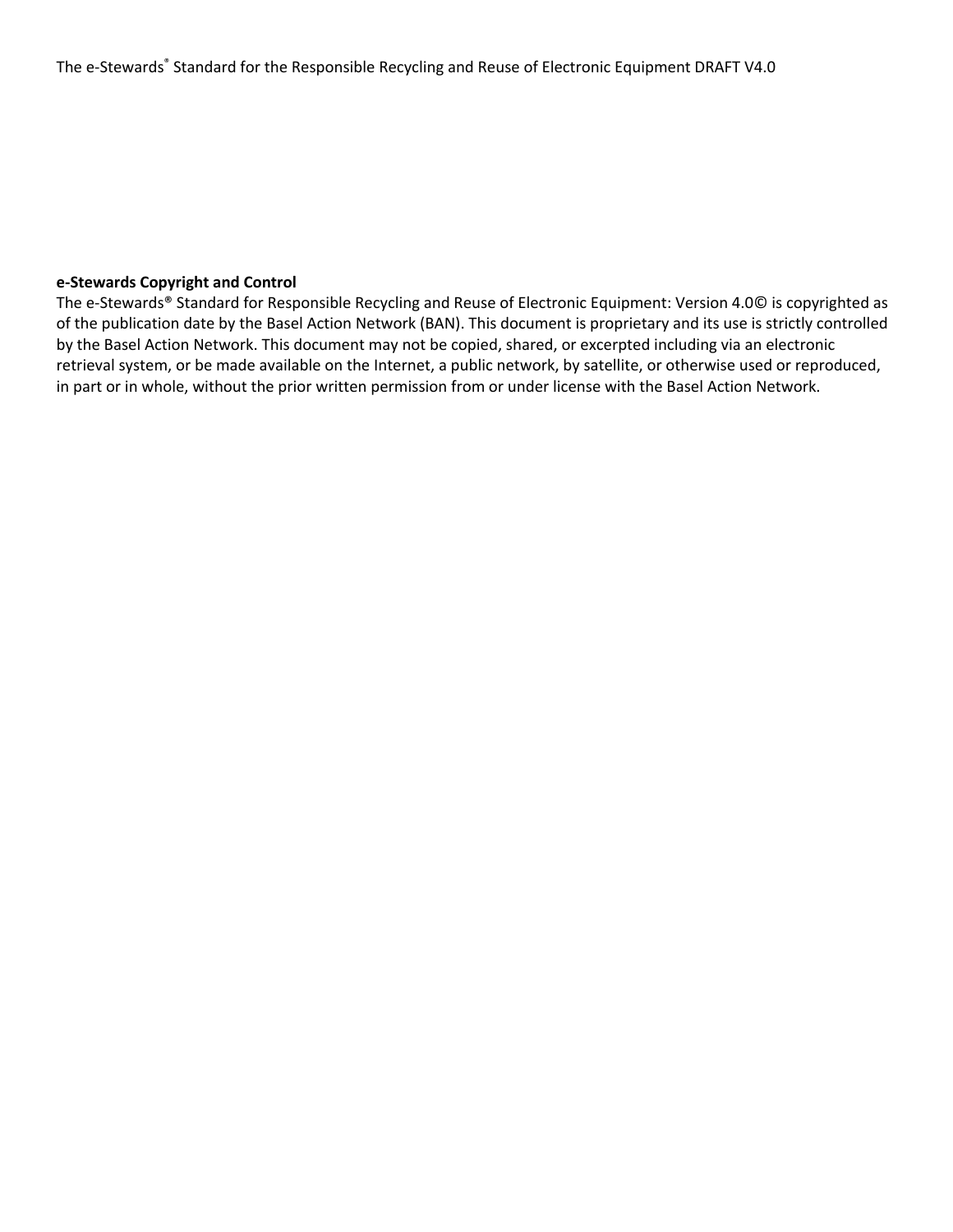# e-Stewards® Standard Requirements

# **1 Scope**

The e-Stewards Standard is to be used within the e-Stewards Certification program to govern the management of Electronic Equipment as defined herein when it is managed by e-Stewards Processors involved in its disposal, recycling, or reuse. For more information on the scope of the Certification program itself, see Appendix B.

The e-Stewards Standard requires the international environmental management systems standard ISO 14001: 2015<sup>©</sup> (ISO). Additionally, as of July 1, 2022, it will require the current version of the international data security standard known as NAID AAA Certification including all NAID endorsements relevant to the organization's business model.

# **1.1 Appendices**

All appendices are a binding part of the Standard.

- **EXECUTE:** Appendix A contains additional detailed requirements for implementing select standard requirements.
- $\blacktriangleright$  Appendix B contains administrative rules and procedures for organizations seeking certification.
- **EXP** Appendix C contains administrative rules and procedures for e-Stewards Certification and accreditation bodies.
- **EXECUTE:** Appendix D contains the data security requirements usable until July 1, 2022, when the NAID AAA Certification including all NAID endorsements relevant to the organization's business model. Until that date, organizations can use either means (NAID or Appendix D) of meeting the Date Security requirements of the Standard.

# **1.2 Hierarchy of legal compliance and voluntary conformity with Standard**

Where requirements in this Standard conflict with legal requirements, the law will always prevail. However, where this voluntary Standard is not in conflict with laws, the e-Stewards requirements shall be implemented in addition to all applicable law.

## **1.3 Restricted use of this Standard**

This Standard may only be used as part of the e-Stewards accredited Certification program, as licensed by the Basel Action Network. An organization may only claim to meet this Standard or be an e-Stewards Processor if it is currently certified by an accredited e-Stewards Certification Body and is currently licensed to use the e-Stewards name & logo by Basel Action Network. Any other use or various claims of conformity to this Standard or parts of this Standard are strictly prohibited.

# **2 Normative references**

- ▶ Current certification to ISO 14001<sup>©</sup> (ISO) is a requirement of this Standard.
- ► Current certification to NAID AAA Certification© (NAID) is a requirement of the Standard as of July 1, 2022. NAID can be used to substitute for the Data Security Requirements found in Appendix D, which will sunset on this date, after which point only NAID will be required.

# **3 Terms & definitions**

For the purposes of this document, the verbal forms found in ISO 14001 section 0.5 and the definitions given in ISO 14001 section 3.0 apply, unless they are superseded by the definitions below.

## **3.1 Ancillary Sites**

Locations or operations owned, leased, or Controlled by the Organization, other than processing facilities, which serve the Organization for managing Electronic Equipment by activities not covered by the term Processing. Ancillary Sites do not include sites owned by an organization's customers or downstream providers.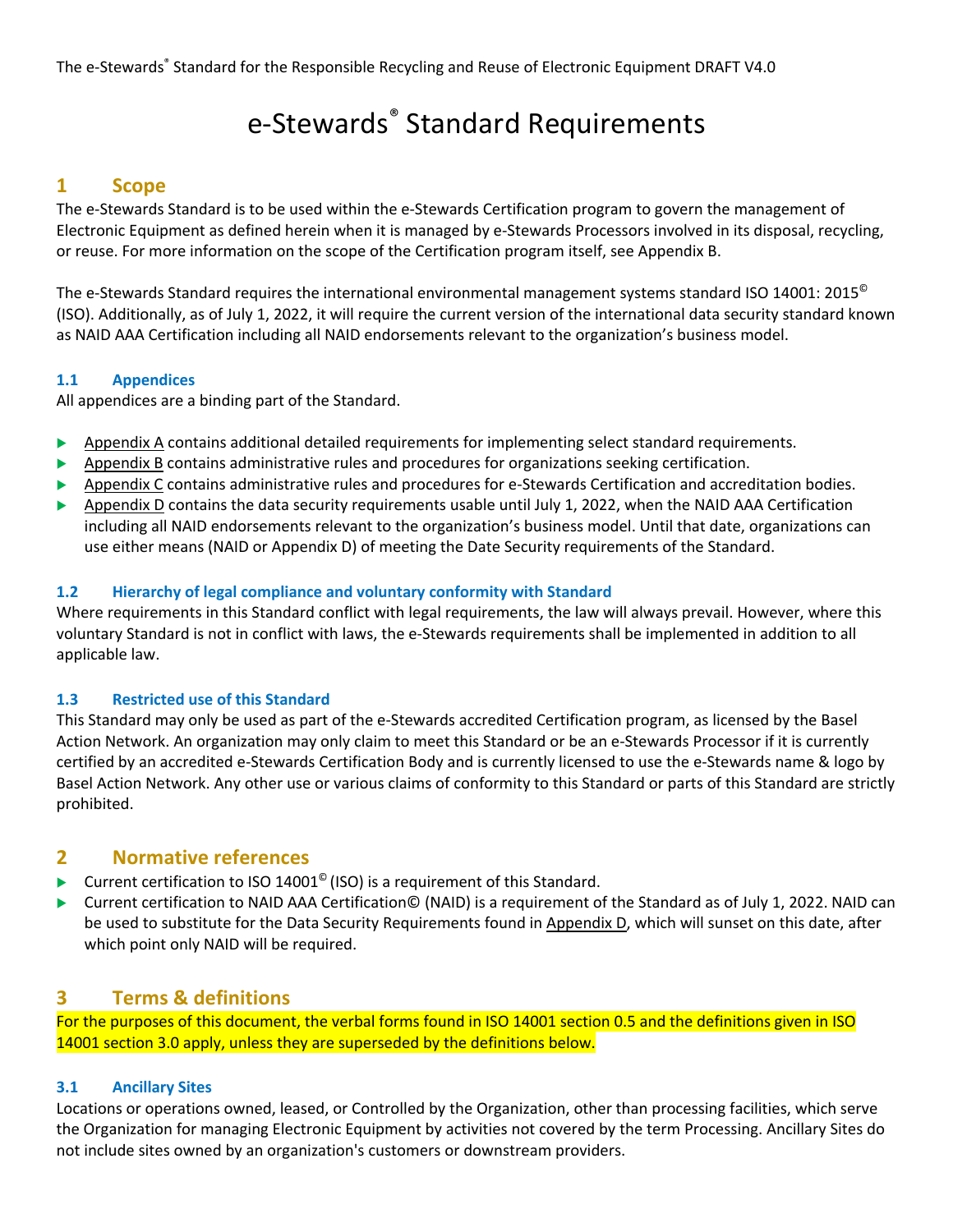#### **3.2 Annual**

A twelve-consecutive-month period having a recurring start date determined by the organization, with each subsequent twelve-month period beginning on the initially determined date.

#### **3.3 Certified Industrial Hygienist (CIH) or Equivalent**

An occupational health and safety professional who:

- a) Is currently certified by an industrial or occupational hygiene certification agency that is a recognized certification scheme by International Occupational Hygiene Association (IOHA) or other internationally or nationally accredited organization that certifies occupational or industrial hygiene professionals; or
- b) Has spent at least 10 years as a full time (at least 75% of their job duties) Industrial Hygiene professional; or
- c) Has a minimum of 5 years of experience, specific to the electronics recycling industry, as a full time (at least 75% of their job duties) Industrial Hygiene professional.

#### **3.4 Commodity**

Non-waste material derived from primary resources (mined or extracted from virgin raw materials) or from secondary resources (wastes) that is not destined for Recovery, Recycling, or Final Disposal (Basel Annex IV), but instead will be directed to the following destinations without the need for further Processing, cleaning, or separation:

- a) Sold directly into a market as a new consumer product; or
- b) Used as a direct feedstock in a manufacturing process to make a product where neither the product nor the production process will release harmful emissions or leachate, or produce hazardous by-products or residues that fail applicable threshold levels (see definition of HEW).

## **3.5 Competent Authority**

For nations that have ratified the Basel Convention, the Basel definition of Competent Authority applies. For the USA, the definition found in OECD Agreement C (2001) 107/FINAL applies. For countries not a party to either of these two instruments, this term refers to the designated government agency responsible for approving Transboundary Movement of hazardous wastes, recyclables, and reusable materials and equipment.

#### **3.6 Control**

Activities or services the Organization undertakes or outsources, all or in part, which involve invoicing, selling, donating, brokering, holding, collecting, storing, transporting, processing, or otherwise managing Electronic Equipment, even if the Organization never takes possession of the equipment or materials, and whether or not the services are represented as e-Stewards services. As an exception, in Tolling Operations, Control for the Organization ends after it finishes conducting the contracted service and physically transfers the equipment to the owner.

## **3.7 Customer Data**

Any digital or analog information located in, on, or about any Electronic Equipment derived from any media, including but not limited to digital memory, magnetic memory, floppy drives, hard or flash drives, audio or video recordings, paper, microfiche, photographs, and labels, which:

- a) Could identify or allow discovery of individuals or their activities, including information such as Internet Protocol (IP) addresses, email and mail addresses, phone numbers, ID numbers, or passwords; or
- b) Could identify or allow discovery of information about a corporation or organization and its activities, except for an asset number or code, the corporate name, its logo, and publicly known information about the corporation or organization; or
- c) Consists of licensed software, if the electronic device will not be returned to the licensee; or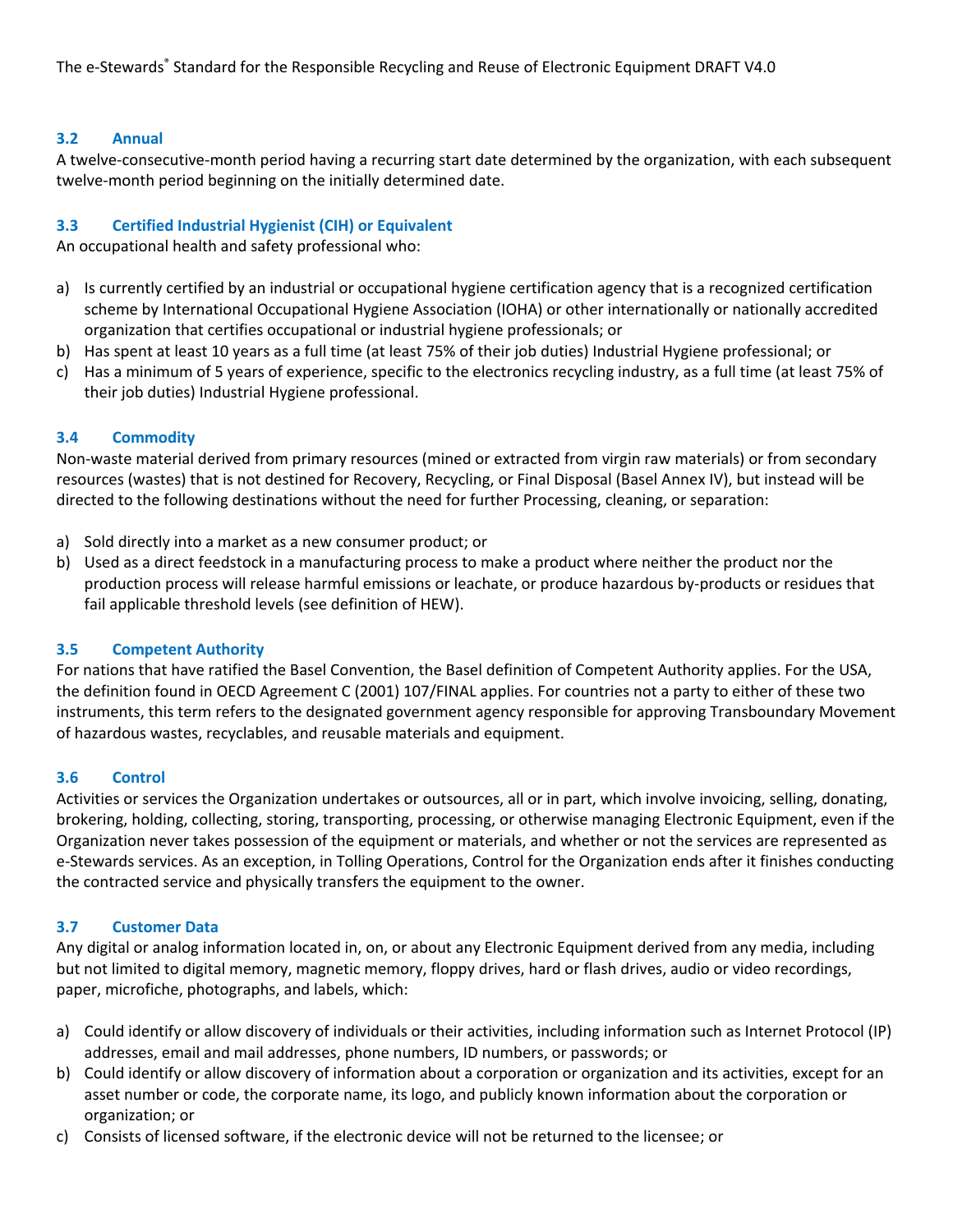d) Consists of financial information of any kind other than the sales price of equipment.

#### **3.8 Designated Health Provider**

An occupational health professional that is either a physician or a medical authority operating from a licensed clinic.

#### **3.9 Direct Reuse**

Continued use, by someone other than the previous user, of Electronic Equipment that has been tested and determined to be Fully Functional for the originally intended, Repurposed, or upgraded purpose, without need for Repair/Refurbishment.

#### **3.10 Downstream Provider (DP or DSP)**

Any facility or operation that Processes, disposes of, or otherwise manages any Materials of Concern and/or Electronic Equipment potentially containing Customer Data that pass through the organization's Control. Downstream Providers do not include Intermediaries.

#### **3.11 e-Stewards Processor**

A Processor certified to the e-Stewards Standard. Certifications are only granted once a Processor has passed the requisite audits administered by a Certification Body and has executed a License Agreement with the e-Stewards Administrator.

#### **3.12 Electronic Equipment (EE)**

Equipment and/or components from any sources, that are:

- a) Dependent on electric currents or electromagnetic fields in order to function including equipment used for the generation, storage, transfer and measurement of such electric currents and fields, and have never contained ozone-depleting substances, combustible fuels, or gases; and
- b) Consumables associated with (a) above, such as ink and toner and their cartridges, compact and other discs, batteries, chargers, and adapters.

This definition includes associated Materials of Concern and Processing residuals in any form.

#### **3.13 Electronic Waste**

Electronic Equipment and/or components that are:

- a) Intended for Recycling, energy recovery, or Final Disposal, all or in part; or
- b) Intended for Repair/Refurbishment, but not Direct Reuse; or
- c) Tested and Fully Functional but for which a Direct Reuse market has not been affirmed according to the requirements of this standard; or
- d) Deemed waste or banned for importation by any country involved in an applicable Transboundary Movement.

## **3.14 End Processor**

Final Downstream Provider at the end of the Recycling Chain that transforms mixed, waste, or scrap materials into Commodities or feedstocks for production with no further refinement or separation of materials or wastes required after End Processing. End Processors may also produce wastes, such as slag & filter cake, for further Processing or Final Disposal. End Processors include mercury retorts, plastics pelletization or flaking, and glass furnace operations, as well as metals smelters or hydrometallurgical metal recovery.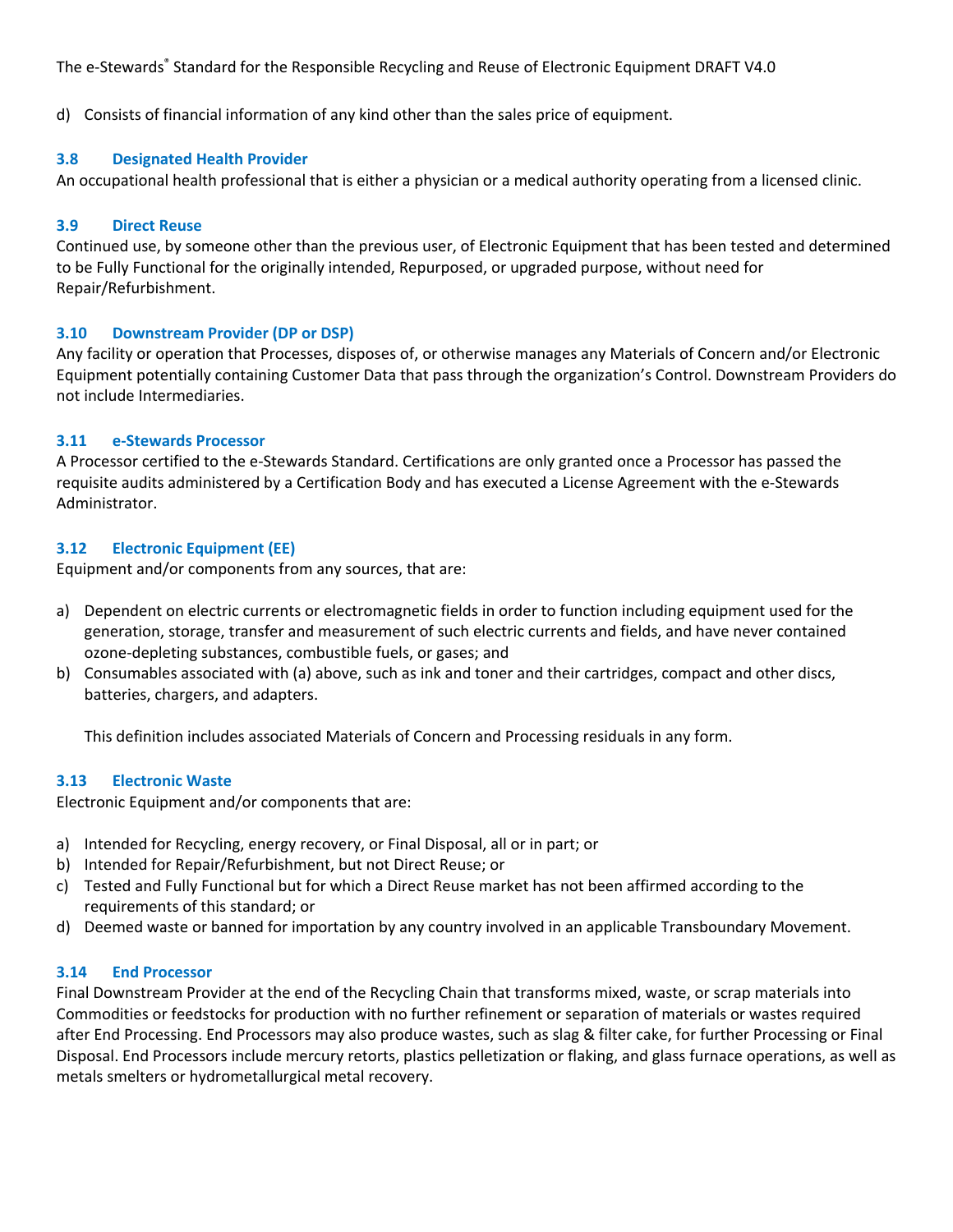## **3.15 Exposure Limit**

The applicable regulatory occupational exposure limit for each identified hazard. If none exists, then either the current Threshold Limit Value or Biological Exposure Index established by the American Conference of Governmental Industrial Hygienists (ACGIH), or if that is not applicable, then the exposure limit for that hazard from an OECD country.

# **3.16 Extended Producer Responsibility (EPR)**

A voluntary or legislated waste management policy or program that requires a producer or importer to take financial and sometimes logistical responsibility for the proper and safe management of their products in the post-consumer stage of their life cycle.

## **3.17 Final Disposal**

Operations that do not lead to the possibility of Materials Recovery, Recycling, reclamation, Direct Reuse, or alternative use (see Basel Convention's Annex IV, Part A). Final Disposal includes deposit in landfills and/or incinerators (including incinerators with energy recovery), and safe, monitored, retrievable storage.

## **3.18 Final Disposition**

The last operation in the recycling chain at which electronic equipment:

- a) Ceases to be a waste by being Processed into a Commodity; and/or
- b) Is prepared for Direct Reuse by completing reuse requirements in this standard; and/or
- c) Is Finally Disposed.

## **3.19 Fully Functional/Full Functionality**

Electronic Equipment and/or components that have been tested and demonstrated to be:

- a) Capable of performing the Key Functions that it was designed or Repurposed to perform; and
- b) Safe for use and handling and without structural problems that could lead to damage, injury, or lack of functionality; and
- c) Without any non-functional components containing HEWs, with the exception of non-removable batteries in dual battery equipment (see 8.5.1)

NOTE: Conformity with this definition does not require that cosmetic alterations or software loading be completed prior to export/import.

## **3.20 Halogenated Materials**

Contain compounds with atoms of the halogen group of elements including fluorine, chlorine, bromine, and iodine. In EE, these materials include but are not limited to all plastics, circuit boards & other items that contain fluorinated polymers, brominated flame retardants (BFRs), polyvinyl chloride (PVC), and polychlorinated biphenyls (PCBs).

## **3.21 Hazardous Electronic Waste or Hazardous e-Waste (HEW)**

Electronic Waste or residues of Electronic Waste:

- a) For which the hazardous characteristics and constituents are not known; and/or
- b) That are deemed hazardous waste or banned for importation by any country involved in an applicable Transboundary Movement regardless of the type of destination or condition of equipment at the time of said transboundary movement; and/or
- c) That consist of, contain, or are contaminated by:
	- 1) Asbestos
	- 2) Batteries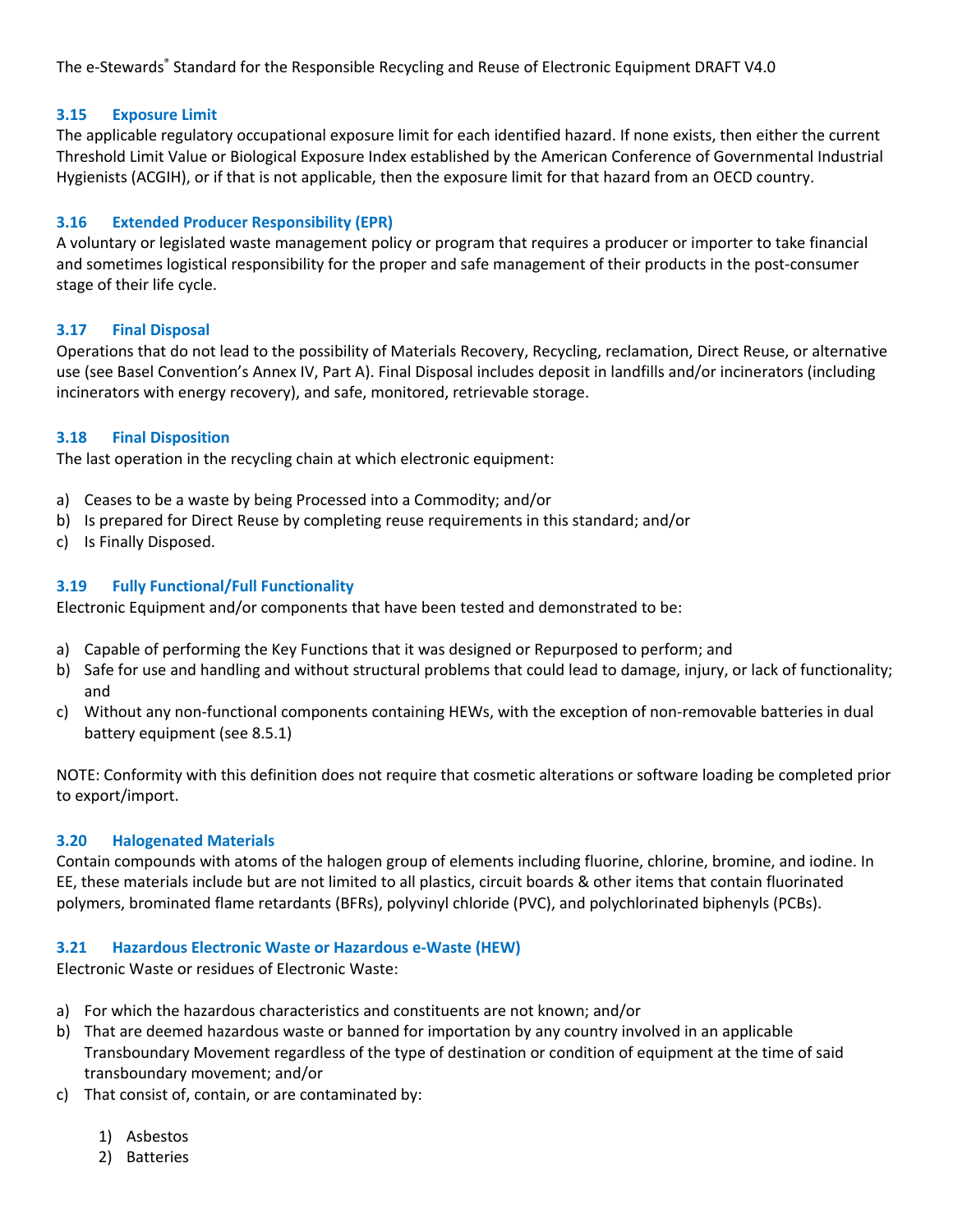- $\triangleright$  Of any kind containing intentional inputs of lead, mercury, and/or cadmium; and/or
- $\blacktriangleright$  Which are unsorted, or for which the chemistry is unknown; and/or
- $\triangleright$  Containing flammable organic solvents, e.g. lithium-ion batteries; and/or
- **Demographs** Containing any other hazardous materials listed in Basel Convention Annex I and possessing an Annex III hazardous characteristic;
- 3) Cathode ray tubes (CRTs), CRT glass, CRT cullet, CRT fines, phosphors, coatings, and frit from CRT glass, and any materials contaminated with these;

NOTE: The following are exempt from the definition of HEW:

- $\triangleright$  CRT glass that is non-leaded and is thoroughly cleaned of phosphors, coatings, frit, and fines, as determined by a toxics characteristic leaching procedure or equivalent test method; and
- $\triangleright$  The metal band around the CRT front panel, and/or the shadow mask, unless they are contaminated with Phosphors.
- 4) Polychlorinated biphenyls (PCBs) with levels that exceed actual concentrations >50 mg/kg;
- 5) Waste materials or components containing radioactive substances emitting radiation, including alpha particles, nucleons, electrons, and gamma rays which are the result of human design or inputs such as some smoke detectors and contaminated devices used in nuclear medicine;
- 6) Plastics listed on VIII or Annex II of the Basel Convention (e.g. Y48);
- 7) Any Electronic Equipment (such as circuit boards, lamps, switches, assemblies, housings, plastics, cables, and wires) that contains any of the following substances as intentional inputs, in unknown levels, or in levels exceeding threshold limits indicated below<sup>1</sup> (determined using US EPA's TCLP Method 1311):

|   | Arsenic       | 5.0 $mg/L$   |
|---|---------------|--------------|
|   | <b>Barium</b> | $100$ mg/L   |
| ь | Beryllium     | $0.007$ mg/L |
| ь | Cadmium       | $1.0$ mg/L   |
|   | Chromium      | 5.0 mg/L     |
|   | Lead          | 5.0 mg/L     |
|   | Mercury       | $0.2$ mg/L   |
|   |               |              |

 $\triangleright$  Selenium 1.0 mg/L

NOTE 1: Electronic Equipment entering into the organization's Control is considered HEW until determined otherwise.

NOTE 2: Hazardous Electronic Waste does not refer to non-hazardous fractions such as copper, aluminum, or steel alloys (waste streams listed in the Basel Convention Annex IX) unless that material is contaminated with materials listed in  $1$ ) – 7), that exceed threshold test levels noted above.

# **3.22 Immediate Downstream Provider (IDP)**

A next-tier Downstream Provider to which the organization directly transfers MOCs or Electronic Equipment capable of holding data, including any such operation to which the organization outsources activities it is responsible for under this Standard. This does not include Intermediaries.

# **3.23 Industrial Hygiene (IH)**

The anticipation, recognition, evaluation, communication, and control of environmental stressors in, or arising from, the workplace that may result in injury, illness, or impairment, or that may otherwise affect the well-being of workers and/or members of the community.

<sup>1</sup> These levels are found in the Federal Register of the United States at 40 CFR 266 Appendix VII.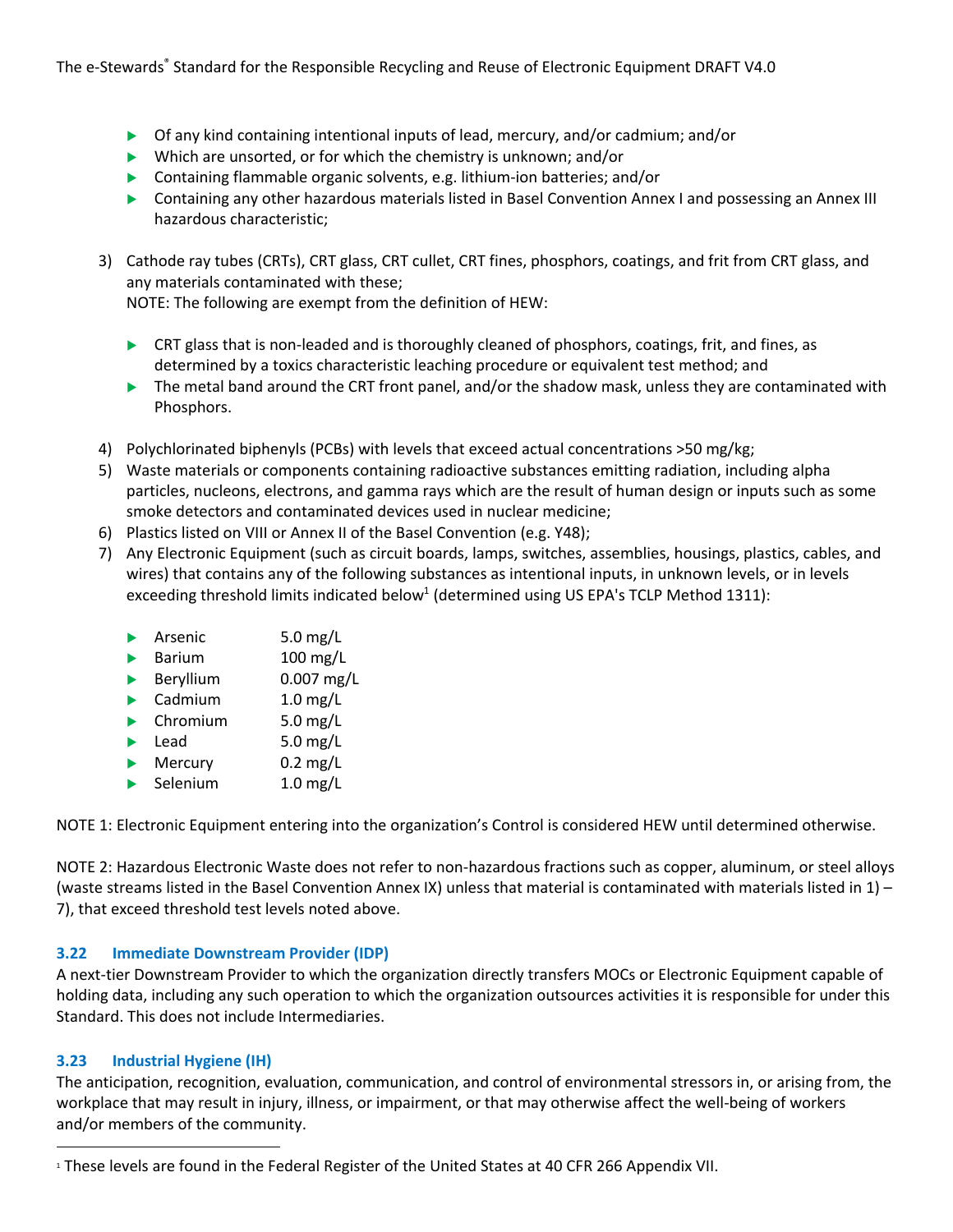#### **3.24 Intermediary**

Any entity within the Recycling Chain which brokers, holds, buys, sells, transfers, stores, manages, or facilitates transactions of any Electronic Equipment (including material derived from it) that passes through the organization's facility or Control but does not perform Processing. Intermediaries may cut cables from devices without being disqualified from this definition. Intermediaries may or may not take physical possession of equipment. The term Intermediary does not include Downstream Providers or transportation companies that solely convey goods from one location to another.

#### **3.25 Key Function(s)**

The essential function(s) of a unit of Electronic Equipment that will satisfactorily enable the equipment to be safely used as originally intended, or, if Repurposed, in accordance with its marketed description.

#### **3.26 Life-Cycle Perspective**

Taking into consideration the entire life cycle of products and wastes on the environment, human health, social and other aspects, including for example climate impacts, legacy toxics, impacts on consumers, and end-of-life residual impacts.

#### **3.27 Management**

Those that make financial, operational, and policy decisions for the Organization, and always include top Management (owners and executives).

#### **3.28 Materials of Concern (MOCs)**

Umbrella term for Hazardous Electronic Waste (HEWs) and Problematic Components or Materials (PCMs).

#### **3.29 Materials Recovery**

Operations that are part of a process to reclaim elements, compounds, or materials and transform them into Commodities.

#### **3.30 Organization**

An eligible processing business (for-profit or non-profit) that either is a candidate for certification to the e-Stewards Standard or is currently an e-Stewards Processor.

#### **3.31 Phosphors**

Compounds that produce light when excited (i.e. are struck by free electrons). Phosphors (typically a powdery white coating) coat the inside of faceplates/front panels of cathode ray tubes (CRTs) and are used in some lamps, such as fluorescent lamps utilizing mercury-based phosphors. Phosphors in the current waste stream are likely to contain compounds of cadmium, mercury, rare-earth metals and/or other metals of varying or unknown toxicity.

#### **3.32 Potentially Hazardous Processing Technologies (PHPTs)**

Technologies, activities, or operations that process Electronic Equipment and have the potential to release hazardous or Problematic Components or Materials (see Appendix A) into the environment.

#### **3.33 Precautionary Principle**

The taking of prudent action(s) to prevent harm to humans or the environment where a strong suspicion exits that a certain activity may cause such, without waiting for conclusive scientific proof of causality.

#### **3.34 Prison Operation**

Facilities that Process Electronic Equipment in which work on EE is performed by workers serving a prison sentence.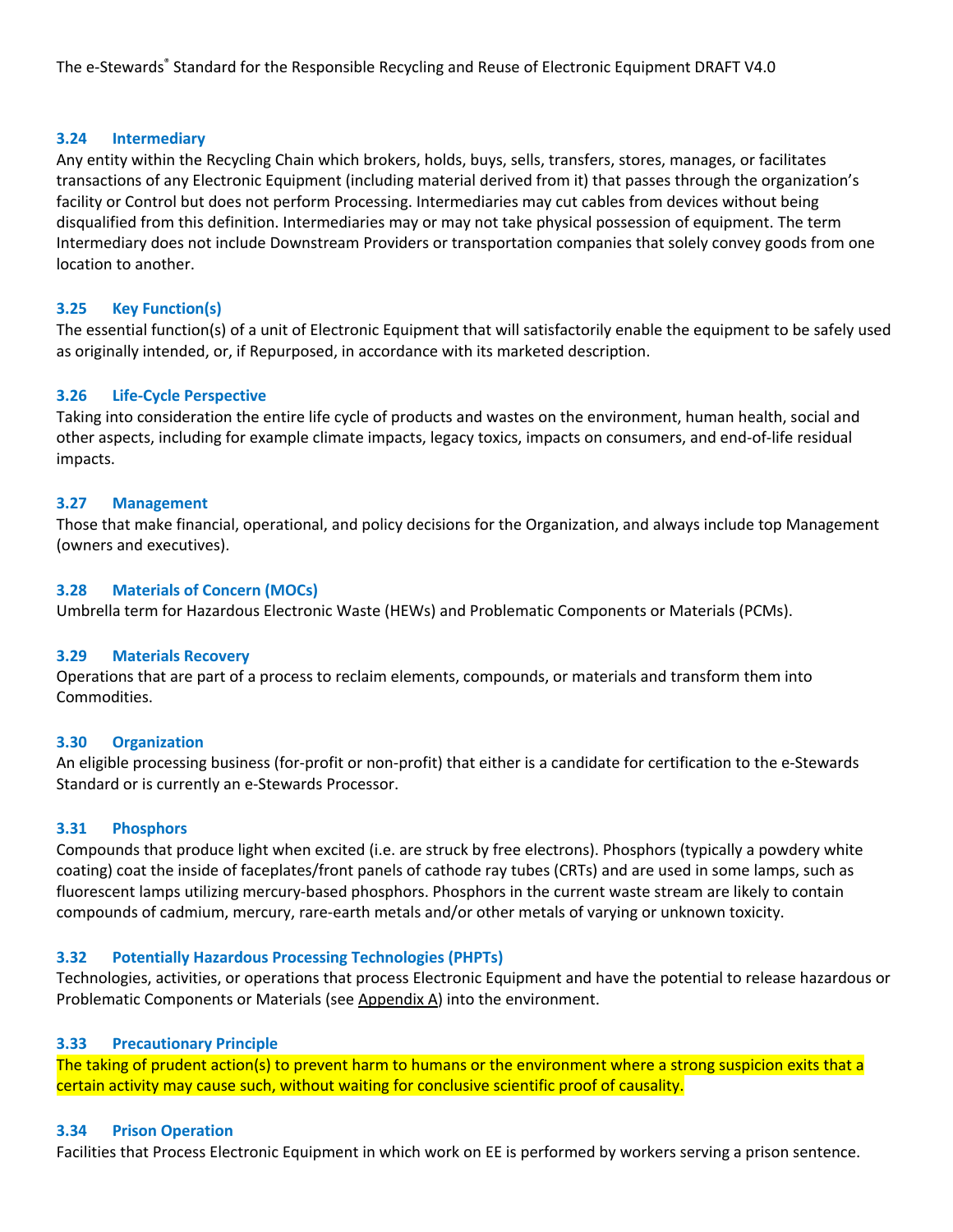## **3.35 Problematic Components or Materials (PCMs)**

Electronic wastes that may not be defined as Basel Convention hazardous wastes or e-Stewards Hazardous Electronic Wastes, but which may be hazardous or require special controls or consideration in order to enhance recyclability or address potential environmental or occupational health and safety risks that may arise from Processing such components or materials. These are:

- u Sorted alkaline and other batteries that contain no lead, mercury, cadmium, lithium, flammable organic solvents, or unknown contents; and/or
- $\blacktriangleright$  Glycol-based coolants; and/or
- Inks and toners, including associated cartridges and containers contaminated with their residue; and/or
- $\blacktriangleright$  Plastics with halogenated additives or constituents, such as those containing brominated flame retardants or polyvinyl chloride (PVC) but not those listed on Annex II or VIII of the Basel Convention; and/or
- $\blacktriangleright$  Other components and materials identified by the organization as problematic.

## **3.36 Processing**

The physical alteration, manipulation, or management of Electronic Equipment, leading to Direct Reuse and/or Materials Recovery. It includes, but is not limited to, any Basel Convention Annex IV B operations, including Recycling, treatment, manual disassembly, mechanical size reduction, smelting, Repair, remanufacture, Re-Repurposing, refining, End Processing, and/or harvesting of parts. It also includes software manipulation such as data sanitization and software installation, upgrading, and testing. Final Disposal & energy recovery operations are not Processing.

## **3.37 Qualified Auditor**

An individual with the competence to perform effective downstream provider audits and/or internal audits based on detailed knowledge of relevant requirements, and who is free from conflicts of interest.

## **3.38 Qualified Smaller Components (QSCs)**

The following commonly used low-value Electronic Equipment components or peripherals without data-bearing capabilities and not containing batteries: mice, chargers, power supply units, voltage/plug adapters, keyboards, fans, ink/toner cartridges, integrated circuits, and printed circuit boards including RAM. It does not include printers or monitors. Other items may qualify for this definition if written approval is first provided by the Program Administrator.

#### **3.39 Recycling**

Operations that lead to or are part of Materials Recovery.

#### **3.40 Recycling Chain**

All entities, activities, and operations that Process, Repair/Refurbish, Recycle, manage, receive, transfer, store, and/or dispose of any Electronic Equipment that passes through the organization's facility or Control. The Recycling Chain includes, but is not limited to, all Ancillary Sites, Downstream Providers, End Processors, Final Disposal facilities, and Intermediaries.

#### **3.41 Repair/Refurbishment**

Process or activity that transforms used or unused Electronic Equipment (including components) into Fully Functional Electronic Equipment for Direct Reuse.

## **3.42 Repurposing**

A form of Direct Reuse where the primary function of a piece of Electronic Equipment is different than that originally intended by its manufacturer, such as a phone Repurposed as a digital music player.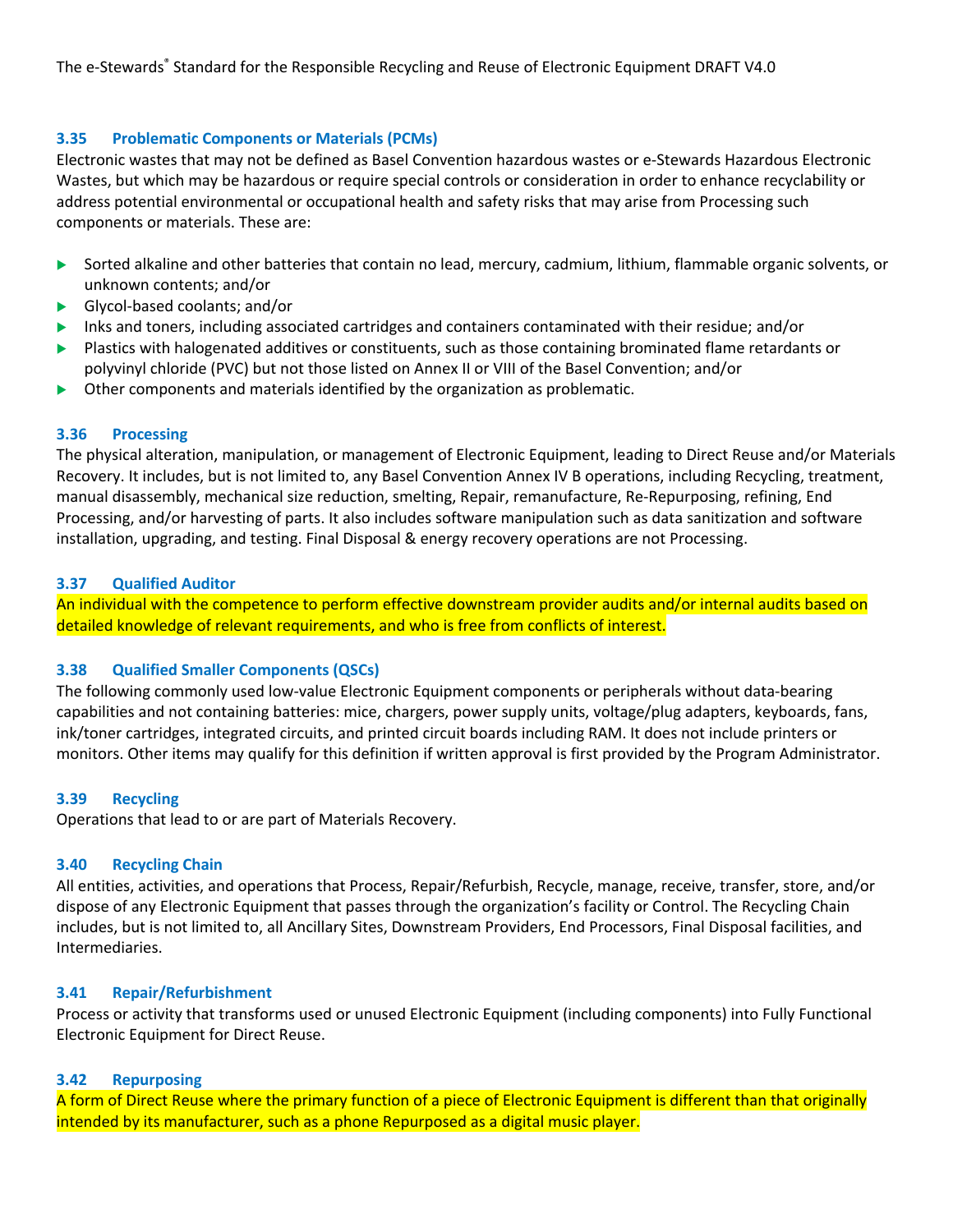#### **3.43 Shipping Records**

Verifiable records of incoming and outgoing shipments or transfers of Electronic Equipment (including components and materials derived from equipment), such as shipping logs, invoices, bills of lading/waybills, or other commerciallyaccepted documentation of transfers, and the corresponding acknowledgments of receipt from receiving facilities.

#### **3.44 Significant Change**

Includes, but is not limited to, any change that could materially affect the organization's commitments to customers, compliance with laws, detrimental impacts on human health and the environment, and/or ability to remain in conformity with the e-Stewards Standard.

#### **3.45 Stewardship**

Establishment, maintenance, and improvement of aspects supporting the environment, health and safety, data security, and social responsibility.

## **3.46 Stewardship Management System (SMS)**

The Organization's internal system for managing its plans and processes in order to achieve intended results and to foster Stewardship. The SMS is governed by its documented scope (Section 4) and structured around ISO 14001.

#### **3.47 Tolling Operations**

A business model wherein an organization conducts a contracted service (e.g. lease returns, repair, sorting, triage) for a customer while the customer maintains ownership and receives all or part of the equipment back following the service.

#### **3.48 Transboundary Movement**

Any movement or intended movement of Electronic Waste across a national border from one country to another;

#### **3.49 Unusual Equipment**

Electronic Equipment which is not generally handled by the organization and which the organization is not equipped to fully test.

#### **3.50 Waste Management Hierarchy**

Management policy for waste, establishing the following order of preference:

- a) prevention
- b) minimization
- c) reuse (including repair)
- d) recycling
- e) safe, monitored storage for eventual reuse or recycling
- f) energy recovery
- g) disposal

# **4 Context of the organization**

## **4.1 Stewardship Management System**

The Organization shall create, maintain, implement, and continually improve a Stewardship Management System (SMS), that covers all operations within each country in which the Organization exists. Additionally, the Organization shall determine internal and external issues affecting their SMS, positively and negatively, with consideration for the concerns and requirements of those identified interested parties interacting with the SMS, and for whether these should be considered compliance obligations.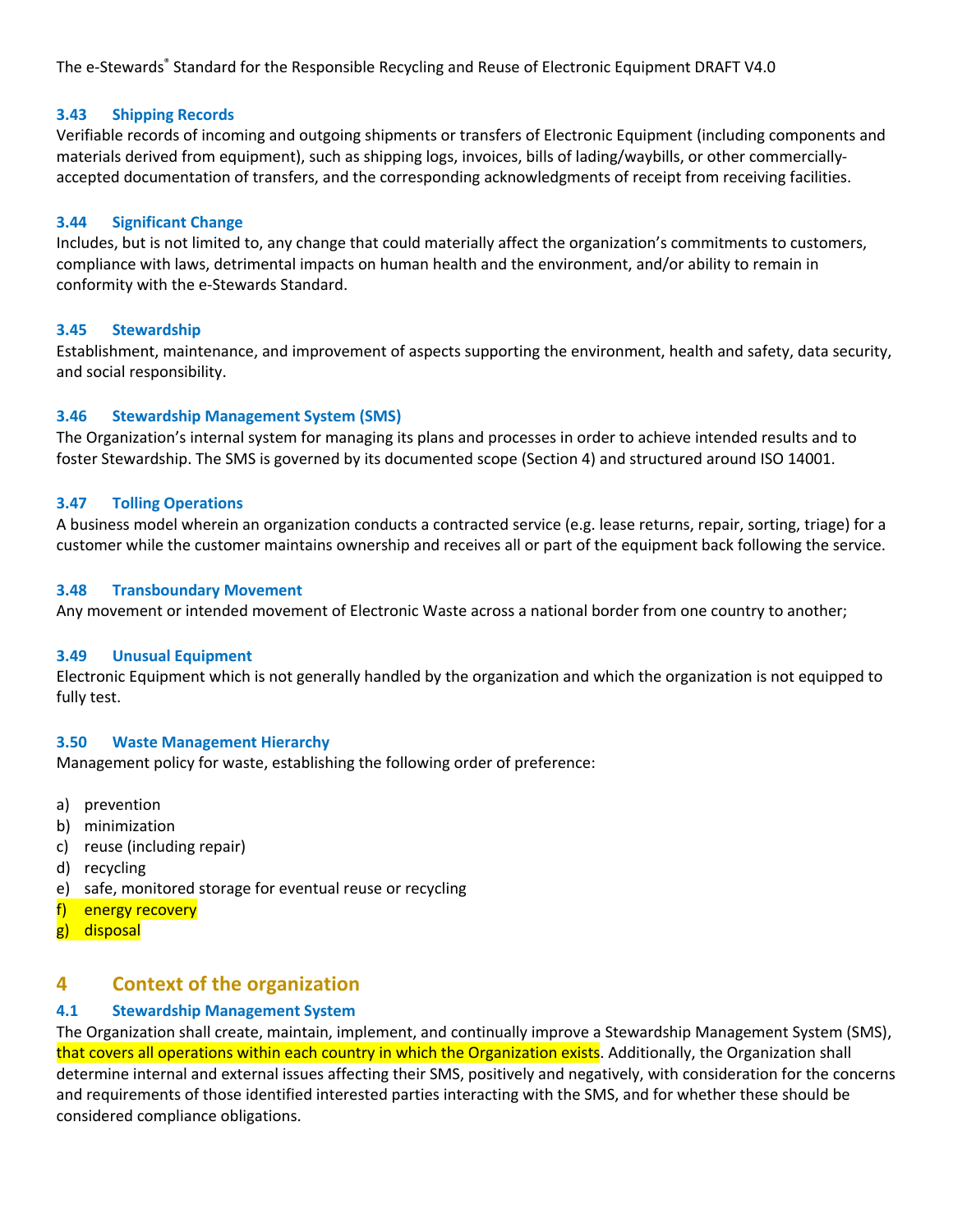The documented scope of the SMS shall include:

- a) The Stewardship requirements of this Standard; and
- b) All Electronic Equipment entering the Control of the Organization; and
- c) All property and assets under the organization's Control, including Ancillary Sites; and
- d) All personnel performing work for the Organization.

Within its scope and taking consideration the concerns and requirements identified above, the SMS shall:

- a) Apply the Precautionary Principle; and
- b) Seek to reduce the negative lifecycle impacts of Electronic Equipment passing through the Organization's Control; and
- c) Follow, where practicable, the Waste Management Hierarchy; and
- d) Manage Materials of Concern appropriately and transparently throughout the Recycling Chain.

# **5 Leadership**

## **5.1 Leadership and commitment**

Management shall:

- a) Take responsibility for the effectiveness and implementation of the SMS at all organizational levels and functions; and
- b) Ensure that goals and targets are appropriate to the Stewardship policy and identified significant aspects; and
- c) Promote continual improvement throughout the Organization.

## **5.2 Stewardship policy**

The organization's documented Stewardship policy shall include commitment throughout the Recycling Chain to:

- a) Protect the environment, human health and safety, data security, and social responsibility; and
- b) Protect workers' rights to a workplace free from harassment and discrimination; and
- c) Protect workers' rights to a workplace free from harmful pollutants and hazardous conditions; and
- d) Prevent transboundary movement of MOCs in violation of relevant laws, treaties, agreements, and this Standard; and
- e) Prohibit the use of forced and child labor; and
- f) Restrict the use of Prison Operations in accordance with this Standard; and
- g) Restrict the disposal of MOCs in accordance with this Standard.

## **5.3 Organizational roles, responsibilities, and authority**

#### Management shall:

- a) Provide all personnel with the authority and responsibility to identify and report on SMS issues, concerns, and opportunities for improvement, and
- b) Establish team(s) that are responsible for driving implementation and improvement of the SMS, including for improving safety and ensuring conformity to this standard.
	- 1) Team membership shall include representation from all relevant levels of the Organization
	- 2) Safety team membership shall include representation from all levels of the Organization

# **6 Planning**

## **6.1 Actions to address risks and opportunities**

The Organization shall plan and document the actions necessary to address and monitor identified risks and opportunities, including those associated with: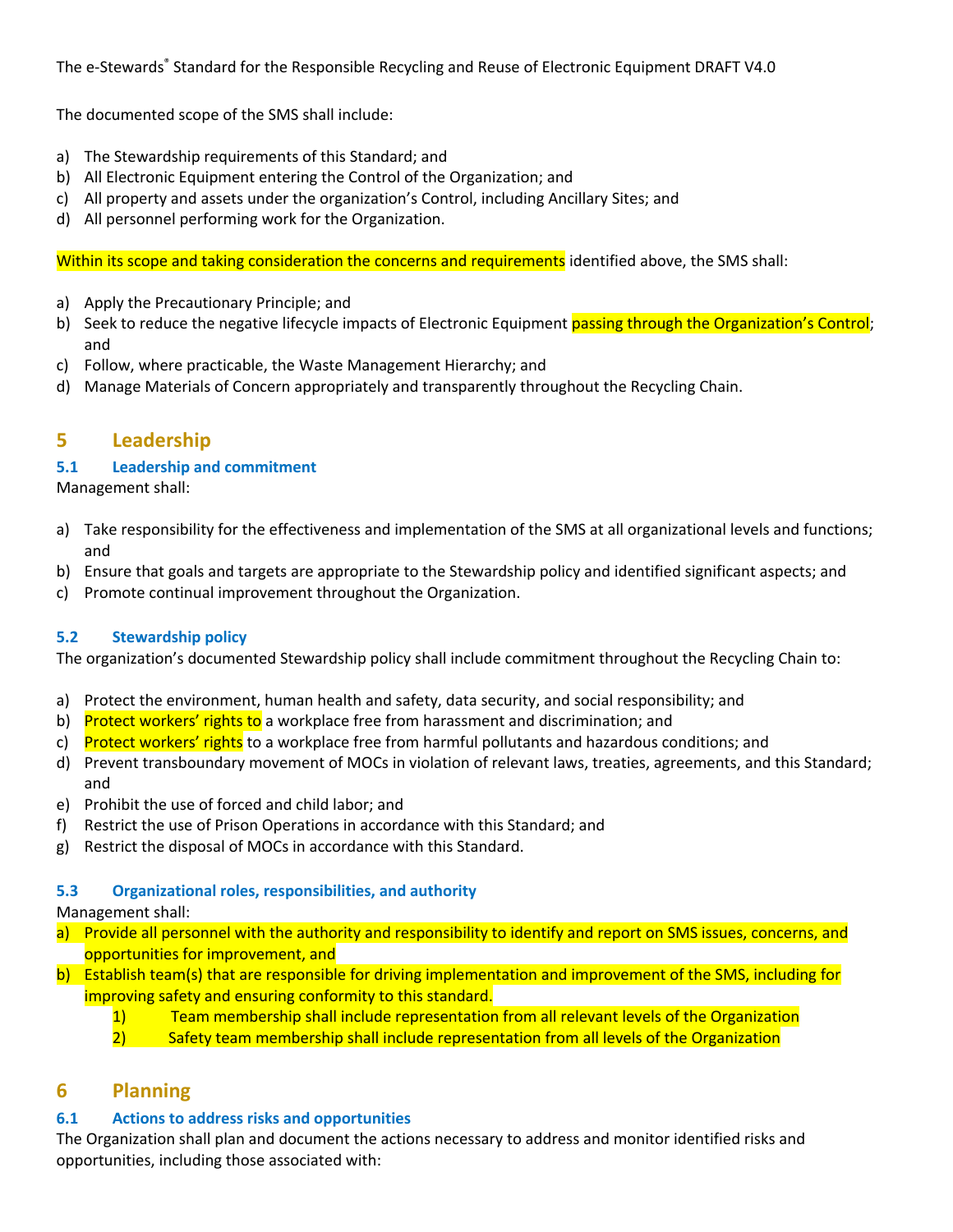- a) Issues, concerns, and requirements determined in section 4, including the scope of the SMS; and
- b) Requirements determined in sections 6.1.1 6.1.4.

#### **6.1.1 Risk assessment**

Initially, and at least every three calendar years, the Organization shall conduct documented risk assessments of all operations under its Control, including Ancillary Sites. These shall include workplace hazard assessments with input from relevant workers for each job or area being evaluated, and address the following topics, if applicable:

- a) Environmental impacts;
- b) Physical hazards;
- c) Chemical hazards, including in areas where hazards may migrate;
- d) Biological hazards;
- e) Operational risks;
- f) Potential for release of Customer Data;
- g) Downstream risks associated with Hazardous e-Waste and hazardous waste management and transport;
- h) Potential emergencies;
- i) Compliance risks;
- j) Business risks;
- k) Trends or recurring risks;
- l) Potentially Hazardous Processing Technologies (PHPTs) used by the Organization to process EE; and
- m) Other hazards including hazardous substances that may be present in other products or processes used in operations, and/or in materials not accepted by the Organization but present at their facility(ies).

Risk assessments shall also be conducted as appropriate to any Significant Change in a timely manner.

#### **6.1.2 Stewardship aspects**

The Organization shall identify and assess the stewardship aspects and associated impacts of the Organization, as well as prioritize significant aspects for action, taking into consideration:

- a) The Life-Cycle Perspective; and
- b) The Precautionary Principle; and
- c) The Waste Management Hierarchy; and
- d) The severity and frequency associated with each aspect; and
- e) Existing operational controls and their effectiveness; and
- f) Compliance obligations; and
- g) Significant Changes to the Organization and its SMS; and
- h) Risk assessments and monitoring results; and
- i) The concerns of interested parties; and
- j) The welfare of the affected environment/ecosystem.

Documented information shall be retained and communicated as appropriate, including criteria and process results.

## **6.1.3 Compliance obligations**

The Organization shall determine, document, and periodically review those legal and other compliance obligations relevant to its operations, whether mandatory or voluntary. The Organization shall retain documented information providing evidence of its compliance with these obligations.

#### **6.1.3.1 International Waste Trade Agreements and National Laws**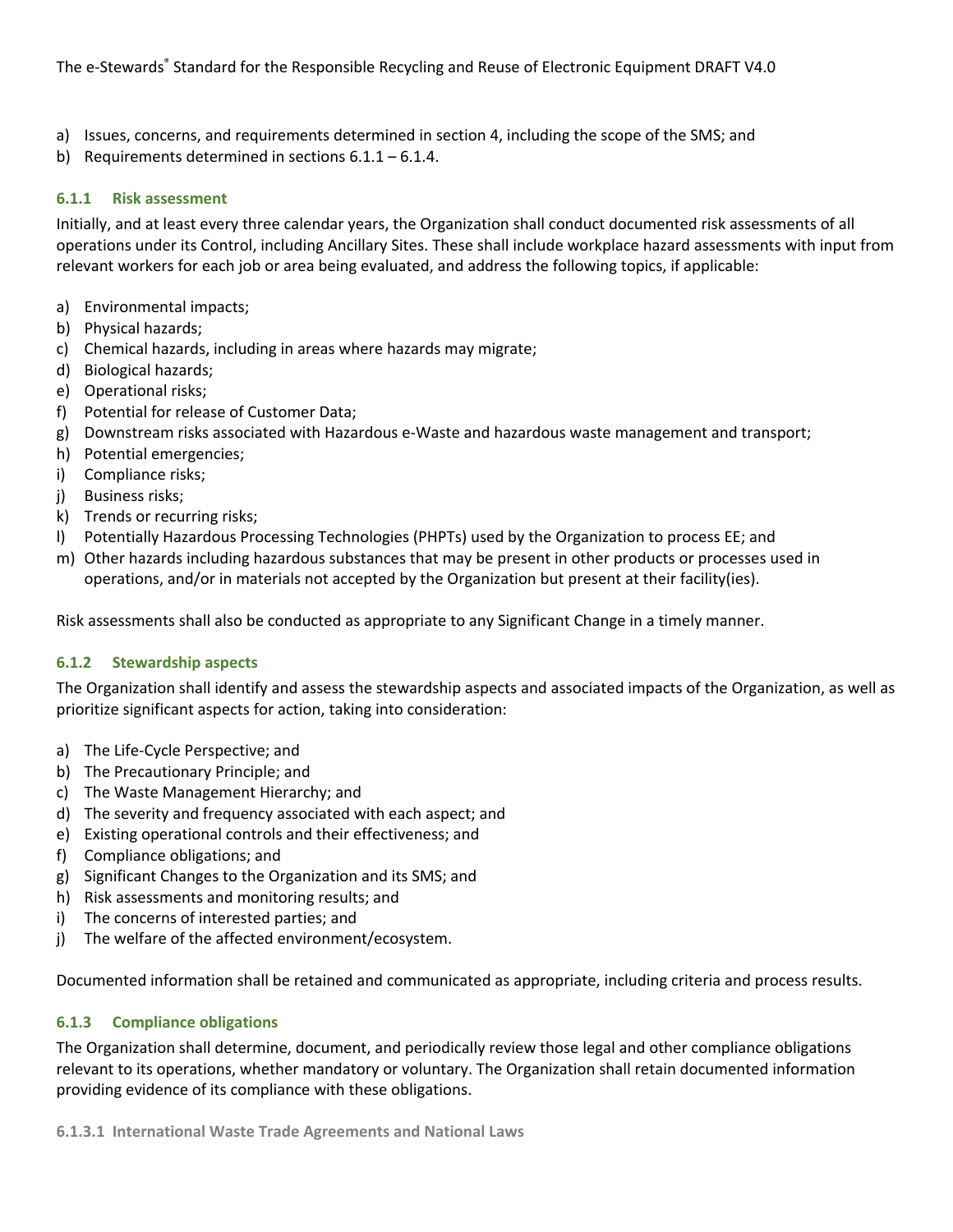- a) The Organization's compliance obligations shall include a duty to not violate or abet the violation of national laws or multilateral waste trade agreements or treaty obligations of import and transit countries. They shall prevent within their recycling chain, exports to countries where it is illegal to import certain wastes. Further, Organizations shall apply the Basel Convention's Article 4A (Former Decision III/1), as if the nation where the Organization operates has ratified and is bound by this agreement.
- b) The scope of the above controls required under this Standard shall include all MOCs and, on a case-by-case basis, any wastes deemed hazardous by the exporting, importing, or transit countries.

## **6.1.3.2 Extended Producer Responsibility Programs**

If the Organization participates in any Extended Producer Responsibility (EPR) program(s), documented information demonstrating conformity with all program requirements shall be retained and made available to appropriate interested parties (e.g. OEMs, auditors, governments) upon request.

# **6.1.4 Performance Verification**

The Organization shall create a documented plan for receiving unannounced inspections from designated e-Stewards Performance Verification Program inspectors, including:

- a) Management commitment to cooperate with inspectors in all regards; and
- b) Assignment of primary and back-up contacts. If neither assigned official is available on the day of the inspection, then the senior site manager shall be the contact; and
- c) Confirmation that the Organization will permit inspection to begin within 15 minutes of inspector arrival and verification of their credentials as an e-Stewards inspector; and
- d) Permission for the inspectors to access all areas and structures under the scope of the SMS; and
- e) Acknowledgment and acceptance that there may be disruptions in production during inspection; and
- f) Acknowledgment that in-process and finished materials may be sampled and that any operations or materials may be required to be unloaded, unpacked, inspected, re-tested, or otherwise verified to meet the e-Stewards Standard and management system requirements in all regards; and
- g) Provision of documented information to inspectors upon request during the inspection.

## **6.1.4.1 Report to e-Stewards database**

The Organization shall submit data in English to the e-Stewards website regarding all Electronic Equipment moving through its Control. (See Appendix A 6.1.4.1)

The initial report, prior to certification, shall document the period from when the Organization first contracted for certification to when they passed their Stage One audit (minimum three consecutive months). Subsequently, data shall be provided by January 31 of each year documenting the previous calendar year.

## **6.2 Stewardship objectives and planning to achieve them**

Consistent with its Stewardship policy, the Organization shall establish measurable objectives with consideration for the determinations and assessments associated with 6.1, and develop and implement action plans accordingly. These objectives shall be reviewed each year to ensure ongoing suitability.

## **6.3 Planning for changes**

When making Significant Changes to the SMS, the Organization shall plan and carry out the actions necessary to manage implementation requirements effectively, with consideration for appropriate training, communication, monitoring, and documentation.

## **6.4 Contingency Planning**

The Organization shall retain up-to-date documented information as evidence of contingency planning, including: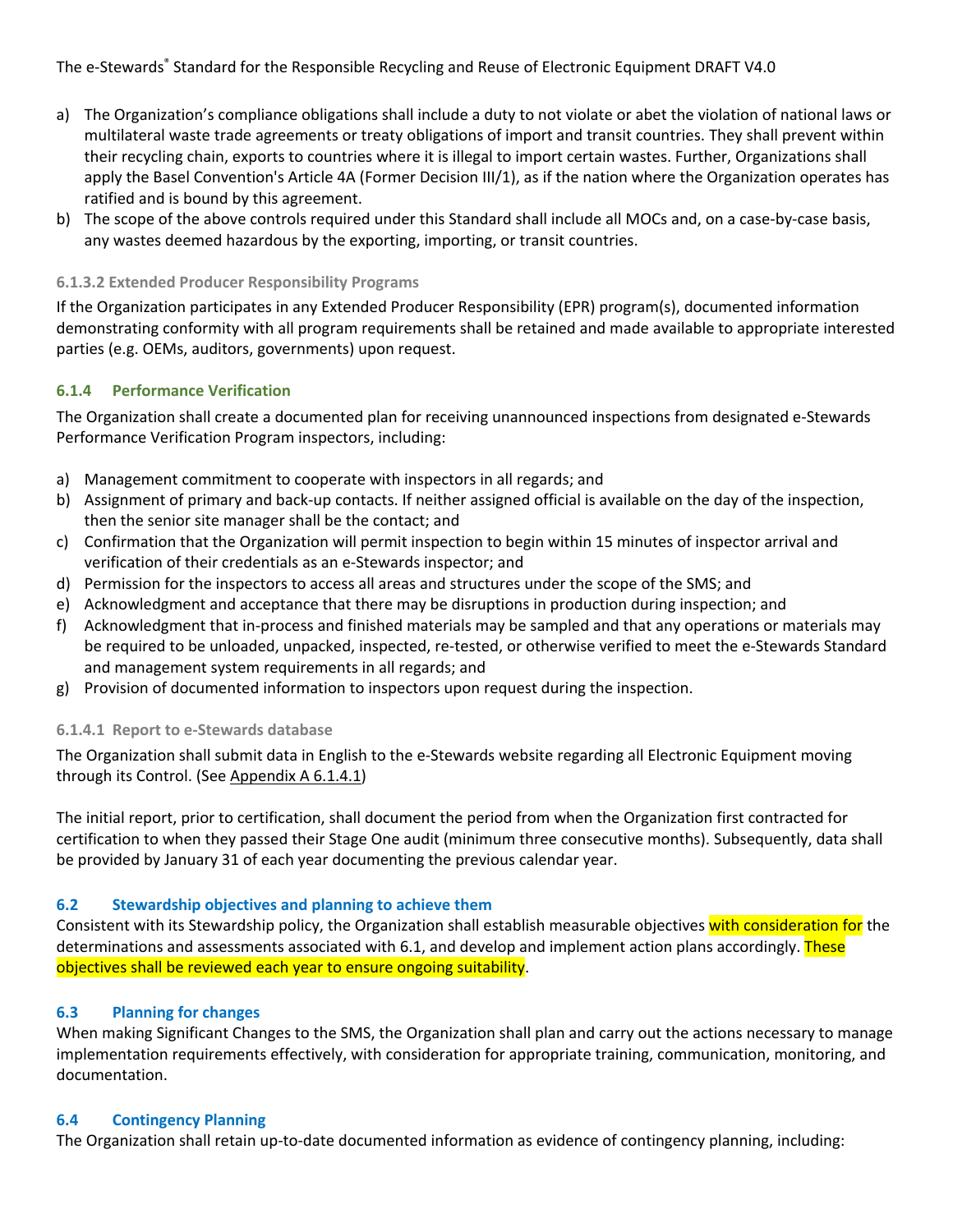- a) Name of financial instrument required in 6.4.2, and names and current contact information for third party company holding financial instrument; and
- b) Any assets to be used as collateral to secure a financial instrument as required in 6.4.2.; and
- c) Names & current contact information for third parties authorized to access the funds in the financial instrument; and
- d) Any additional information needed by authorities with jurisdiction to enable access to funds and implement a site closure plan; and
- e) Any additional information required to manage business continuity during temporary closure or disaster recovery efforts.

## **6.4.1 Planning for site closure**

The Organization shall create, document, and maintain site closure plan(s) to manage the Organization's compliance and conformance obligations in the event of sale, movement to a new location, closure, abandonment, bankruptcy, or any form of dissolution of the Organization. Each plan shall consist of, at a minimum:

- a) A description of the relevant site and inventory, including:
	- 1) Site description, current plot plan (facility and property), and all Ancillary Sites; and
	- 2) Estimates of the maximum amount, by weight or count, of Electronic Equipment that could be held on-site at any one time (based on the site's active life), including an estimate of wastes generated from closure activities themselves.
- b) A schedule of closure activities and costs, including:
	- 1) Removal, transportation, Materials Recovery, and Final Disposition of all Electronic Equipment (including tested Fully Functional EE), MOCs, and waste, including those in Ancillary Sites; and
	- 2) Industrial Hygiene monitoring during closure activities, if PHPTs were used at any time; and
	- 3) Cleaning in and outside of the facility(s) and any Ancillary Sites; and
	- 4) Remediation & decontamination procedures & activities, if PHPTs were used at any time; and
	- 5) Closure cost estimates, including a breakdown for:
		- $\blacktriangleright$  Final Disposition of each type of Electronic Equipment; and
		- **D** Clean-up, including cleaning, remediation, and decontamination activities; and
		- $\blacktriangleright$  Industrial Hygiene monitoring; and
		- $\blacktriangleright$  Closure certification, if required by law.
- c) A plan for qualified third-party testing, analysis, and remediation upon closure of all facilities and sites where the Organization has ever utilized PHPTs, and/or stored or managed Electronic Equipment outside of sheltered and impermeably floored buildings. This requirement includes, but is not limited to:
	- 1) Indoor wipe (dust) sampling of areas and items which may have been contaminated by heavy metals, including lead, cadmium, and mercury, using sampling and analysis methodologies that provide results representative of facility and site contamination; and
	- 2) Dust sampling for polycyclic aromatic hydrocarbons that may result from thermally treated or exposed EE if any thermal operations were utilized in the site (except hand-held soldering) or fires occurred; and
	- 3) Remediation of any contamination above applicable regulatory limits.

## **6.4.2 Establishing financial surety to implement a site closure plan**

The Organization shall establish a financial instrument(s) sufficient to cover costs for the execution and completion of site cleanup and closure according to the site closure plan, even in the case of abandonment by or dissolution of the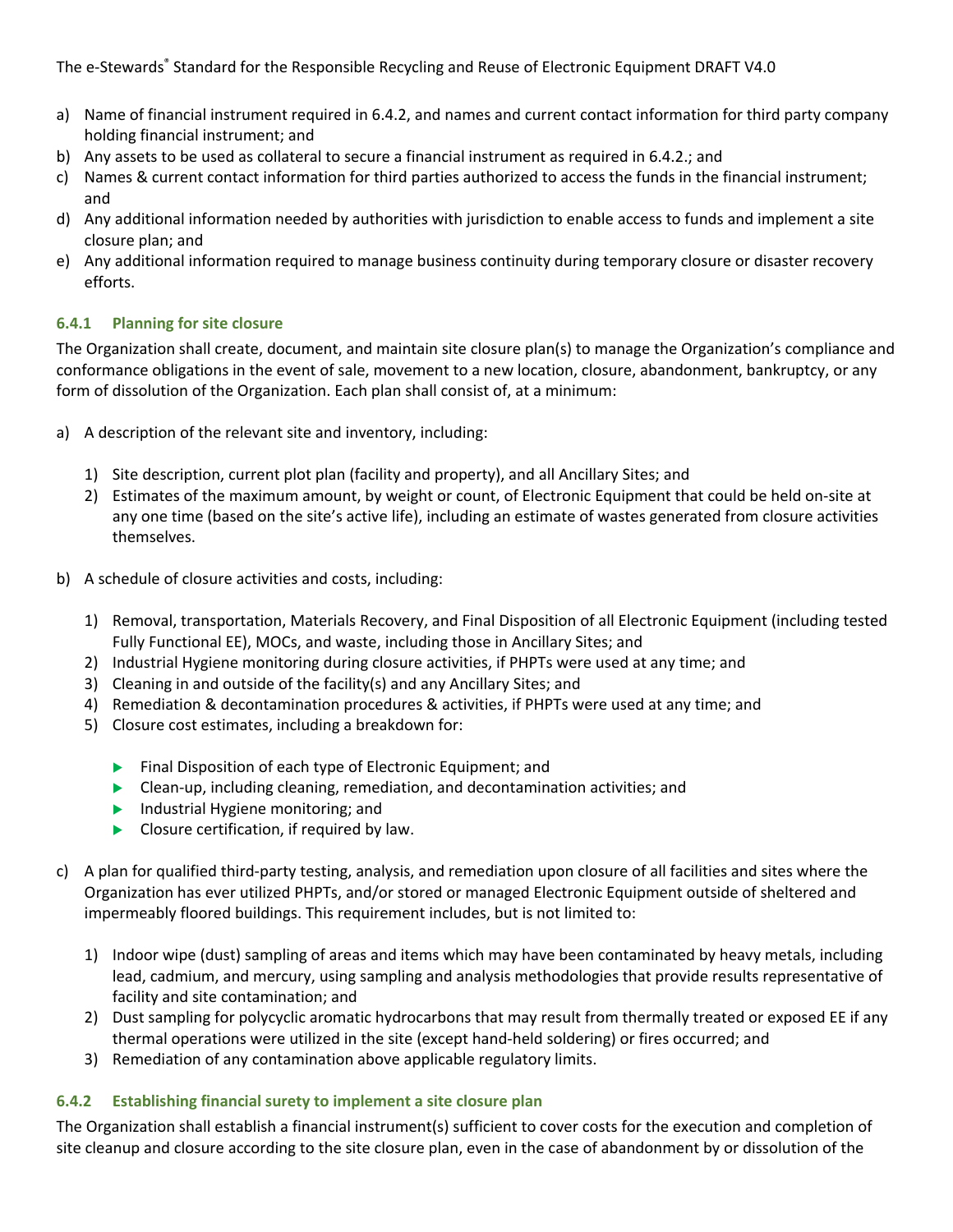Organization, including Final Disposition of Electronic Equipment and residuals that are in and outside the facility, Ancillary Sites, and in transit. The financial instrument(s) shall be held in the custody of a third party or corporate parent that will provide access to funds in the case of abandonment by or dissolution of the Organization, or in a financial tool specified by law. All assets (e.g. equipment, buildings) wholly owned by the Organization and used as collateral to secure a financial instrument shall be legally designated for the intended site closure, even in the event of bankruptcy.

No financial instrument is needed if site cleanup and closure costs amount to less than USD 5,000. To be eligible for this exception, the Organization must provide sufficient evidence to show that costs would be less than USD 5,000.

#### **6.4.3 Insurance**

The Organization shall obtain and maintain liability insurance, or its equivalent in countries that do not allow insurance, adequate to cover the potential risks and liabilities for its physical site(s) and operations, per occurrence and in the aggregate, including:

- a) Levels of insurance that:
	- 1) Are commensurate with the nature and risks of the Organization's operations; and
	- 2) Cover liability for data privacy breaches, contractual liability, site pollution, property damage, environmental pollution, legal liabilities, occupational health and safety impacts, and other emergencies and liabilities; and
	- 3) Indemnify affected parties as appropriate, if indemnification is offered and allowed by law;
- b) Documented professional risk management advice and quotes regarding appropriate insurance for both its physical site(s) and operations, provided by one or more qualified insurance professionals/underwriters as part of each policy renewal; and
- c) In cases where the actual insurance coverage is significantly different from the professional advice and quote(s), the Organization shall provide written justification for the discrepancy.

# **7 Support**

#### **7.1 Resources**

The Organization shall identify and make available the resources necessary for the proper implementation of the Stewardship Management System.

#### **7.2 Competence**

The Organization shall ensure the necessary competency of personnel, including training on its Stewardship Management System (SMS) for all workers as relevant to their roles, as well as orientation for new employees and those who change roles or departments.

#### **7.3 Awareness**

The Organization shall ensure that personnel are aware of:

- a) The purpose and importance of the e-Stewards Certification; and
- b) The purpose and importance of the SMS; and
- c) Their role in the implementation of the SMS; and
- d) The value and importance of individual accountability within the SMS; and
- e) Compliance obligations relevant to their roles.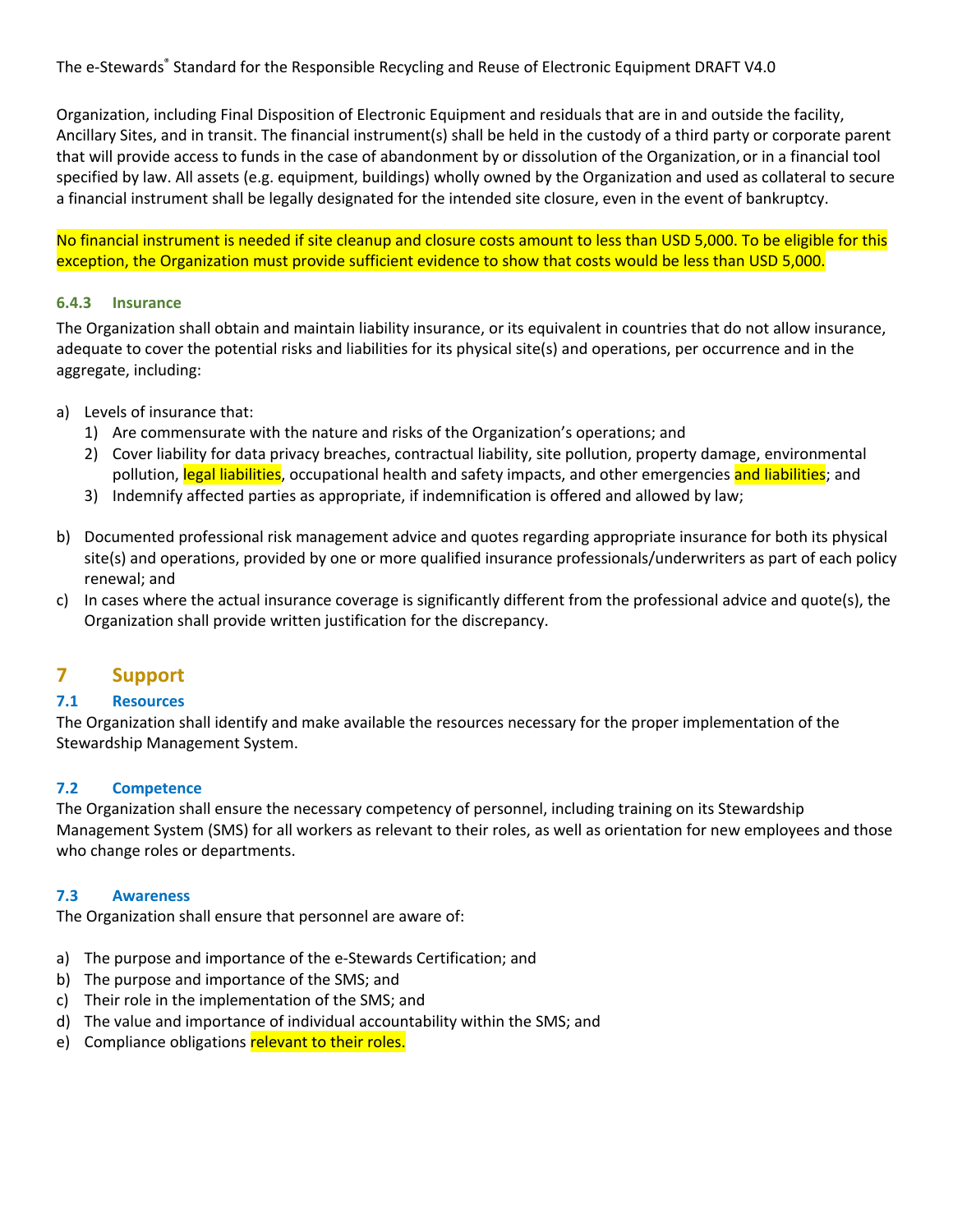# **7.4 Communication**

# **7.4.1 General**

The Organization shall determine topics and methods for communication with interested parties, both internal and external, and ensure that the information communicated is reliable, current, presented in a manner appropriate and accessible to its intended audience, and consistent with that produced by the SMS.

## **7.4.2 Internal communication**

Internal communication shall include the following at appropriate intervals and at all relevant levels:

- a) Goals and objectives established by the organization, the SMS, and progress towards achieving them; and
- b) Operational controls, including health and safety initiatives; and
- c) Changes associated with work being performed; and
- d) Results of Industrial Hygiene monitoring.

The organization shall ensure communication between workers and management without fear of reprisal.

# **7.4.3 External communication**

Communication with contractors and visitors to the organization's facilities shall include, as appropriate:

- a) Relevant operational controls, including EH&S requirements; and
- b) Emergency response procedures that may apply; and
- c) Facility and data security requirements associated with their presence.

Confidential communication with upstream customers and the e-Stewards Administrator shall include, upon request, the following information:

- a) MOCs moving through the organization's Control and throughout the Recycling Chain, including relevant site and contact information -- Downstream Flow Chart; and
- b) Shipping Records for each transfer to an IDP; and
- c) Three months sampling of shipping records to each DSP beyond IDP; and
- d) Equipment and components going for reuse; and
- e) Competent Authority consents, where applicable.

NOTE: If requested, the provision of more extensive documentation may be contractually negotiated and controlled.

## **7.5 Documented information**

## **7.5.1 General**

Where requirements in this Standard call for documented information, the Organization may create separate or combined documentation as deemed appropriate, except for the following, which shall be 'stand-alone' documents to assure ease of access for users:

- a) Closure Plan(s); and
- b) Emergency Preparedness and Response Plan; and
- c) Downstream Disposition Chart.

# **7.5.2 Creating and updating**

When creating and updating documented information, the organization shall provide accurate documentation of changes and current revision status, where applicable.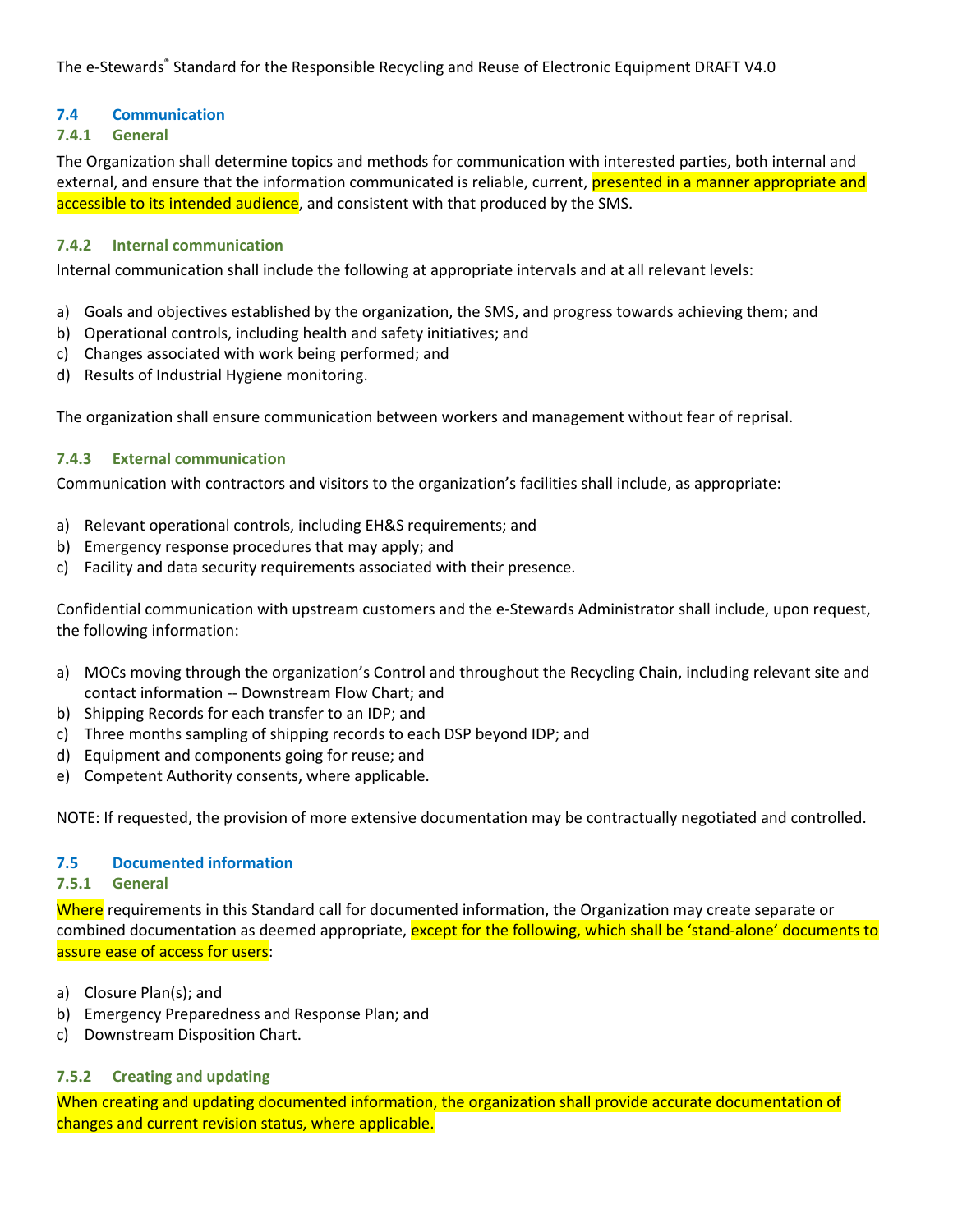# **7.5.3 Control of documented information**

The organization shall retain all records required by this standard for a minimum of 5 years, with the exception of workplace and worker exposure records, which shall be retained for the length of each worker's employment plus 30 years.

# **8 Operation**

# **8.1 Operational planning and control**

The Organization shall effectively implement SMS requirements, including actions and controls identified in Section 6.

Where applicable, the following hierarchy of pollution/hazard controls shall be utilized:

- a) Elimination
- b) Substitution
- c) Engineering
- d) Administrative
- e) Personal protective equipment

# **8.2 Emergency preparedness and response**

The Organization shall *create, document*, and keep up to date an *Emergency Preparedness and Response Plan*, including the process(es) necessary to prevent, respond to, and mitigate the results of potential and actual emergencies, with consideration for the risks and obligations identified in Section 6, as well as for appropriate training, documentation, and communication.

The Organization shall conduct all relevant emergency drills on an appropriate and regular basis, at least Annually.

# **8.3 Industrial Hygiene Program**

With consideration for the risks and obligations identified in section 6, the Organization shall establish, document, implement, maintain, and, where possible, continually improve Industrial Hygiene controls in order to reduce or eliminate workplace hazards, including injury, illness, and exposure to hazardous materials. Following the Precautionary Principle, this program shall effectively address:

- a) Operational risks and hazards, including as applicable:
	- 1) Airborne hazards;
	- 2) Ergonomic hazards;
	- 3) Noise hazards;
	- 4) Physical hazards in the work environment.
- b) Prevention of hazard migration outside operational areas.

## **8.3.1 Potentially Hazardous Processing Technologies (PHPTs)**

If the Organization uses one or more PHPTs, they shall expand their Industrial Hygiene program to include the following:

- a) Testing & Monitoring Protocols
	- In addition to the requirements listed in b) through f), the Organization shall ensure that:
	- 1) All IH testing is conducted under the direct supervision of a Certified Industrial Hygienist or Equivalent; and
	- 2) All laboratory analyses are performed by an ISO 17025 accredited laboratory or a nationally accredited laboratory; and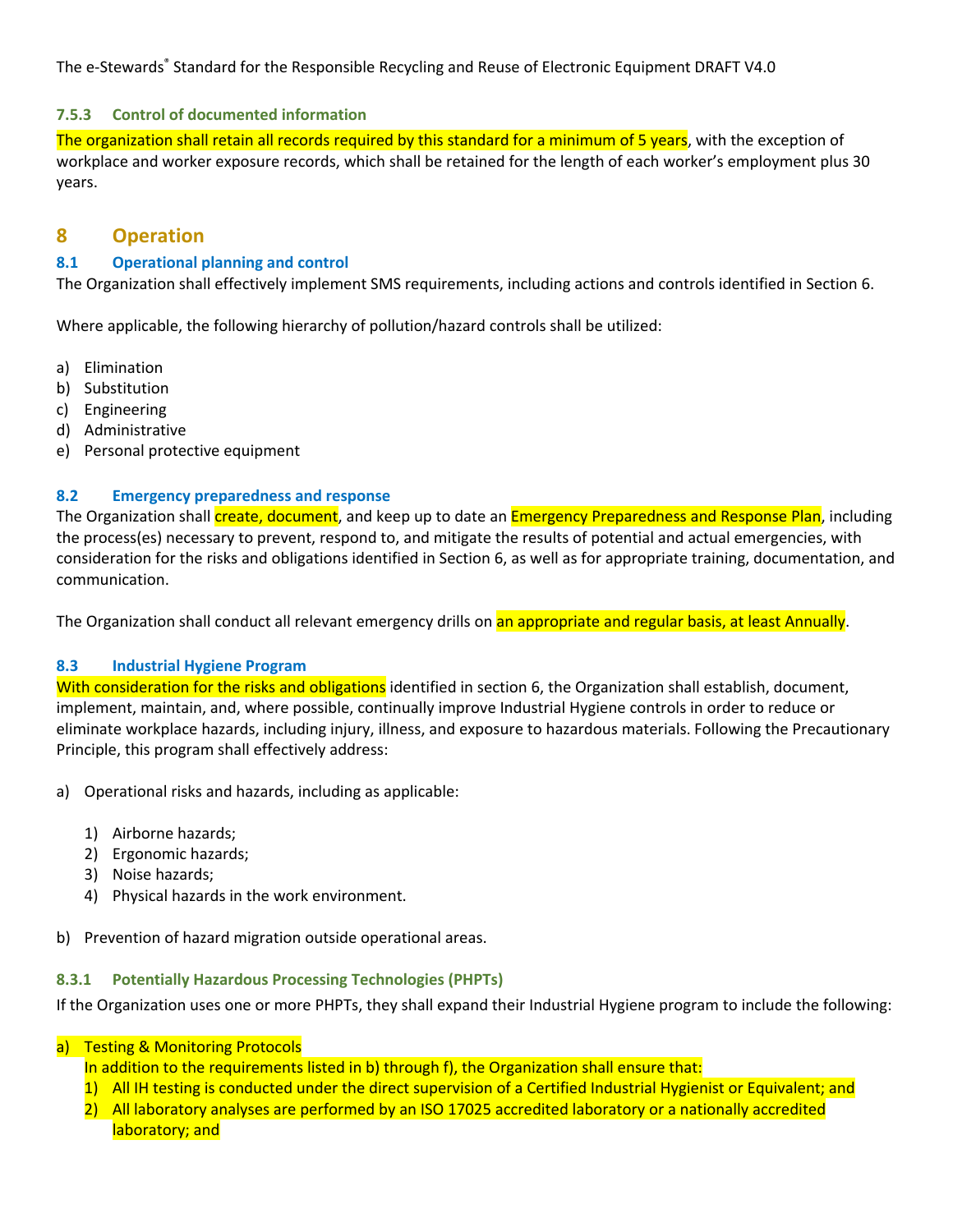- 3) Noise monitoring is conducted in all areas where workers may be exposed to excessive noise, including the operation of balers and shredders. Noise monitoring technology that measures impact, continuous, and intermittent noise shall be used in order to ensure the risk assessment accurately measures the workers' ongoing workday exposures; and
- 4) Monitoring is conducted for any applicable hazards specified in A.8.3.1 that may affect both the operators of PHPTs and those working where hazards are likely to migrate, including testing of worker breathing zones and wipe sampling for surface areas.

The Organization shall maintain and retain documented information, as applicable, regarding all testing and monitoring protocols, as well as any related activities.

# b) Initial IH monitoring

Conduct IH testing once in the year prior to the initial e-Stewards Stage 1 audit and again one year subsequent to the Stage 2 audit in all areas:

- Where PHPTs are located and in use, during active operation; and
- Identified as problematic in the risk assessment; and
- Where hazards could be present, likely to develop or migrate.

# c) Additional Ongoing IH Monitoring

- 1) The Organization shall retest as soon as possible and no more than three months following any mitigation activities, Significant Changes, and/or substantive additions or operational changes in the use of PHPTs or other risk areas.
- 2) The Organization shall monitor applicable noise hazards and those hazards specified in A.8.3.1 in accordance with testing frequency requirements in **Table 1**.

## **Table 1: Hazard Testing Frequencies**

Based on Exposure Limits specified by the Organization's compliance obligations (6.1.3)

| А. | When a hazard test result<br>is consistently below 80%<br>of the most stringent<br>applicable regulatory limit<br>or below the action limit          | $\rightarrow$ | Test every 3 years for that hazard,<br>and when materials or processes<br>change | $\rightarrow$ | If any single 3-year test result is:<br><50% of the limit, retest every 3<br>years<br>50%-99% of the limit, retest<br>according to row B below<br>≥100% of the limit, retest<br>ь<br>according to row C below                                     |
|----|------------------------------------------------------------------------------------------------------------------------------------------------------|---------------|----------------------------------------------------------------------------------|---------------|---------------------------------------------------------------------------------------------------------------------------------------------------------------------------------------------------------------------------------------------------|
| В. | When any single hazard<br>test result is between 50%<br>and 99% of the most<br>stringent applicable<br>regulatory limit or below<br>the action limit | →             | Test at each occupationally<br>exposed task twice at 6-month<br>intervals        | →             | If any single result is:<br><50%, retest Annually for 2<br>years, then retest according to<br>this table<br>50%-99%, remediate and<br>continue 6-month testing cycle<br>until results are <50%<br>$\geq$ 100%, retest according to row<br>C below |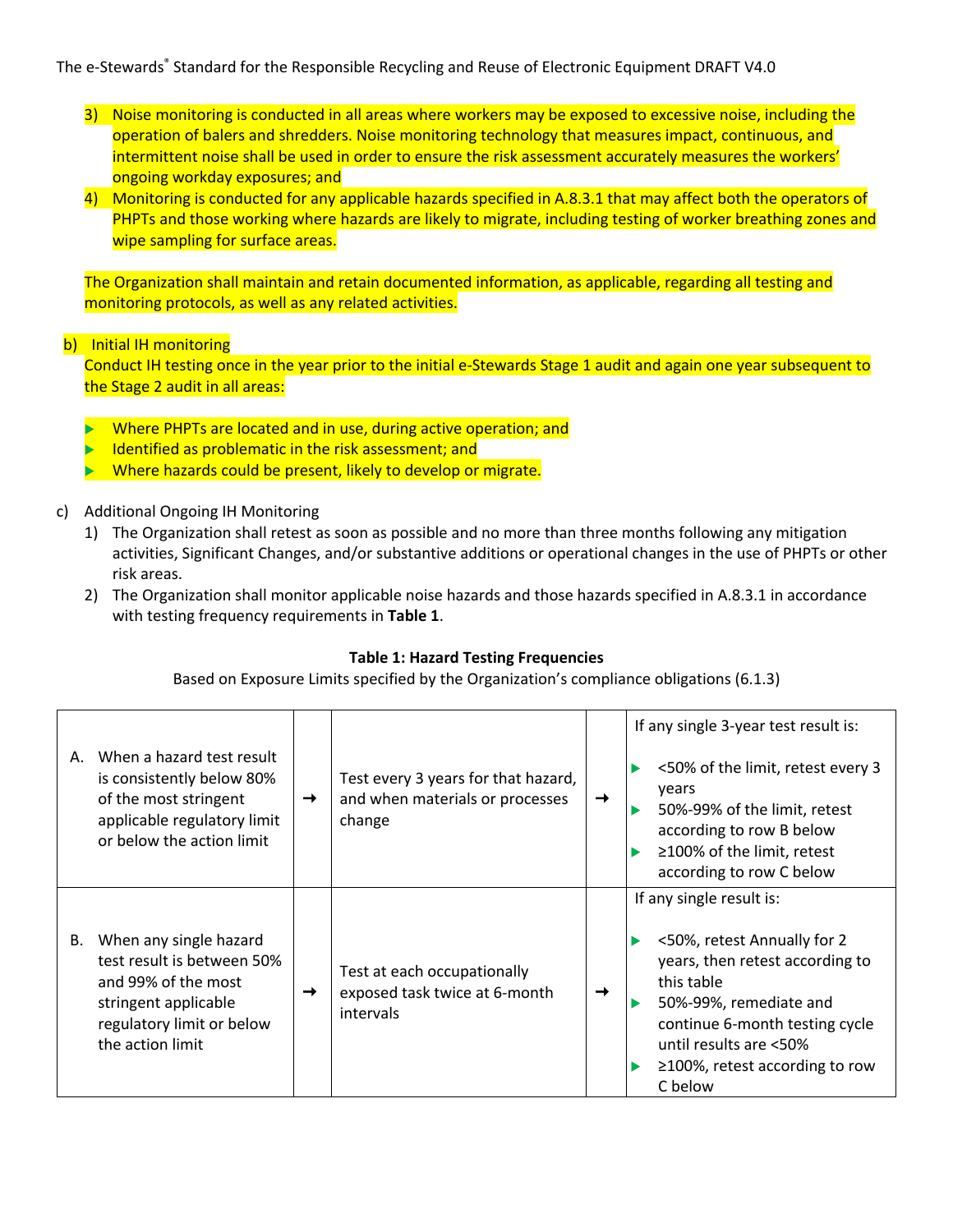|  | When any single hazard<br>test result is ≥100% of the<br>most stringent applicable<br>regulatory limit |  | Test at 2-month intervals until 2<br>consecutive months are <100% |  | Retest according to row B |
|--|--------------------------------------------------------------------------------------------------------|--|-------------------------------------------------------------------|--|---------------------------|
|--|--------------------------------------------------------------------------------------------------------|--|-------------------------------------------------------------------|--|---------------------------|

# d) Evaluation of and Response to Test Results

The Organization shall ensure a Certified Industrial Hygienist or Equivalent and/or a physician knowledgeable in occupational medicine and/or medical toxicology evaluates the monitoring results, including calculating time-weighted averages, by comparing the test results to the most protective Exposure Limits. Appropriate action shall be taken as recommended by the CIH or Equivalent or physician based on the test results.

## e) Program Review by Designated Health Provider

The Organization shall retain a Designated Health Provider to review the results of risk evaluation(s) and ongoing Industrial Hygiene monitoring as part of each PHPT risk assessment required by 6.1.1, and take all appropriate actions recommended by the DHP.

f) Determination of Medical Surveillance Needs, and Implementation of Biological Monitoring if Required The Organization shall:

- 1) Implement biological monitoring if any of the following occur:
	- $\blacktriangleright$  Recommendation from the Designated Health Provider;
	- Indication that Exposure Limits have been reached or exceeded based on relevant Industrial Hygiene test results;
	- Recommendation from the Certified Industrial Hygienist or Equivalent; or
	- Request from the SMS team(s) and/or any worker concerned about their potential exposures if supported by the Designated Health Provider;
- 2) Develop, document, and implement a medical surveillance program, if determined to be necessary, in consultation with the Certified Industrial Hygienist or Equivalent. The Designated Health Provider shall decide upon the medical issues, but these decisions may be carried out by an occupational health nurse or physician's assistant. This medical surveillance program shall:
	- $\blacktriangleright$  Be conducted for all workers whose representative Industrial Hygiene exposure data indicates the occupational Exposure Limits have been exceeded;
	- $\blacktriangleright$  Be based on generally accepted methods and regulatory requirements;
	- **Provide the Designated Health Provider** with written documentation of pertinent activities performed, work practices, materials handled, exposure controls, personal protective equipment used, monitoring results, and any previous test results for workers employed by the Organization;
	- **D** Specify the frequency of biological testing, medical exams, and conditions where workers are removed or returned to work;
	- Include worker baseline examinations and specify when follow up medical evaluations are required;
	- $\blacktriangleright$  Be provided without cost to affected or potentially affected workers, and in cooperation with affected workers; and
	- $\blacktriangleright$  Make a second medical opinion available to affected or potentially affected workers regarding occupational exposures, injuries, or illness, without cost and in a timely manner;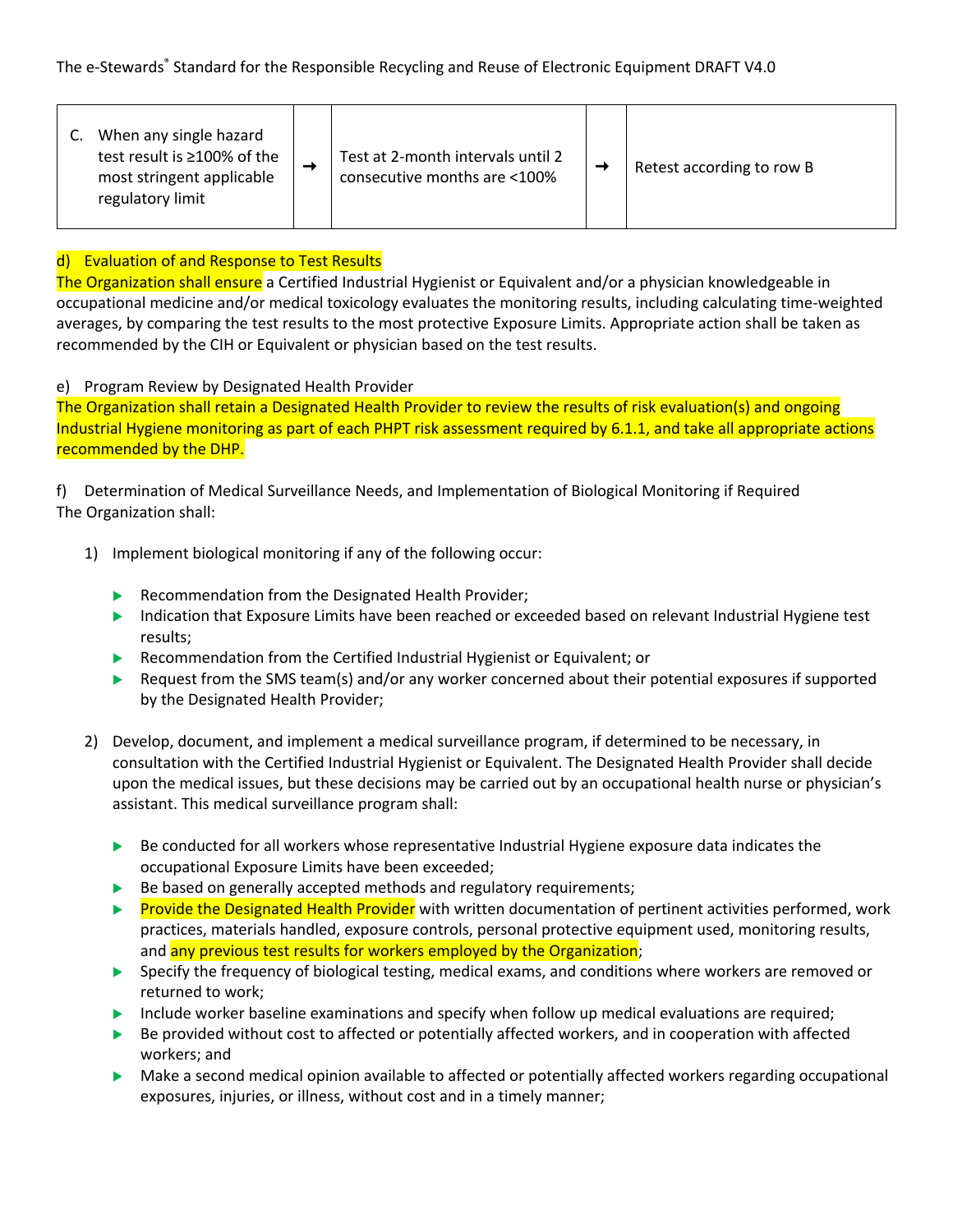3) Require in writing that the Designated Health Provider maintains the confidentiality of all workers' non-workrelated medical issues by only revealing to the Organization information specifically related to the workers' workplace exposures/hazards.

## **8.4 Responsible management of Electronic Equipment**

#### **8.4.1 Planning for the management of Electronic Equipment**

When planning for the management of Electronic Equipment, the Organization shall:

- a) Identify Electronic Equipment accepted by the Organization;
- b) Determine method(s) for managing EE not accepted by the Organization, if received;
- c) Define the beginning and end of the Organization's chain of custody;
- d) Identify the following associated with each type of Electronic Equipment managed:
	- 1) Hazardous substances;
	- 2) Applicable subcategory:
		- i. Hazardous Electronic Waste (HEW);
		- ii. Problematic Components and Materials (PCM);
		- iii. Non-hazardous e-waste;
- e) Prioritize desired outputs according to the Waste Management Hierarchy and with consideration for the Life-Cycle Perspective.

Documented information providing evidence of these determinations and their implementation shall be retained.

#### **8.4.2 Processing controls and restrictions**

Establish operational controls for Processing Electronic Equipment including MOCs as follows:

- a) Process only on impermeable flooring and in an enclosed weatherproof building; and
- b) Safely remove, separate, and prevent mechanical Processing (de-pollution) of items listed in Table 2, unless using a closed-system Processing technology specifically designed to effectively control any potentially hazardous releases and/or exposure.

#### **Table 2: Items restricted from mechanical Processing (de-pollution)**

| Asbestos-containing EE, e.g. in some knob & tube wire insulation, heating appliances                                                              |
|---------------------------------------------------------------------------------------------------------------------------------------------------|
| Beryllium-containing components, including magnetrons in microwave ovens & other equipment, if they<br>contain beryllium oxide ceramic insulators |
| Cathode ray tubes (CRTs), including phosphors & other leaded display glass                                                                        |
| Glycol-based coolants, e.g. in old rear-projection CRT display devices                                                                            |
| Lithium button, lithium-ion, and lead-acid batteries, and batteries that have a potential for explosion                                           |
| Mercury-containing components, including mercury lamps, older LCD screens, switches, some batteries                                               |
| Polychlorinated biphenyl (PCB)-containing components                                                                                              |
| Printer and copier drums and other components containing selenium and/or arsenic                                                                  |
| Radioactive devices or materials, such as some smoke detectors and nuclear medicine devices                                                       |
| Inks and toners, including associated cartridges and containers contaminated with their residue                                                   |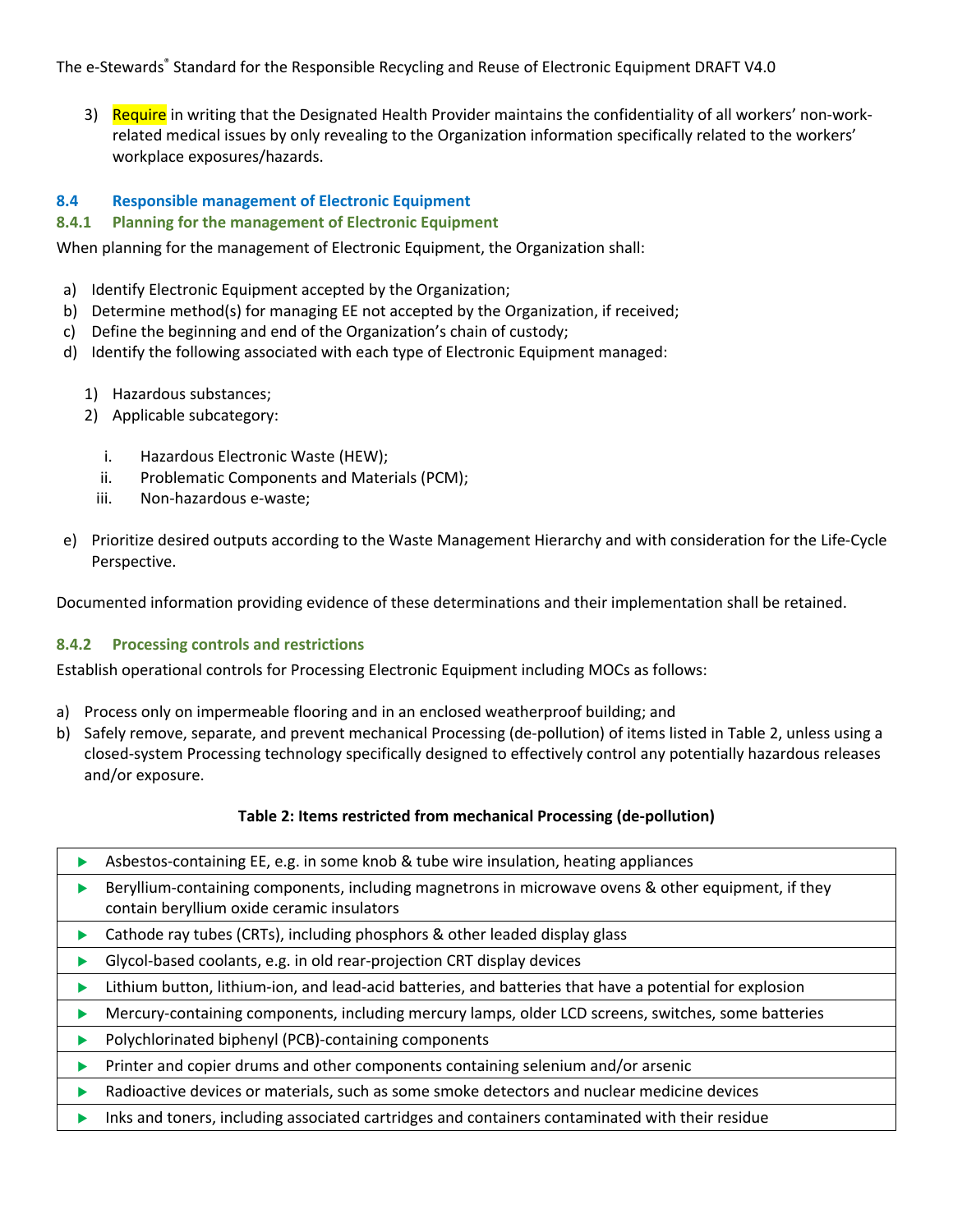Any additional materials deemed hazardous, explosive, corrosive, or otherwise problematic for mechanical Processing by the Organization or applicable regulations

## **8.4.3 Packaging, storage, and transportation**

Consistent with the risks and obligations identified in Section 6, the Organization shall ensure EE under its Control is properly contained, stored, and transported, including:

- $\blacktriangleright$  Accurate labeling, including clear warnings as appropriate on MOCs; and
- $\blacktriangleright$  Packaging appropriate to protect from damage and/or any relevant potential hazards; and
- $\blacktriangleright$  Weatherproof indoor storage with impermeable flooring; and
- $\blacktriangleright$  Use of authorized carriers with appropriate security measures, adequate insurance, and acceptable vehicle and driver safety records; and
- $\triangleright$  Minimization of ink/toner dispersal and breakage of their cartridges or containers until they reach the point of qualified remanufacture or Final Disposal; and
- Stacking of EE no more than 2 gaylords/super sacks high to avoid collapse, and provision of fire lanes through, and access to, all gaylords and super sacks; and
- $\triangleright$  Separation of batteries that have the potential for unintentional discharges in ways that will not permit such discharge during handling, storage, and transportation.

#### **8.4.4 Tolling Operations**

Tolling Operations are permitted if the Organization asserts under its contract and abides by the following conditions:

- a) The Organization shall apply the e-Stewards Standard in full to its services while the tolled equipment is in its facility and to any fractions that will remain in the Control of the Organization; and
- b) The tolling customer shall be informed, prior to commencing services, of the export requirements placed on e-Stewards Processors and the export/import requirements found in the relevant laws, including those of potential importing countries; and
- c) If the Organization learns that their tolling customer has willfully violated or permitted their downstream vendors to violate the laws of any countries regarding export/import of waste, they shall annul all present and future contracts immediately with the offending customer. Later reinstatement of such a customer shall be approved by the e-Stewards Administrator following a review of the matter.

Documented information demonstrating conformity with these requirements shall be retained.

#### **8.4.5 Prison Operations**

Prison operations are not permitted by this Standard unless the e-Stewards Program Administrator agrees in writing that all the following criteria are met:

- a) The operation does not receive any form of government subsidy which creates a situation where private sector Processors in the same area are less competitive; and
- b) The prisoners are not permitted to manage equipment still containing Customer Data, and after July 1, 2022, the operation is fully in conformity with NAID AAA Certification; and
- c) Occupational health and safety protections required by this Standard and relevant law are maintained.

## **8.5 Reuse and Refurbishment of Electronic Equipment**

The Organization shall retain responsibility for conformity with the requirements of this section whether or not the associated processes are outsourced.

The Organization shall also: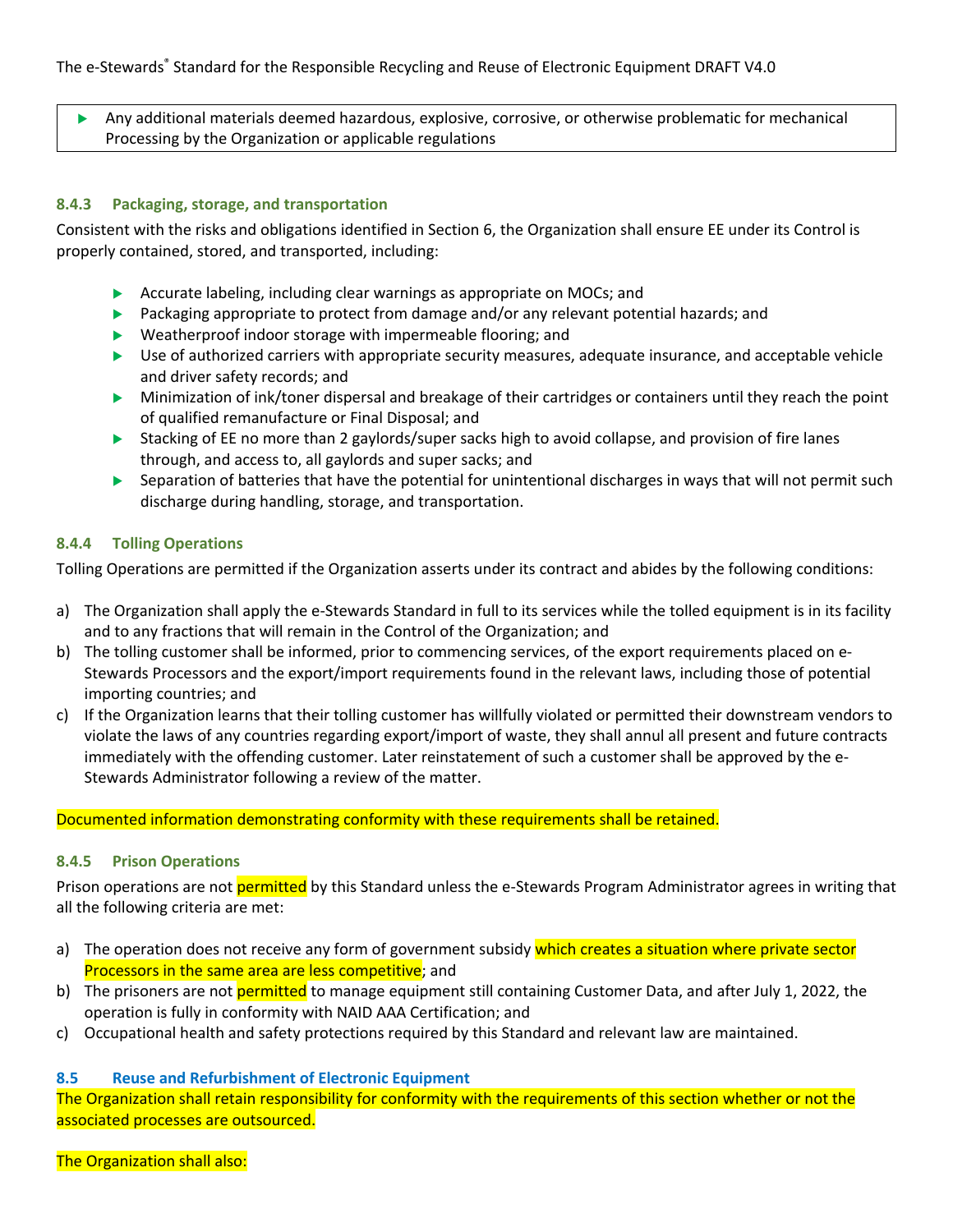- a) Prohibit the sale, transfer, or donation of unsanitized EE for Repair, Refurbishment, or Reuse, except to NAID AAA Certified Immediate Downstream Providers; and
- b) Outsource Repair and Refurbishment processes only to Immediate Downstream Providers, with the exception of ink and toner cartridge remanufacturing, which may be conducted by the next Processor in the Recycling Chain after the Organization's IDP; and
- c) Ensure that all EE sold, transferred, or donated for Direct Reuse is tested and found to be Fully Functional, except shipments to Immediate Downstream Providers handling outsourced Repair/Refurbishment processes.

## **8.5.1 Test Electronic Equipment and ensure Full Functionality & data sanitization**

The Organization shall determine the condition of the Electronic Equipment, including components (except as defined in Table 3 below), and conduct Repairing/Refurbishing as needed to prepare it for Direct Reuse markets or destinations. In addition, the Organization shall:

- a) Determine that photovoltaic modules destined for reuse are capable of producing power output that is at least 50% of original output; and
- b) Determine and document the state of health of each rechargeable battery from mobile computing devices (e.g. laptop computers), (whether in the device they power or separate), as follows:
	- 1) Inspect each device for evidence of battery issues, including bulging or damage, only permitting non-bulging or otherwise undamaged batteries to go to reuse; and
	- 2) Fully charge each battery and test to determine its health in terms of both load and capacity as follows:
		- $\blacktriangleright$  Where feasible:
			- i. Determine and record the original design capacity in milliamp-hours (mAh) that is recorded on the smart chip for each battery; and
			- ii. Determine and record the last known full capacity (i.e. the reported capacity of the battery at the time of the test) in mAh of each battery; and
			- iii. Express & record the difference between the two numbers as a percentage of original capacity; and
			- iv. Any battery that is unable to demonstrate its last known full capacity is at least 60 % of the original capacity shall be deemed to be a failing battery and not be made available for reuse; and
			- v. Conduct a 10-minute load test using the Prime95 program at the -t setting option, or an equal or greater load.

NOTE: This Prime95 program and its specifications are available at www.mersenne.org; Version v28.5 or later shall be used, with the -t setting. Batteries that run out of power during the 10-minute load test shall be deemed to be failing and not be made available for reuse.

- $\blacktriangleright$  When a battery's state of health or percentage of original capacity cannot be determined as required above:
	- i. Utilize OEM-provided or third-party validated software to conduct a pass-fail battery test, only permitting batteries that pass with a 'good' rating to be sent into the reuse market; or
	- ii. Establish documented methodology and criteria for determining battery health, based on industry best practices and the 60% of original capacity benchmark; permit only tested batteries that meet these criteria into the reuse market.

NOTE: In equipment designed to include both removable and non-removable batteries, non-removable batteries that do not pass testing may remain in place if Full Functionality can be achieved using the removable batteries. The existence of a non-removable, non-functioning battery shall be disclosed to the buyer/end-user.

c) Determine and document the state of health of each mobile phone or tablet battery destined for reuse (unless device is Repurposed to a use that does not require a battery) as follows: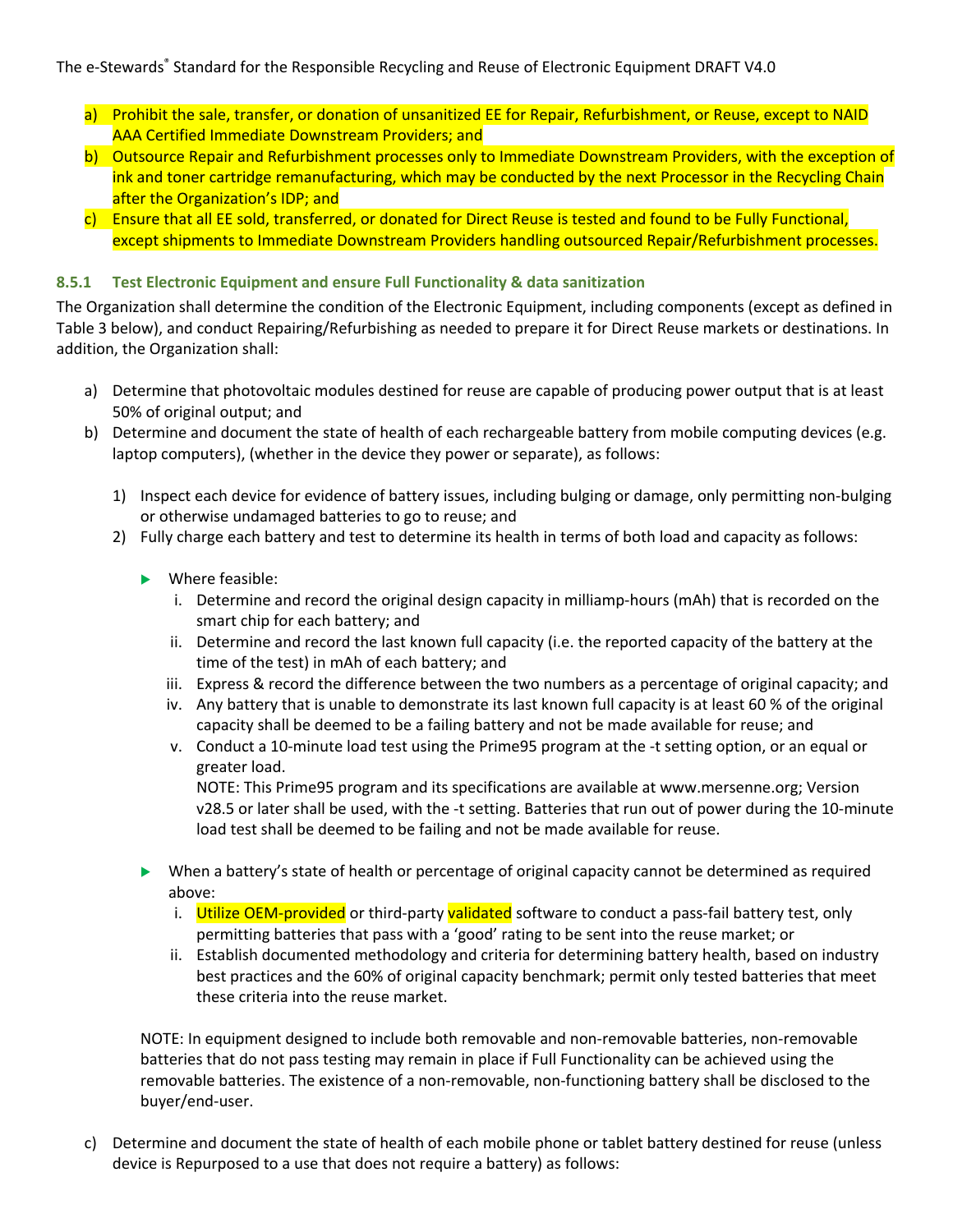- $\triangleright$  Where feasible, ensure that each battery is capable of holding a charge of at least 80% of its original rated capacity by:
	- i. Recharging the battery (at least 30% recharged) and then perform a "quick test" (e.g. with a quick analyzer set to a minimum threshold of 80% of original capacity), if a reliable quick test is available; or
	- ii. Fully charging and discharging the battery to measure its current capacity in relation to original rated capacity.
- $\triangleright$  When a battery's state of health or percentage of original capacity cannot be determined as required above:
	- i. Utilize OEM-provided or third-party validated software to conduct a pass-fail test, only permitting batteries that pass testing to be sent into the reuse market; or
	- ii. Establish documented methodology and criteria for determining battery health, based on industry best practices; permit only tested batteries that meet these criteria into the reuse market.

| <b>Type of Electronic Equipment exempt</b> |                                                                                                                                                                                    | Requirements for this type of Electronic Equipment  |                                                                                                                                                                                                                                                                                                                                                                                                                                               |  |  |
|--------------------------------------------|------------------------------------------------------------------------------------------------------------------------------------------------------------------------------------|-----------------------------------------------------|-----------------------------------------------------------------------------------------------------------------------------------------------------------------------------------------------------------------------------------------------------------------------------------------------------------------------------------------------------------------------------------------------------------------------------------------------|--|--|
|                                            | from Full Functionality requirements                                                                                                                                               |                                                     | prior to going for reuse                                                                                                                                                                                                                                                                                                                                                                                                                      |  |  |
| 1)                                         | New equipment or components in<br>original unopened packaging                                                                                                                      | $\blacktriangleright$                               | Determine that the devices are not known or suspected to be<br>defective or subject to recall; and<br>Demonstrate the Organization has clear title and authority to sell such<br>products.                                                                                                                                                                                                                                                    |  |  |
| 2)                                         | New components or parts in original<br>packaging which has been opened to<br>remove some but not all the new<br>components<br>Used Unusual Equipment, capped                       | $\blacktriangleright$<br>$\blacktriangleright$<br>▶ | Determine that the devices are not known or suspected to be<br>defective or subject to recall; and<br>Demonstrate the Organization has clear title and authority to sell such<br>products; and<br>Confirm that components are new, despite open packaging.<br>Ensure no Customer Data is present, unless shipping directly to a                                                                                                               |  |  |
|                                            | Annually by the lesser of:<br>5% of the Organization's combined<br>total Annual sales & donation value<br>1% of the Organization's combined<br>total units sold & donated Annually | $\blacktriangleright$<br>ь                          | NAID-certified IDP; and<br>Perform a thorough physical inspection to verify the equipment is not<br>damaged and appears to be in good working order or is repairable;<br>and<br>Ensure the equipment is only exported in conformity with this<br>Standard; and<br>Provide notification that each item is:                                                                                                                                     |  |  |
|                                            |                                                                                                                                                                                    | $\blacktriangleright$                               | Not tested for functionality; and<br>$\bullet$<br>Inspected for physical condition, including disclosure of results;<br>and<br>Intended for Reuse or Repair/Refurbishment, not for Recycling or<br>$\bullet$<br>disposal; and<br>Warranted for at least 90% of value;<br>Retain the following records:<br>Unit quantity and total value of EE sold under this exemption; and<br>Number or weight of units and/or parts returned.<br>$\bullet$ |  |  |

## **Table 3: Items exempted from Full Functionality testing**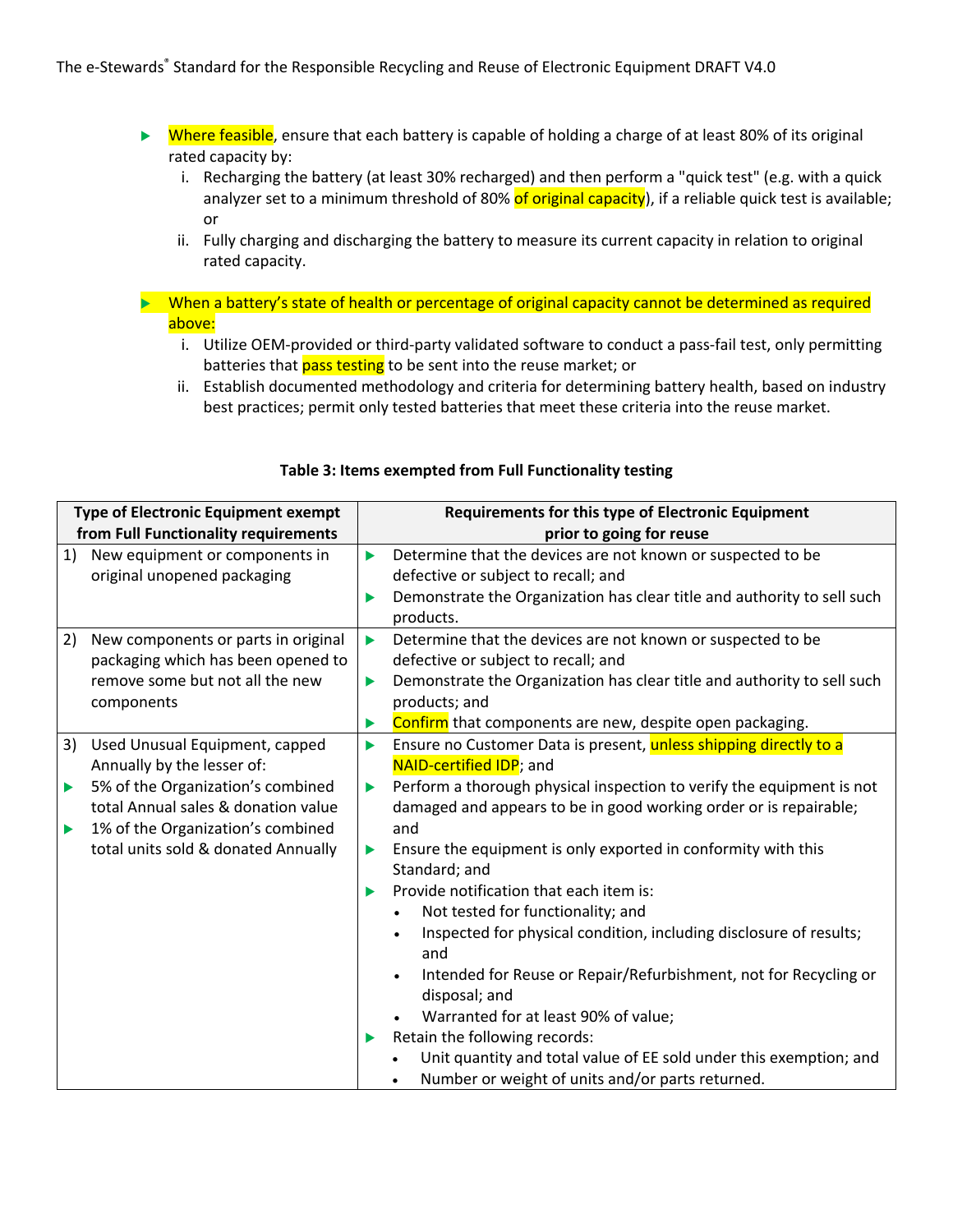# **8.5.2 Record identifying information for each item of Electronic Equipment**

The Organization shall retain identifying information for each item of Electronic Equipment (including components) destined for reuse. Identifying information shall include:

- a) Information for each device and separate component, as follows:
	- 1) Type of device or component; and
	- 2) A unique identification number for each whole device and component sold or donated separately if the item has a manufacturer's identification number. Qualified Smaller Components are exempted from this requirement; and
	- 3) Year of production (if available); and
	- 4) Model number (if available); and
	- 5) Manufacturer or brand name;
- b) Type of testing and, if applicable, data sanitization performed on each device or separate component;
- c) Results of tests performed, including:
	- 1) An accurate representation of the condition of the device or component (including cosmetic condition and battery status); and
	- 2) A description of missing components (if applicable); and
	- 3) Confirmation that all equipment & components are Fully Functional (except for EE exempted in Table 3 above); and
	- 4) A clear representation that the item is a used device or component or is new/unused

NOTE: QSCs require only general test status, such as untested, Fully Functional, missing components, etc.

- d) Name, address (including country), and current contact information of the Organization responsible for evidence and confirmation of Full Functionality (i.e. Immediate Downstream Provider, if applicable, or the Organization); and
- e) Product return policy.

## **8.5.2.1 Shipping documentation**

The following identifying information, at a minimum, shall be conveyed for items in each lot or shipment sold or transferred in a manner that is accessible to officials and customers without the need for unpacking. Transboundary shipments shall make use of the Declarations in Appendix A.8.7 or equivalent:

- a) Quantity and make of each type of device or component; and
- b) Model number (if available); and
- c) Year of production (if available); and
- d) General test status (untested, Fully Functional, etc.); and
- e) Name, address (including country), and current contact information of the Organization responsible for evidence and confirmation of Full Functionality (the Organization or IDP performing testing); and
- f) Product return policy.

NOTE: Lots or shipments of Qualified Smaller Components may substitute weight for quantity.

Access to full identifying information for each shipment of equipment other than Qualified Smaller Components shall be made available using an obvious means to access this information such as an itemized packing list or an active internet link to the information.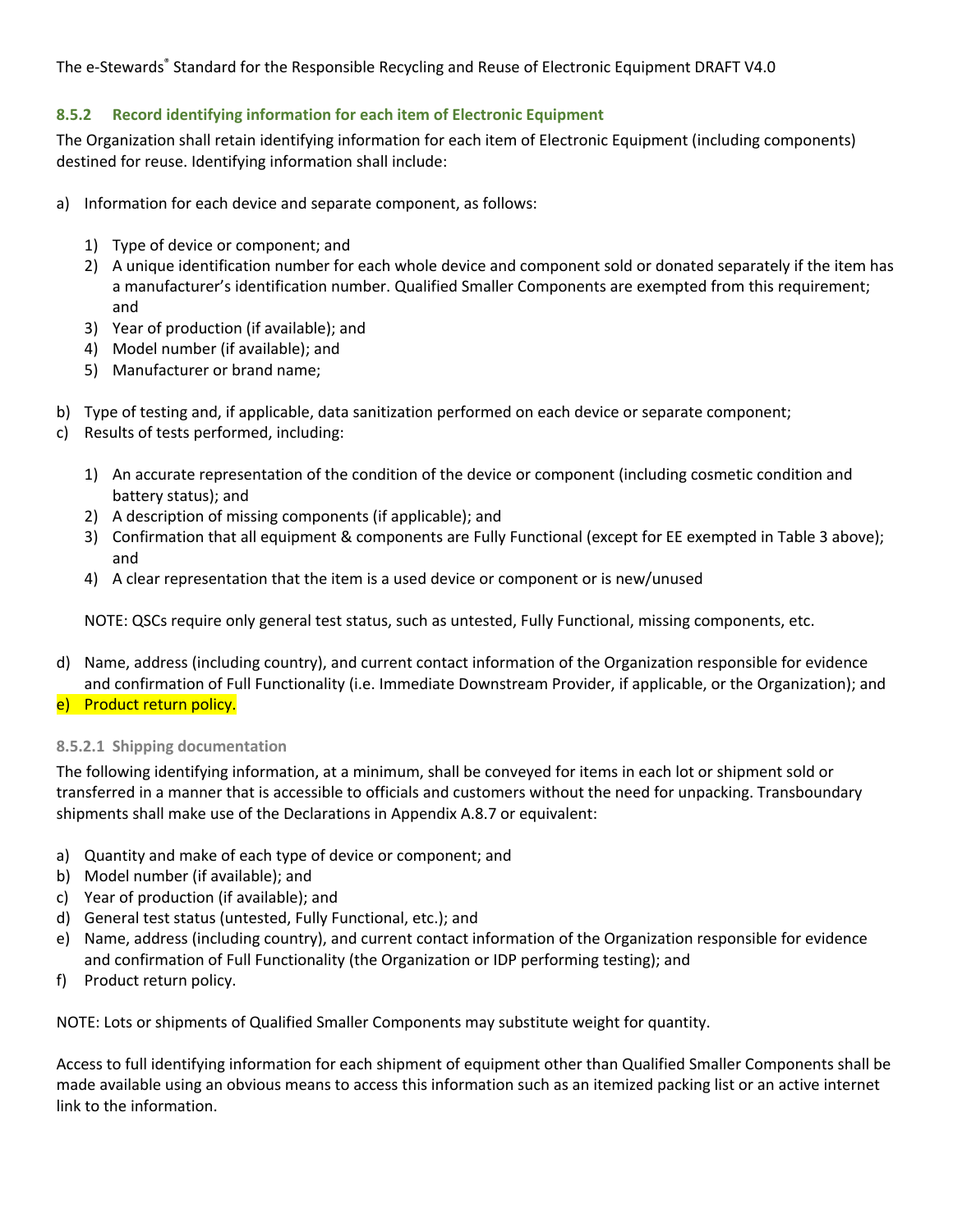## **8.5.3 Verify Direct Reuse markets**

The Organization shall retain documentation that each sale or donation of Electronic Equipment (including components) is destined for Direct Reuse and not for Processing or Final Disposal. Buyer/receiver information is not required if evidence is retained that all equipment and/or components on the relevant shipment are tested as Fully Functional and are sold for at least 3x the relevant scrap rate at the time of sale.

## **8.6 Restrictions on Materials Recovery and Final Disposition**

# **8.6.1 Restrictions on Materials Recovery and Final Disposition of MOCs**

The Organization shall restrict Materials Recovery and Final Disposition of MOCs in its operations, under its Control, and in downstream operations throughout the Recycling Chain to facilities that:

a) Ensure MOCs are managed according to requirements in the table in Appendix A.8.6.1;

Prior to using a conditionally allowable option, the Organization shall provide the e-Stewards Program Administrator, their Certification Body program manager and, as appropriate, the Certification Body auditor(s) written justification of their decision to use this option. This documentation shall include evidence that all 'preferred' options are not viable due to one or more of the following:

- 1) The MOC is not accepted by any facility considered a 'preferred' option;
- 2) Legal or logistical barriers in transporting or exporting materials to all available 'preferred' options are insurmountable;
- 3) The total costs of using the least costly 'preferred' option are more than twice the cost of using a 'conditionally allowable' option; and/or
- 4) No available facility in the 'preferred' option category satisfies the downstream accountability requirements (Appendix A);
- 5) When considered from a life-cycle perspective a convincing case can be made that the preferred option(s) is more damaging to the environment than the conditionally allowable option.
- b) Are licensed and permitted, as required by applicable jurisdictions, to receive and Process, utilize, or dispose of the specific materials received; and
- c) Prevent contamination of air, land, and water, including emissions and releases of hazardous chemicals, elements, and compounds in any form; and
- d) Use techniques and processes/applications designed to safely recover and reuse maximum materials, and responsibly dispose of non-recyclable fractions, without placing toxics into new products if releases are likely to occur.

## **8.6.2 Alternative uses and processes**

Prior to sending MOCs into a Process other than those listed in A.8.6.1, written approval shall be obtained from the e-Stewards Program Administrator and applicable downstream due diligence shall be completed.

As part of the approval request, the Organization shall include any projected effects on relevant interested parties, potential life cycle risks and impacts, and associated compliance obligations, as well as demonstrate that the proposed alternative use or process meets all other applicable requirements of this standard, including those for Industrial Hygiene and downstream due diligence. The e-Stewards Program Administrator may require additional testing and/or documentation prior to approval, or after approval if additional concerns arise. Documented information supporting the approval request shall be retained by the Organization.

The Organization may request written authorization for initial research and testing in order to explore the feasibility of an alternative use or process concurrent with their Certification for a limited time. The Organization is responsible for protecting the environment and human health & safety during this test period if so authorized.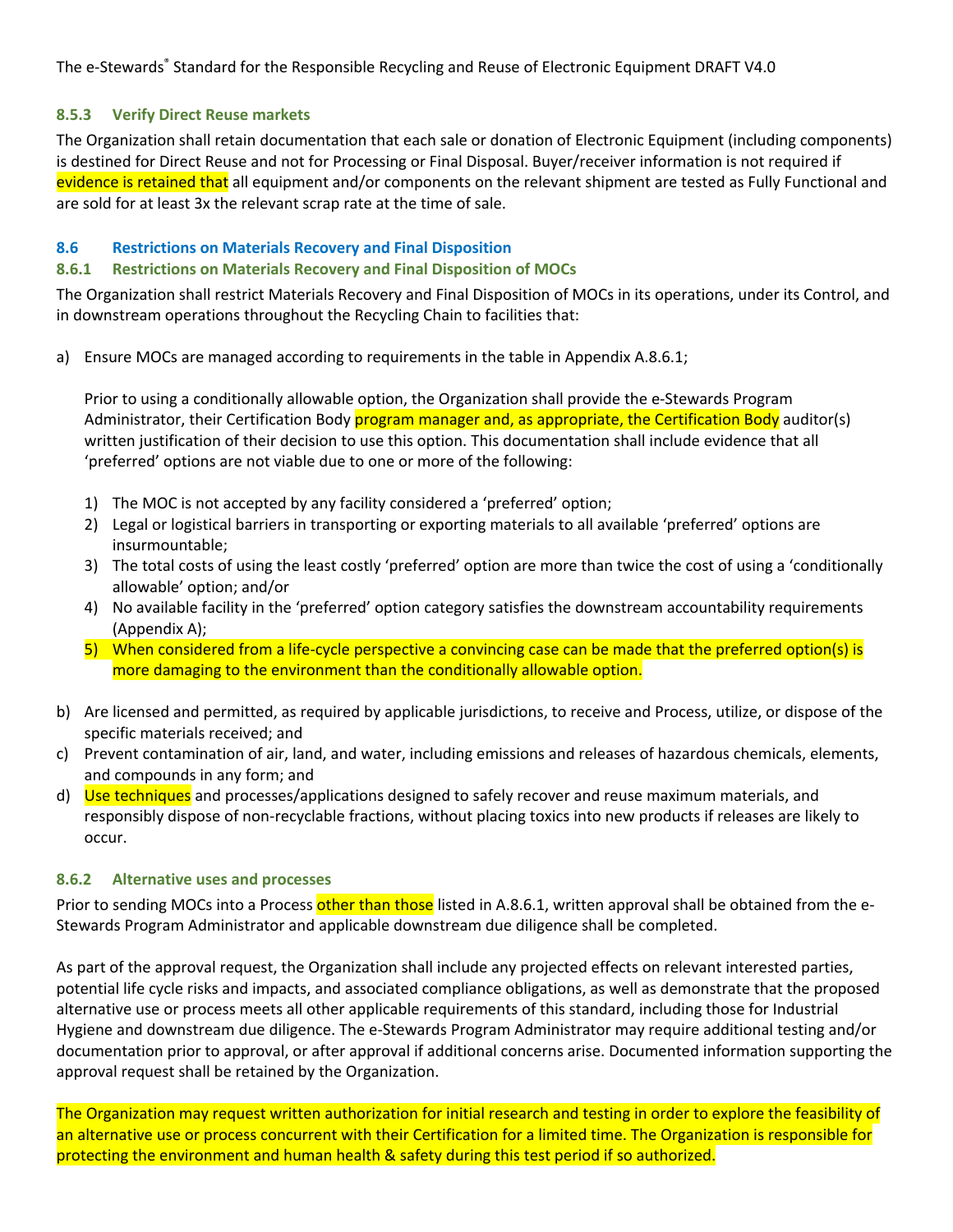The Organization shall document its decision to pursue the alternative use/process once all requirements in this section are met and approval is received from the e-Stewards Program Administrator.

# **8.7 Control of Transboundary Movement**

The Organization shall manage all whole EE that has not been disassembled or shredded as HEW, unless there is documented evidence to the contrary accompanying the relevant shipment.

The Organization shall ensure each transboundary shipment throughout the Recycling Chain meets all applicable requirements of this standard, including the compliance obligations identified in 6.1.3(a).

Where no countries involved are party to the Basel Convention or any other relevant multilateral agreements identified in 6.1.3(a), the Organization shall obtain copies of written notification and consent between relevant Competent Authorities prior to Transboundary Movement of MOCs.

## **8.7.1 Exemptions from Transboundary Movement Controls**

New parts and new devices purchased under repair, replacement, or money-back warranty are exempt from the requirements of this section if they:

- a) Have been discovered to be defective upon initial use by the original purchaser; and
- b) Are being returned directly to the manufacturer for failure analysis and/or repair or remanufacturing in order to exercise the warranty.

## **8.7.2 Transboundary movement of certain MOCs allowed under certain conditions**

The Organization shall meet the following requirements prior to the Transboundary Movement of:

- a) PCM Plastics
	- u Obtain and retain objective evidence of conformity to requirements for Materials Recovery and Final Disposition (see 8.6).
- b) Cathode Ray Tube (CRT) cullet:
	- $\triangleright$  Thoroughly clean cullet of phosphors, coatings, and other dispersible particulates & foreign objects; and
	- $\triangleright$  Obtain and retain objective evidence that the competent authority of the importing country considers such cullet as a commodity (non-waste) as it will be used as a direct feedstock in manufacturing a new product without further Processing or preparation, other than quality control screening.

#### **8.7.3 Transboundary movement of Used Electronic Equipment for Repair/Refurbishment**

When exporting any EE (including components) to Immediate Downstream Providers for Repair/Refurbishment, the Organization shall ensure that each shipment is accompanied by a completed and signed label/declaration that meets the requirements of 8.5.2.1.

## **8.7.4 Transboundary movement of used Electronic Equipment for Direct Reuse**

The Organization shall ensure that each shipment of used EE exported for Direct Reuse from their facility or under their Control:

- a) Is Fully Functional; and
- b) Has an established market and will be directly reused and not recycled or disposed; and
- c) Is accompanied by a completed and signed label/declaration that meets the requirements of 8.5.2.1.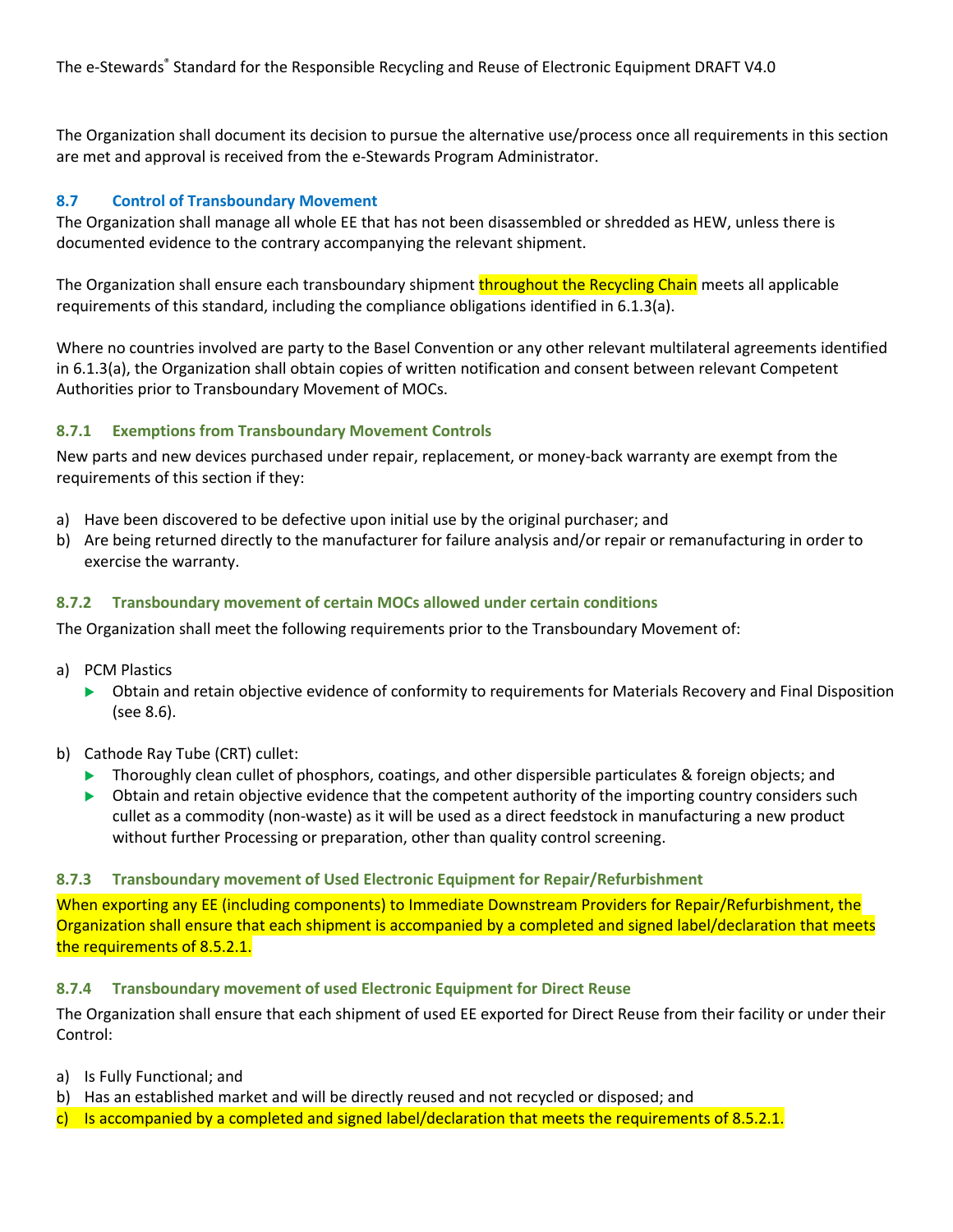# **8.8 Downstream Accountability**

The Organization shall establish, implement, and maintain the processes necessary to ensure all MOCs are managed in conformity with this section of the Standard. In the event of a Significant Change to a Downstream Processor, they shall be re-evaluated for conformity to the applicable requirements of this section in a timely manner.

NOTE: In cases where EE is shipped directly to an IDP by the Organization's customer, all requirements of this section apply as if shipped from the Organization.

# **8.8.1 Downstream Disposition Chart**

The Organization shall create and keep current a downstream disposition chart documenting the Recycling Chain for all MOCs that move through the Organization's control, noting any alternative uses or processes. Previous versions of downstream disposition charts shall be retained.

The downstream disposition chart shall include current information for each approved Downstream Provider and Intermediary including:

- a) Company/entity name, and
- b) Contact information, and
- c) Physical address of Processing or Final Disposal facility(ies), and
- d) Address for the headquarters office, if different, and
- e) Type of operation, and
- f) e-Stewards Certification status.

NOTE: The Organization shall ensure that Electronic Equipment under their Control is not processed by any DP, anywhere in the Recycling Chain, that has lost its e-Stewards Certification due to a Critical Non-Conformity, unless or until that Processor is re-certified.

## **8.8.2 Downstream Due Diligence**

The Organization shall ensure that its MOCs are managed only by approved Downstream Providers and Intermediaries throughout the Recycling Chain. Documentation supporting DSP approval shall be retained, including the following, as applicable:

## **8.8.2.1 Processing Capability Evaluations**

Prior to initial shipment and at least Annually thereafter, the Organization shall evaluate each DP to ensure it has the inhouse technical capability and operational capacity and controls to further process and/or dispose of the Organization's MOCs according to the Organization's requirements.

In addition, the organization shall:

- a) Determine and take into consideration whether each DP has had regulatory violations, fines, and/or related enforcement actions in the past 5 years; and
- b) Ensure that non-e-Stewards DPs:
	- 1) Manage the Organization's MOCs in a manner that meets applicable legal and regulatory requirements;
	- 2) Have not had a violation or incident which within the past 5 years that would trigger the e-Stewards Critical Non-Conformity Policy; and
	- 3) Have valid and current business licenses, process and facility permits, control permits, and import permits, as applicable, to properly receive and manage the Organization's materials; and
	- 4) Do not store HEW for more than two years; and
	- 5) Have appropriate insurance coverage and closure plans in place.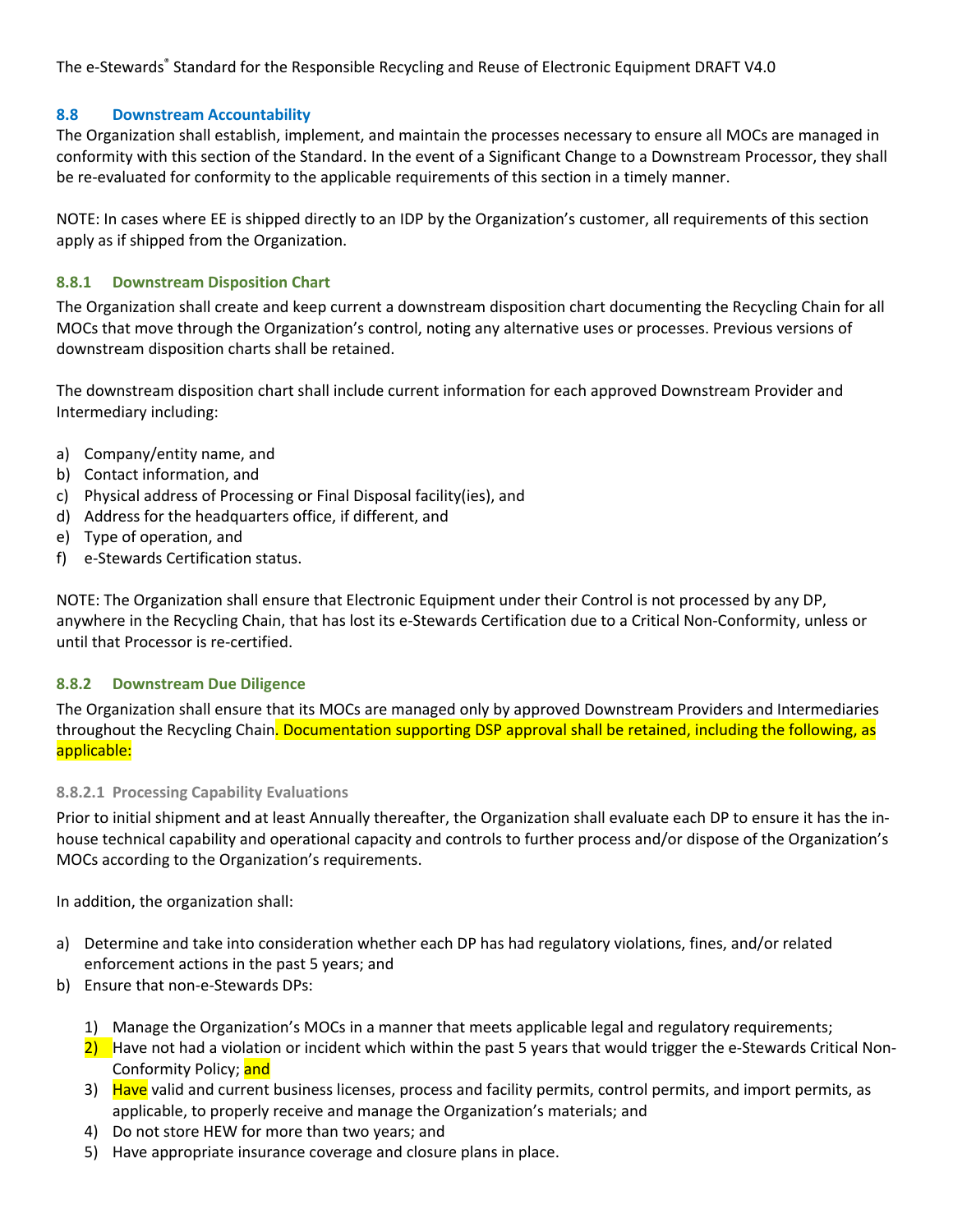#### **8.8.2.2 Desk Audits**

Prior to initial shipment and at least Annually thereafter, the Organization shall verify that each DP other than Final Disposal facilities:

- a) Manages and transfers MOCs in a manner that meets the Organization's obligations in the following sections of this Standard, as applicable:
	- 1) Stewardship policy
	- 2) Responsible management of EE
	- 3) Reuse and Refurbishment
	- 4) Materials Recovery and Final Disposition
	- 5) Transboundary movement
	- 6) Downstream due diligence
- b) Effectively implements environmental, health, and safety controls, as well as monitoring to prevent exposure and release of toxic substances such as lead, mercury, and cadmium, either by:
	- 1) Maintaining current EHSMS certification from a certifying body accredited for such; or
	- 2) Implementing and maintaining a system for:
	- Identifying and complying with legal and regulatory requirements; and
	- $\blacktriangleright$  Identifying and effectively responding to environmental, health, and safety risks; and
	- $\triangleright$  Continually evaluating and improving that system and reducing the negative EH&S impacts of their operations accordingly.

## **8.8.2.3 Onsite Audits of Immediate Downstream Providers**

Onsite audits are required unless the Organization has objective evidence that the IDP has a valid e-Stewards Certification, is a Final Disposal facility, or is a licensed & permitted End Processor located in an OECD country.

Prior to initial shipment, at least every three years thereafter, and whenever a Significant Change to the IDP occurs, perform onsite audits of each IDP in order to verify their processes and controls meet the Organization's obligations in the applicable sections of this Standard and are consistent with the information provided to the Organization during any relevant desk audits.

Onsite audits shall include verification of insurance coverage, Closure Plans, and financial surety for each IDP. The same should be performed for the IDP's Recycling Chain.

## **8.8.2.4 Agreements and Control Systems**

a) IDPs for HEWs

Prior to initiating shipment(s) to an approved IDP for HEWs that is not a facility currently certified to e-Stewards, a Final Disposal facility, or an End Processor located in an OECD country, the Organization shall create and enforce a written agreement or contract requiring the IDP to, as applicable:

- 1) Permit immediate termination of the contract or agreement in the event of failure to comply with or perform any agreement provisions and continuance of said failure for 30 days after notification of such; and
- 2) Restrict and control the Organization's HEWs in accordance with the requirements of the Organization and the e-Stewards Standard; and
- 3) Establish written agreements or alternative control systems with their Downstream Providers, except Final Disposal facilities and End Processors in OECD countries, requiring each Downstream Provider in the Recycling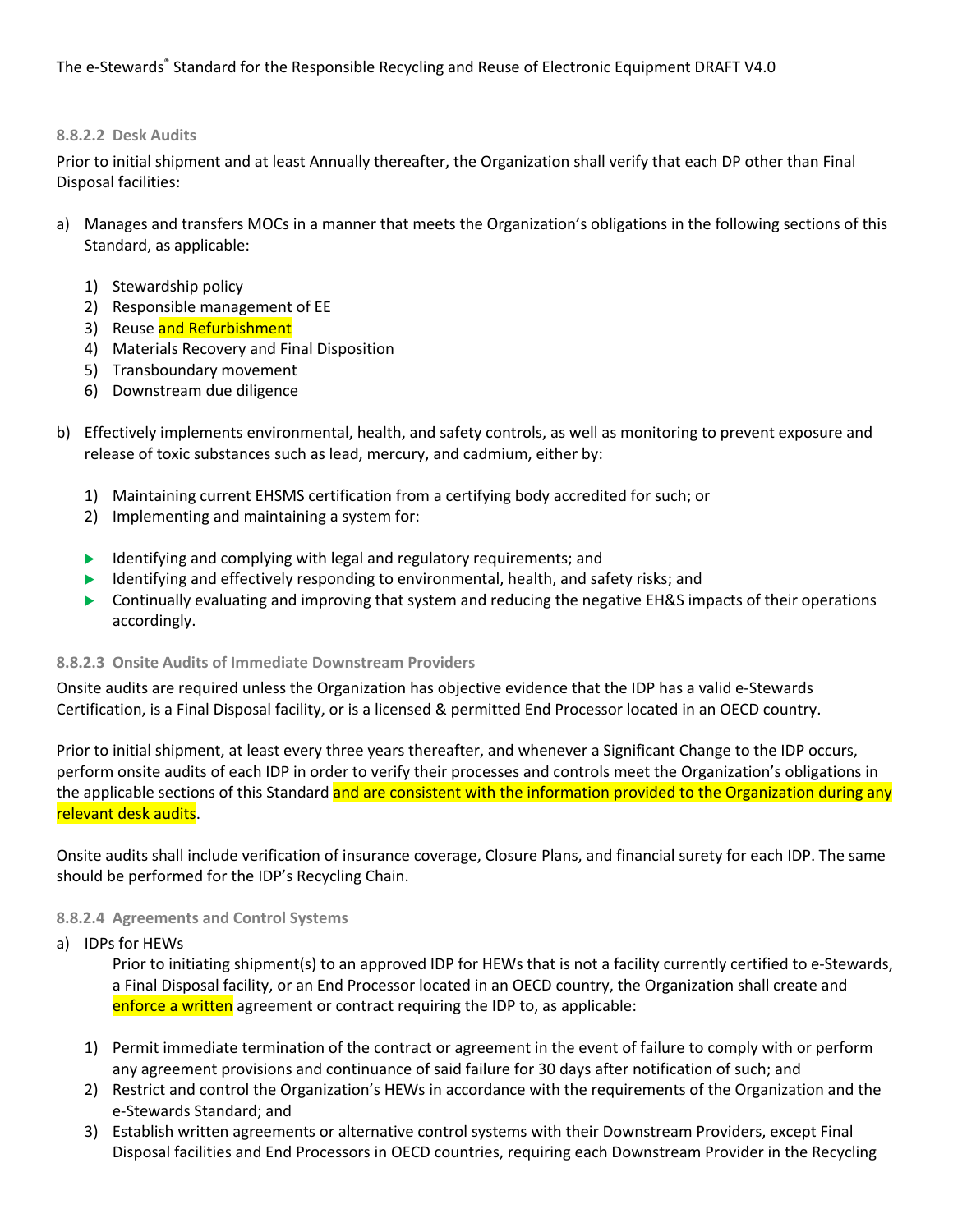Chain to restrict and document downstream destinations of HEWs to facilities and Intermediaries approved by the Organization; and

- 4) Provide access to records required to document conformity with the Organization's requirements; and
- 5) Notify the Organization promptly if the IDP:
	- ▶ Undergoes a Significant Change or other change in capabilities; and/or
	- $\blacktriangleright$  Is the subject of any legal/regulatory filings; and/or
	- $\blacktriangleright$  Changes their Recycling Chain.

Agreements and/or contracts shall be reviewed at least every 3 years.

## b) IDPs for PCMs

Prior to initiating shipment(s) to an approved IDP for PCMs that is not a Final Disposal facility, an End Processor located in an OECD country, or a facility currently certified to e-Stewards, the Organization shall establish and maintain an agreement or other control system requiring the IDP to, as applicable:

- 1) Restrict and document downstream destinations of PCMs to facilities and Intermediaries approved by the Organization; and
- 2) Establish control systems with their Downstream Providers, except Final Disposal facilities and End Processors in **OECD countries**, requiring each Downstream Provider in the Recycling Chain to restrict and document downstream destinations of PCMs to facilities and Intermediaries approved by the Organization; and
- 3) Provide access to the records required to document conformity with the Organization's requirements; and
- 4) Notify the Organization promptly if any of the IDP's Downstream Providers, Intermediaries, or Final Disposal facilities change.
- c) All DPs Beyond IDPs

The Organization shall ensure each DP beyond an IDP accepting its MOCs establishes and maintains control systems as described in 8.8.2.d.2 throughout the Recycling Chain.

## **8.8.2.5 HEW Transportation Companies**

Transportation companies utilized for HEWs throughout the Recycling Chain shall:

- a) Be fully authorized by regulatory agencies, as applicable; and
- b) Have adequate insurance coverage consistent with the materials and transportation method; and
- c) Maintain acceptable vehicle and driver safety ratings.

## **8.8.2.6 Records of Transfer**

The Organization shall retain Shipping Records of all MOCs as follows:

- a) Retain ongoing records for all outgoing shipments under the Organization's Control, and corresponding acknowledgments of receiving and Processing/Final Disposition provided by each IDP; and
- b) Obtain and retain an Annual sampling of Shipping Records of shipments between each IDP and subsequent Downstream Provider in the Recycling Chain, except where a DP is currently certified to e-Stewards, including:
	- 1) Samples from a minimum of three randomly chosen months of outgoing Shipping Records; and
	- 2) Comparison of these records with corresponding acknowledgments of receipt, including when Intermediaries are involved.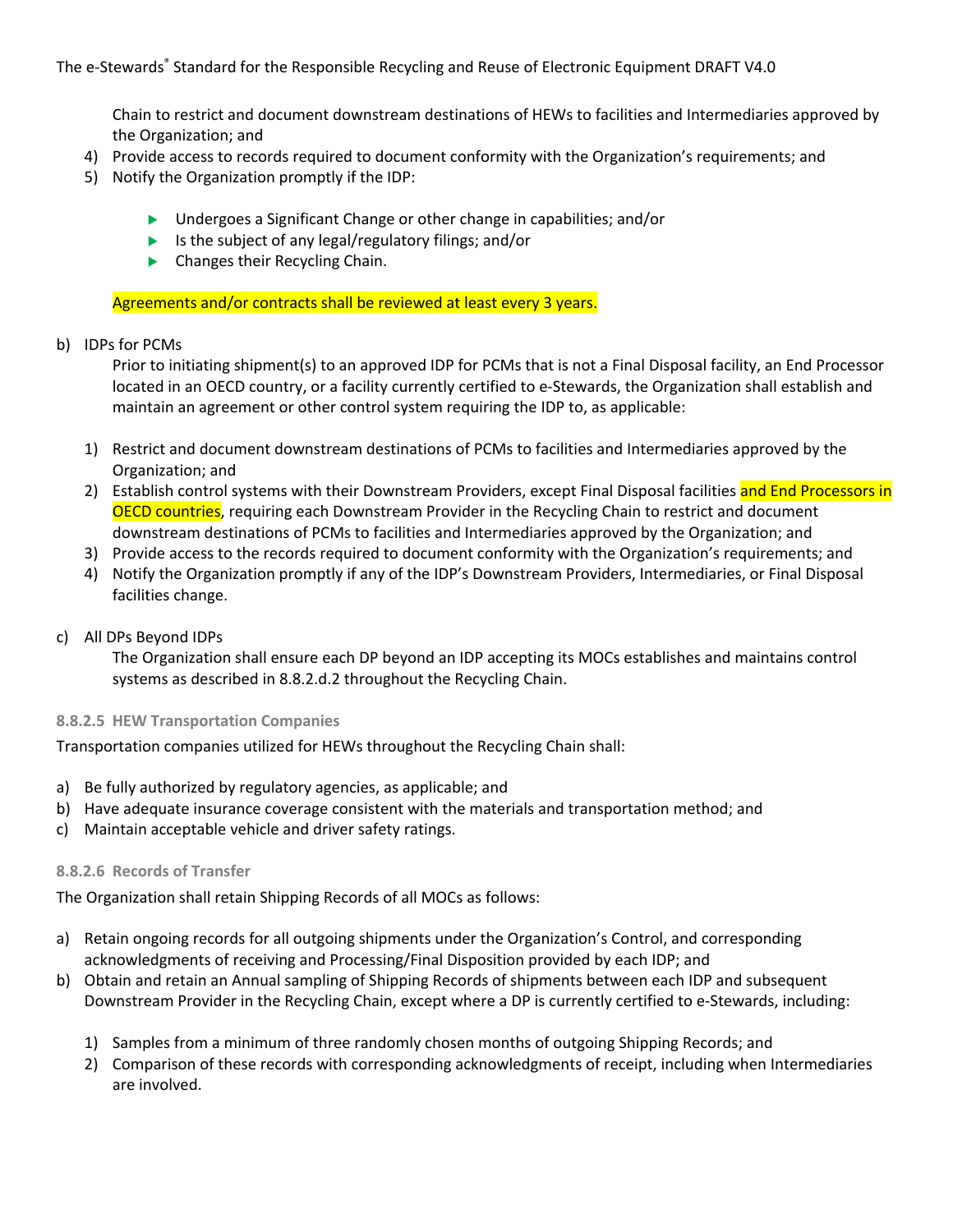# **8.9 Data Security**

The Data Security provisions for those that have yet to become certified to NAID AAA Certification are found in Appendix D. As of July 1, 2022, all Organizations will be required to be NAID AAA Certified, at which point this section and Appendix D will sunset.

# **9 Performance evaluation**

# **9.1 Monitoring, measurement, analysis, and evaluation**

# **9.1.1 General**

The Organization shall effectively monitor, measure, analyze, and evaluate the performance of its Stewardship Management System and its operations that can have a significant Stewardship impact.

# **9.1.2 Evaluations of compliance**

The Organization shall establish, implement, and maintain a process(s) to evaluate the fulfillment of its compliance obligations at least Annually.

# **9.1.3 Facility inspections**

The Organization shall regularly conduct and document facility environmental, health, and safety inspections in order to ensure that operational and housekeeping controls are effectively implemented on an ongoing basis.

# **9.1.4 Electronic Equipment flow monitoring**

a) Track all Electronic Equipment

The Organization shall establish and implement an effective system for tracking all Electronic Equipment moving through the Organization's Control.

b) Perform regular Material Balance Accounting (MBA)

The Organization shall, at least every six months, perform a documented material balance accounting (by weight and/or unit count) reconciling all incoming quantities with all outgoing quantities of Electronic Equipment moving through the Organization's Control during the MBA period, considering the amounts in inventory (processed and unprocessed). The resulting difference shall be expressed as a percentage of total incoming quantities for the period. Corrective actions shall be taken if the final discrepancy is greater than 5%.

## **9.2 Internal audits**

Using Qualified Auditor(s), the Organization shall conduct and document internal audits of the SMS at least Annually, to evaluate whether the stewardship management system conforms to:

- a) The Organization's requirements for its SMS; and
- b) The requirements of the e-Stewards Standard.

The Organization's internal audits should also identify system strengths and opportunities for improvement.

## **9.3 Management review**

Top management shall review the SMS at least Annually, including:

- a) Actions and assessments initiated according to 6.1 through 6.3, and
- b) Information generated through 9.1 and 9.2; and
- c) Results of external audits and inspections; and
- d) Industrial Hygiene monitoring results.

The Organization shall retain documented information as evidence of management review and resulting actions and resource provision.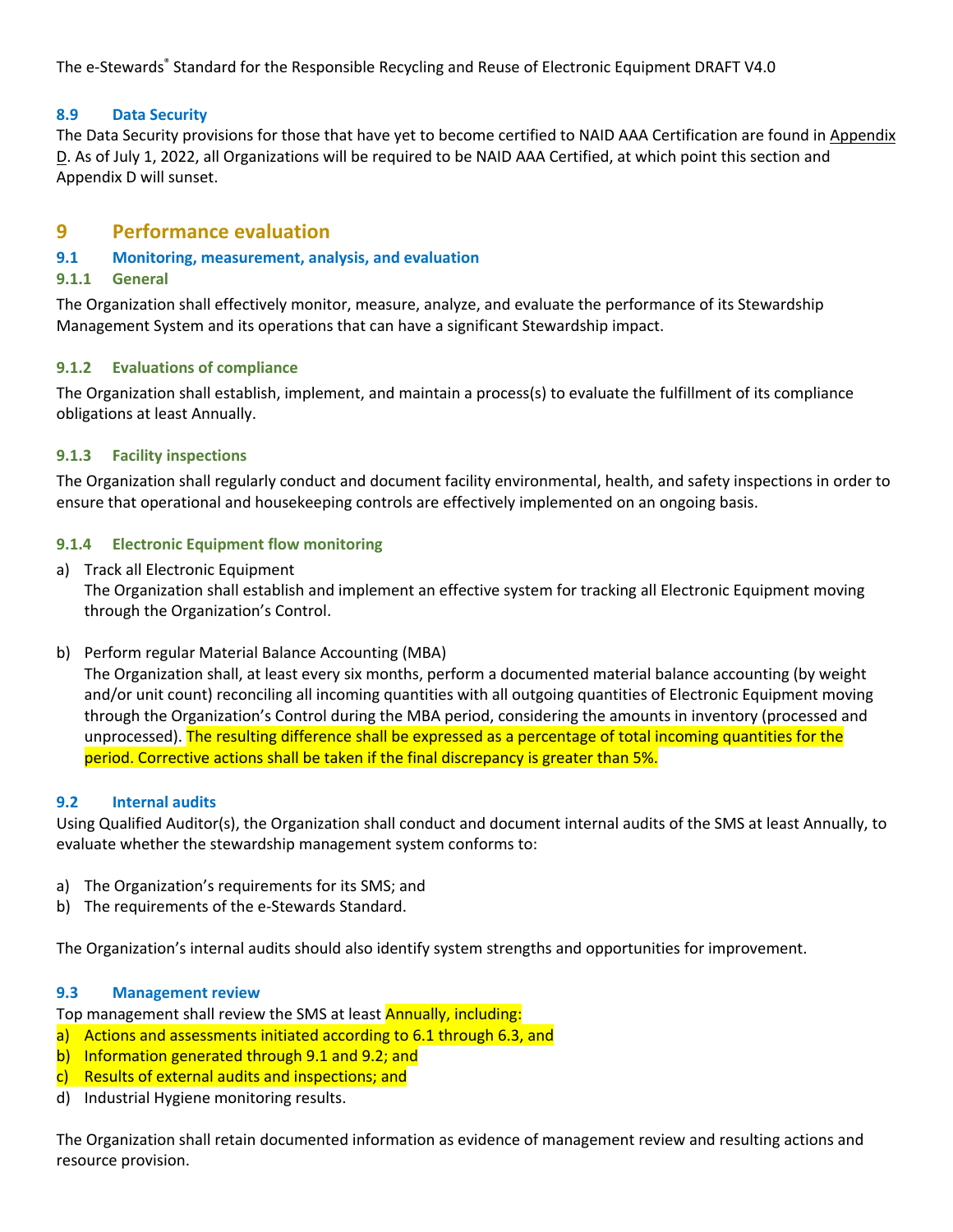# **10 Improvement**

The Organization shall continually improve its SMS and Stewardship performance, as well as take timely action to prevent and respond to instances of nonconformity.

The Organization shall retain up-to-date documented information regarding all identified nonconformities or potential hazards, including but not limited to:

- a) Any nonconformity identified in internal or external audits; and/or
- b) Violations cited by regulatory agencies; and/or
- c) Environmental releases; and/or
- d) Health & safety accidents, incidents, injuries, exposures, and near misses.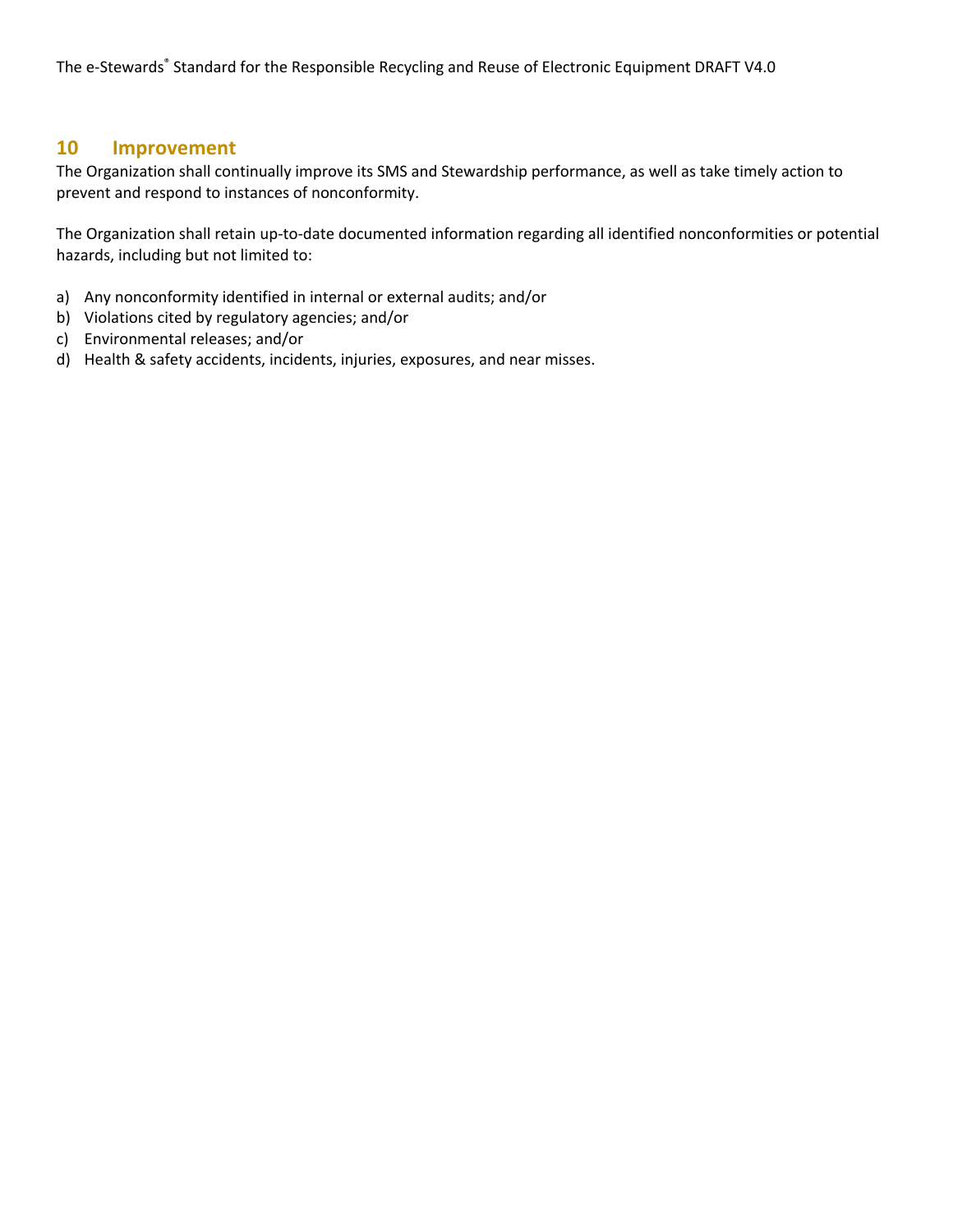# **APPENDIX A: ADDITIONAL REQUIREMENTS FOR e-STEWARDS ORGANIZATIONS**

# **A.6.1.4.1 Annual Reporting to e-Stewards Database**

The following data shall be submitted in English language using the electronic form provided at http://estewards.org/learn-more/for-recyclers/forms/e-stewards-recyclers-annual-database-report/ regarding all Electronic Equipment entering its facility(s) and/or under its Control (including associated Ancillary Sites):

- a) Address (including country) for each Processing facility and Ancillary Site(s), and a description of the site(s);
- b) The number of individuals who worked for more than one month during the twelve-months, including:
	- 1) Full-time workers or equivalent (i.e. combine hours worked by part-time workers and convert into hours that would be worked by full-time workers); and
	- 2) Full-time (or equivalent) contract workers; and
	- 3) Volunteers;
- c) Description of all Processes taking place at each facility, such as:
	- 1) De-manufacturing of Electronic Equipment for Materials Recovery and/or Final Disposal, in one or more of the following categories:
		- $\blacktriangleright$  Manual disassembly;
		- $\blacktriangleright$  Shredding or other mechanical size reduction and separation; and/or
		- $\blacktriangleright$  Other (define);
		- 2) Asset recovery, Repair/Refurbishment for reuse; and/or
		- 3) Metals refining; and/or
		- 4) Plastics recovery, and/or
		- 5) Other (define).
- d) Total annual weight (or unit count) of Electronic Equipment, components, and materials Processed, in inventory, and under organizational Control; and
- e) A current copy of the site closure plan (6.2.5) for each Processing facility.

# **A.8.3.1 PHPT Hazard Testing Requirements**

|    | If an Organization is performing the following PHPT                                                                                                                                                                | then it shall perform and document Industrial Hygiene |                                                                                                                                                                        |  |
|----|--------------------------------------------------------------------------------------------------------------------------------------------------------------------------------------------------------------------|-------------------------------------------------------|------------------------------------------------------------------------------------------------------------------------------------------------------------------------|--|
|    | operations                                                                                                                                                                                                         | tests for the following hazards at a minimum:         |                                                                                                                                                                        |  |
| 1) | Breaking, cutting, crushing, shredding, or<br>pulverizing devices with cathode-ray tubes,<br>regardless of technologies or containment<br>controls                                                                 |                                                       | Lead, cadmium, barium, chromium, and compounds<br>containing these metals, silica dust                                                                                 |  |
| 2) | Processing, removal, replacement, and/or<br>disposal of mercury-containing components                                                                                                                              | ▶                                                     | Mercury and mercury compounds, including in<br>worker breathing zones and in the dust or on surface<br>areas below and around the mercury-removal and<br>storage areas |  |
| 3) | Using power machinery to shred, cut, break,<br>pulverize, crack, crush, bale, or chip Hazardous<br>Electronic Equipment or Problematic<br>Components and Materials which may contain<br>these hazardous substances | ▶                                                     | Lead, beryllium, cadmium, asbestos, mercury,<br>including compounds of these elements*                                                                                 |  |
| 4) | Only using a shredder dedicated to hard drives<br>(which contain circuit boards), but not using any<br>other shredding or mechanical size-reduction                                                                |                                                       | Lead, beryllium, cadmium, including compounds of<br>these, as well as fiberglass                                                                                       |  |
| 5) | Baling and/or shredding separated circuit boards                                                                                                                                                                   |                                                       | Lead, beryllium, fiberglass                                                                                                                                            |  |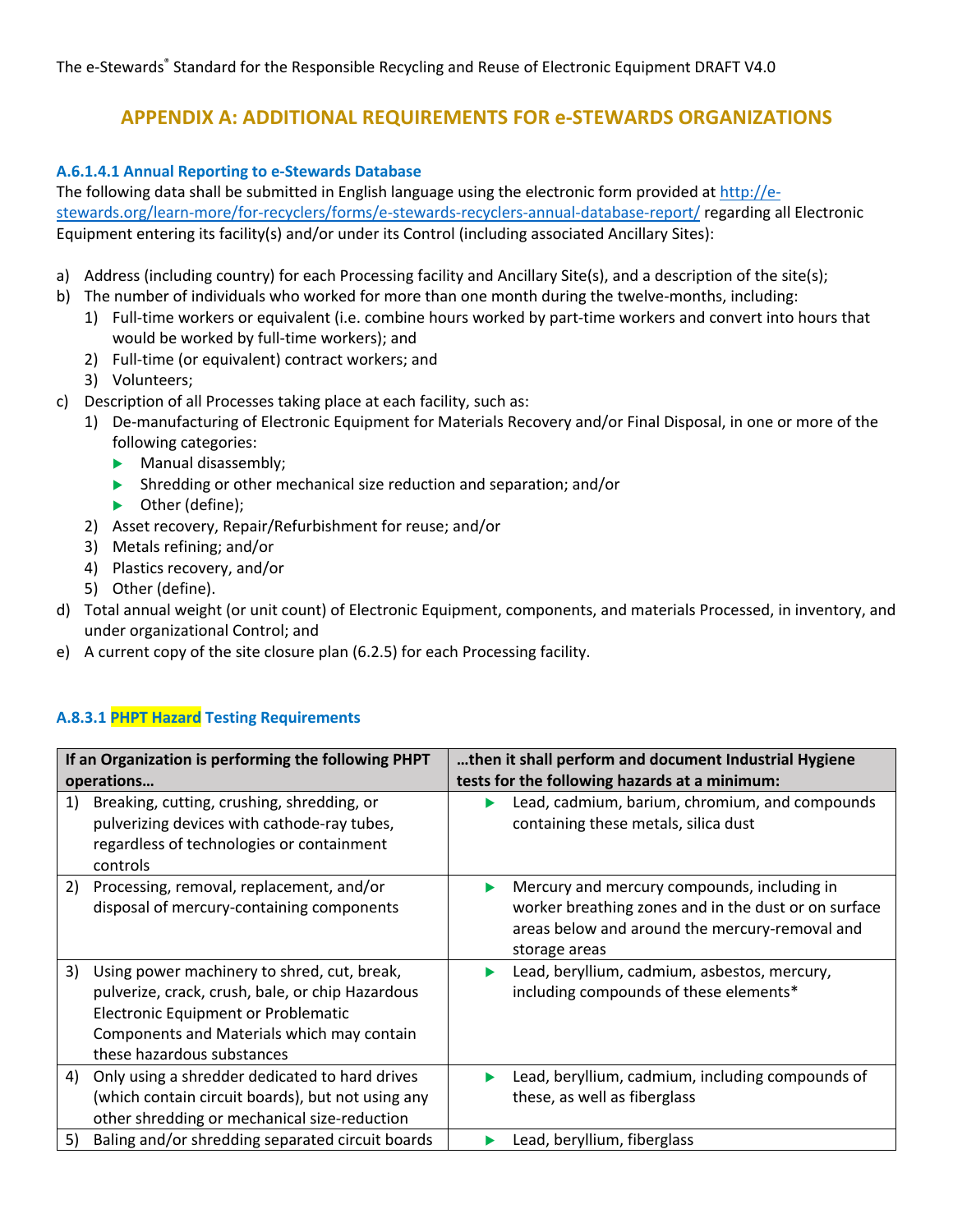| 6) | Using thermal processes for melting, smelting, or  | Inhalable hydrocarbons, the elements beryllium,        |
|----|----------------------------------------------------|--------------------------------------------------------|
|    | combustion of Electronic Equipment                 | lead, mercury, and cadmium, and all compounds of       |
|    |                                                    | these elements*                                        |
|    | Using acids or solvents for precious metals or     | Workplace exposure tests for any acid or solvent that  |
|    | plastics Materials Recovery, or cleaning processes | is indicated as an inhalation hazard in the relevant   |
|    |                                                    | SDSs, as well as related digestive acid gases, nitrous |
|    |                                                    | oxide, and other identified chemical hazards           |

\* If an organization can demonstrate that the material being Processed and the Processing technology or its by-products do NOT contain one or more of these constituents, and can provide documented evidence of this fact, then they do not need to continue to test for that constituent(s) unless the material being Processed or the Processing technology changes.

# **A.8.6.1 – Materials Recovery and Final Disposition Table**

| <b>Type of MOC:</b> |                            | Acceptable & unacceptable operations for MOCs,                                            |  |  |  |  |
|---------------------|----------------------------|-------------------------------------------------------------------------------------------|--|--|--|--|
|                     |                            | in addition to requirements in 8.6.1                                                      |  |  |  |  |
| 1)                  | All identified HEW not     | <b>NEVER</b>                                                                              |  |  |  |  |
|                     | listed below               | Never disposed of in solid waste disposal operations<br>▶                                 |  |  |  |  |
|                     |                            | Never burned or melted in open fires<br>▶                                                 |  |  |  |  |
|                     |                            | Never smelted without effective controls to capture any hazardous emissions<br>▶          |  |  |  |  |
|                     |                            | generated                                                                                 |  |  |  |  |
|                     | 2) Asbestos                | <b>PREFERRED</b>                                                                          |  |  |  |  |
|                     |                            | Containerized, labeled accurately for contents, then deposited in a lined,<br>▶           |  |  |  |  |
|                     |                            | leachate-controlled landfill that is compliant with all relevant regulations.             |  |  |  |  |
| 3)                  | Arsenic-containing         | <b>NEVER</b>                                                                              |  |  |  |  |
|                     | equipment or components    | Never openly burned or Processed in operations which release arsenic or its<br>▶          |  |  |  |  |
|                     | defined as <b>HEW</b>      | compounds to the biosphere;                                                               |  |  |  |  |
|                     |                            |                                                                                           |  |  |  |  |
|                     |                            | <b>PREFERRED RECYCLING</b>                                                                |  |  |  |  |
|                     |                            | Processed by integrated smelters or other types of facilities capable of<br>▶             |  |  |  |  |
|                     |                            | effectively recovering arsenic and arsenic compounds.                                     |  |  |  |  |
|                     |                            |                                                                                           |  |  |  |  |
|                     |                            | <b>PREFERRED DISPOSAL</b>                                                                 |  |  |  |  |
|                     |                            | Disposed of as hazardous waste                                                            |  |  |  |  |
| 4)                  | Batteries - not defined as | <b>PREFERRED RECYCLING</b>                                                                |  |  |  |  |
|                     | <b>HEW</b>                 | Recycled in battery recycling facilities or steel mills that recover the metal value<br>▶ |  |  |  |  |
|                     |                            | and have appropriate air pollution controls, even if disposal is allowed by law, or       |  |  |  |  |
|                     |                            | <b>PREFERRED DISPOSAL</b>                                                                 |  |  |  |  |
|                     |                            | If no recycling markets or options are available, including legal exports, disposed       |  |  |  |  |
|                     |                            | ▶<br>of in legally permitted solid waste landfills.                                       |  |  |  |  |
| 5)                  | Batteries - defined as     | <b>PREFERRED RECYCLING</b>                                                                |  |  |  |  |
|                     | <b>HEW</b>                 | Recycled in a battery recycling facility which recovers the metal value from the          |  |  |  |  |
|                     |                            | batteries and properly handles MOCs, or                                                   |  |  |  |  |
|                     |                            |                                                                                           |  |  |  |  |
|                     |                            | <b>PREFERRED DISPOSAL</b>                                                                 |  |  |  |  |
|                     |                            | If no recycling markets or options are available, including legal exports, disposed       |  |  |  |  |
|                     |                            | of in legally permitted hazardous waste disposal facilities.                              |  |  |  |  |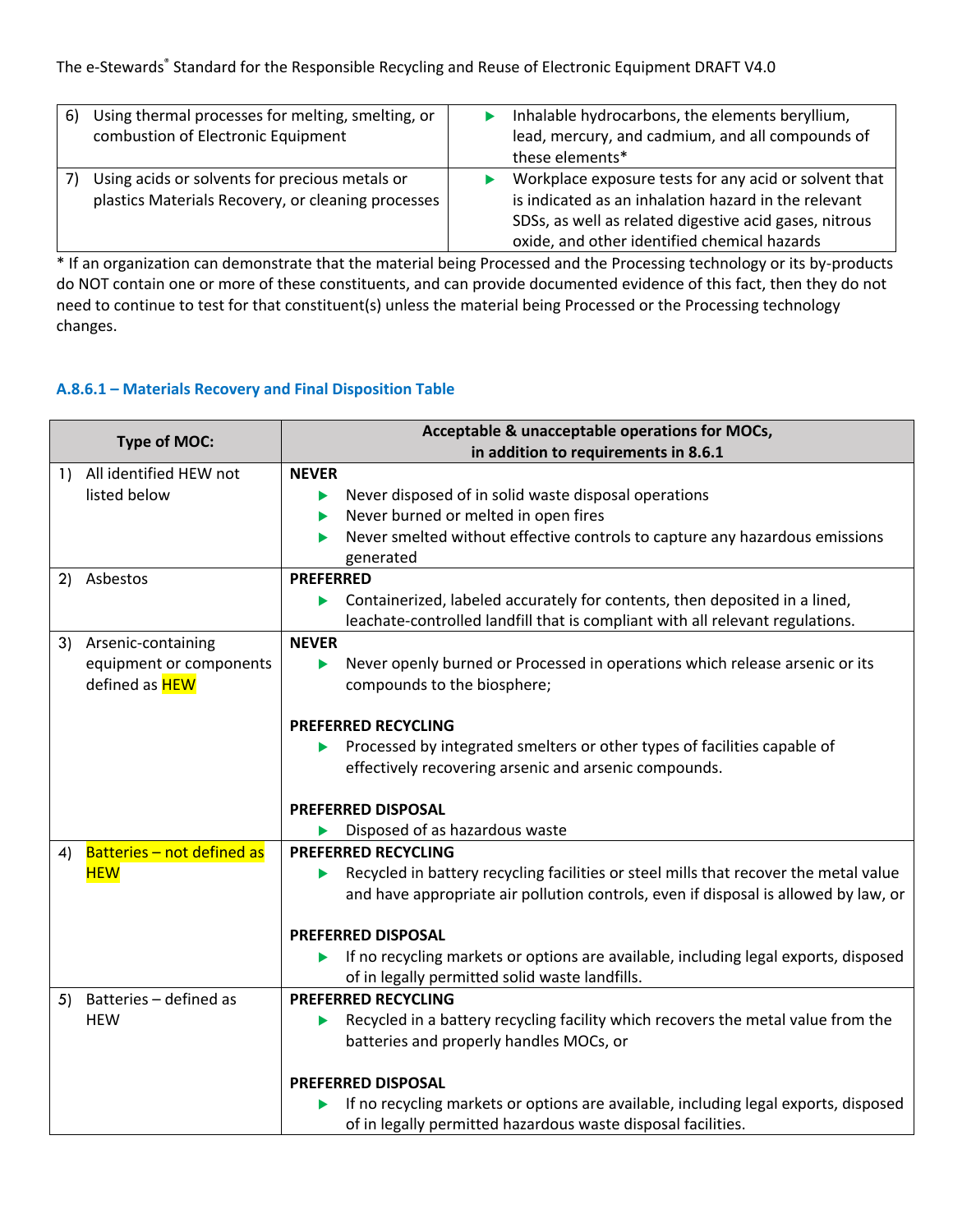| <b>Type of MOC:</b> |                                                             |                                                        | Acceptable & unacceptable operations for MOCs,                                                                                                      |  |  |
|---------------------|-------------------------------------------------------------|--------------------------------------------------------|-----------------------------------------------------------------------------------------------------------------------------------------------------|--|--|
|                     |                                                             | in addition to requirements in 8.6.1                   |                                                                                                                                                     |  |  |
| 6)                  | Beryllium-containing<br>components defined as<br><b>HEW</b> | <b>NEVER</b><br>▶                                      | Never Processed in incinerators of any kind;                                                                                                        |  |  |
|                     |                                                             |                                                        | <b>PREFERRED RECYCLING</b>                                                                                                                          |  |  |
|                     |                                                             |                                                        | Sent to integrated smelters which agree to accept beryllium-containing                                                                              |  |  |
|                     |                                                             |                                                        | components & are equipped to responsibly Process and capture beryllium, or                                                                          |  |  |
|                     |                                                             |                                                        | <b>PREFERRED DISPOSAL</b>                                                                                                                           |  |  |
|                     |                                                             |                                                        | Sent to hazardous waste landfills licensed & permitted to manage beryllium.                                                                         |  |  |
| 7)                  | Cathode ray tubes (CRTs)                                    | <b>ALWAYS</b>                                          |                                                                                                                                                     |  |  |
|                     | (with or without vacuum)                                    |                                                        | Only Processed or disposed of by facilities that:                                                                                                   |  |  |
|                     | & CRT and other leaded                                      |                                                        | Are actively performing relevant operational processes; and                                                                                         |  |  |
|                     | display glass that is                                       | ▶                                                      | Store them for a maximum of two years (if allowed by law) from the date                                                                             |  |  |
|                     | uncleaned (in any form),                                    |                                                        | received by the company at any location, regardless of longer periods that                                                                          |  |  |
|                     | with or without frit, fines,                                |                                                        | governments may allow;                                                                                                                              |  |  |
|                     | and processing residuals<br>that contain lead,              |                                                        |                                                                                                                                                     |  |  |
|                     | Phosphors, or silica dust                                   | <b>PREFERRED</b><br>Processed by any of the following: |                                                                                                                                                     |  |  |
|                     |                                                             |                                                        | A facility which thoroughly cleans the glass of Phosphors, coatings, fines, and                                                                     |  |  |
|                     |                                                             |                                                        | particulates and manages the resulting cleaned leaded glass per (8) below and                                                                       |  |  |
|                     |                                                             |                                                        | processing residuals per (10) below; or                                                                                                             |  |  |
|                     |                                                             | ▶                                                      | A lead smelter, integrated copper smelter, or other facility using technology                                                                       |  |  |
|                     |                                                             |                                                        | that can be demonstrated by the facility in writing to recover at least an average                                                                  |  |  |
|                     |                                                             |                                                        | of 95% of the lead from the display glass, frit, fines, and processing residuals.                                                                   |  |  |
|                     |                                                             |                                                        | <b>CONDITIONALLY ALLOWABLE</b>                                                                                                                      |  |  |
|                     |                                                             |                                                        | Processed by any of the following:                                                                                                                  |  |  |
|                     |                                                             |                                                        | Lead smelter, integrated copper smelter, or other facility using technology                                                                         |  |  |
|                     |                                                             |                                                        | which utilizes leaded or mixed display glass but does not recover an average of                                                                     |  |  |
|                     |                                                             |                                                        | 95% of the lead;                                                                                                                                    |  |  |
|                     |                                                             |                                                        | Placed into a dedicated cell, with the potential for future recovery, in a lined,                                                                   |  |  |
|                     |                                                             |                                                        | leachate controlled, and monitored solid waste landfill (unless prohibited by                                                                       |  |  |
|                     |                                                             |                                                        | law), if the glass/materials are first stabilized with a pre-treatment method in                                                                    |  |  |
|                     |                                                             |                                                        | accordance with applicable laws and regulatory requirements; and<br>Placed into a lined, leachate controlled and monitored hazardous waste landfill |  |  |
|                     |                                                             | ь                                                      | in accordance with applicable laws and regulatory requirements.                                                                                     |  |  |
|                     |                                                             |                                                        |                                                                                                                                                     |  |  |
|                     |                                                             | <b>NEVER</b>                                           |                                                                                                                                                     |  |  |
|                     |                                                             | ▶                                                      | Never Processed in incinerators of any kind                                                                                                         |  |  |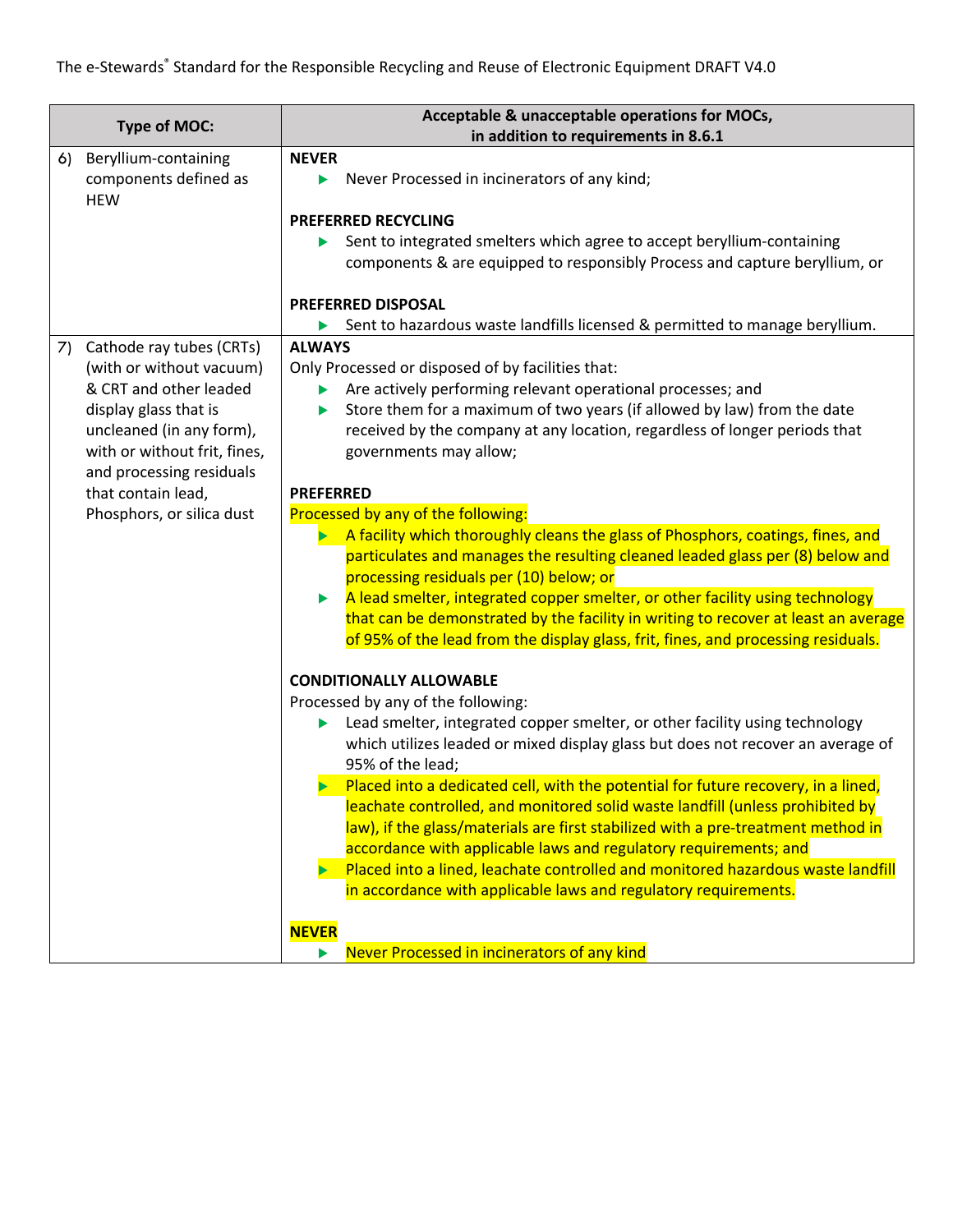| <b>Type of MOC:</b>                                        | Acceptable & unacceptable operations for MOCs,                                                                                                                                                                                                                                                                     |  |  |  |
|------------------------------------------------------------|--------------------------------------------------------------------------------------------------------------------------------------------------------------------------------------------------------------------------------------------------------------------------------------------------------------------|--|--|--|
|                                                            | in addition to requirements in 8.6.1<br><b>ALWAYS</b>                                                                                                                                                                                                                                                              |  |  |  |
| Cleaned display glass in<br>8)<br>any form containing lead | Only Processed or disposed of by facilities that:<br>Are actively performing relevant operational processes; and<br>▶<br>Store them for a maximum of two years (if allowed by law) from the date<br>▶<br>received by the company at any location, regardless of longer periods that<br>governments may allow.      |  |  |  |
|                                                            | <b>PREFERRED</b>                                                                                                                                                                                                                                                                                                   |  |  |  |
|                                                            | Processed by any of the following:                                                                                                                                                                                                                                                                                 |  |  |  |
|                                                            | A lead smelter, integrated copper smelter, or other facility using technology<br>that can be demonstrated by the facility in writing to recover at least an average<br>of 95% of the lead from the display glass, frit, fines, and processing residuals;<br>Alternative uses and processes pre-approved per 8.6.2; |  |  |  |
|                                                            | <b>CONDITIONALLY ALLOWABLE</b>                                                                                                                                                                                                                                                                                     |  |  |  |
|                                                            | Be Processed in any of the following:                                                                                                                                                                                                                                                                              |  |  |  |
|                                                            | A lead smelter, integrated copper smelter, or other facility using technology<br>which utilizes leaded or mixed display glass but does not recover an average of<br>95% of the lead; and                                                                                                                           |  |  |  |
|                                                            | Placed into a dedicated cell, with the potential for future recovery, in a Lined,<br>leachate controlled, and monitored solid waste landfill if the glass/residues are<br>first stabilized with a pre-treatment method, in accordance with applicable laws<br>and regulatory requirements; and                     |  |  |  |
|                                                            | Placed into a lined, leachate controlled and monitored hazardous waste landfill<br>in accordance with applicable laws and regulatory requirements.                                                                                                                                                                 |  |  |  |
|                                                            | <b>NEVER</b>                                                                                                                                                                                                                                                                                                       |  |  |  |
|                                                            | Never Processed in incinerators of any kind<br>ь                                                                                                                                                                                                                                                                   |  |  |  |
| 9) CRT glass that is non-                                  | NOTE: Cleaned, non-leaded CRT glass does not have restrictions for Final Disposition.                                                                                                                                                                                                                              |  |  |  |
| leaded & thoroughly                                        | See 3.21 Hazardous Electronic Waste or Hazardous e-Waste (HEW).                                                                                                                                                                                                                                                    |  |  |  |
| cleaned of phosphors,                                      |                                                                                                                                                                                                                                                                                                                    |  |  |  |
| coatings, frits, & fines                                   |                                                                                                                                                                                                                                                                                                                    |  |  |  |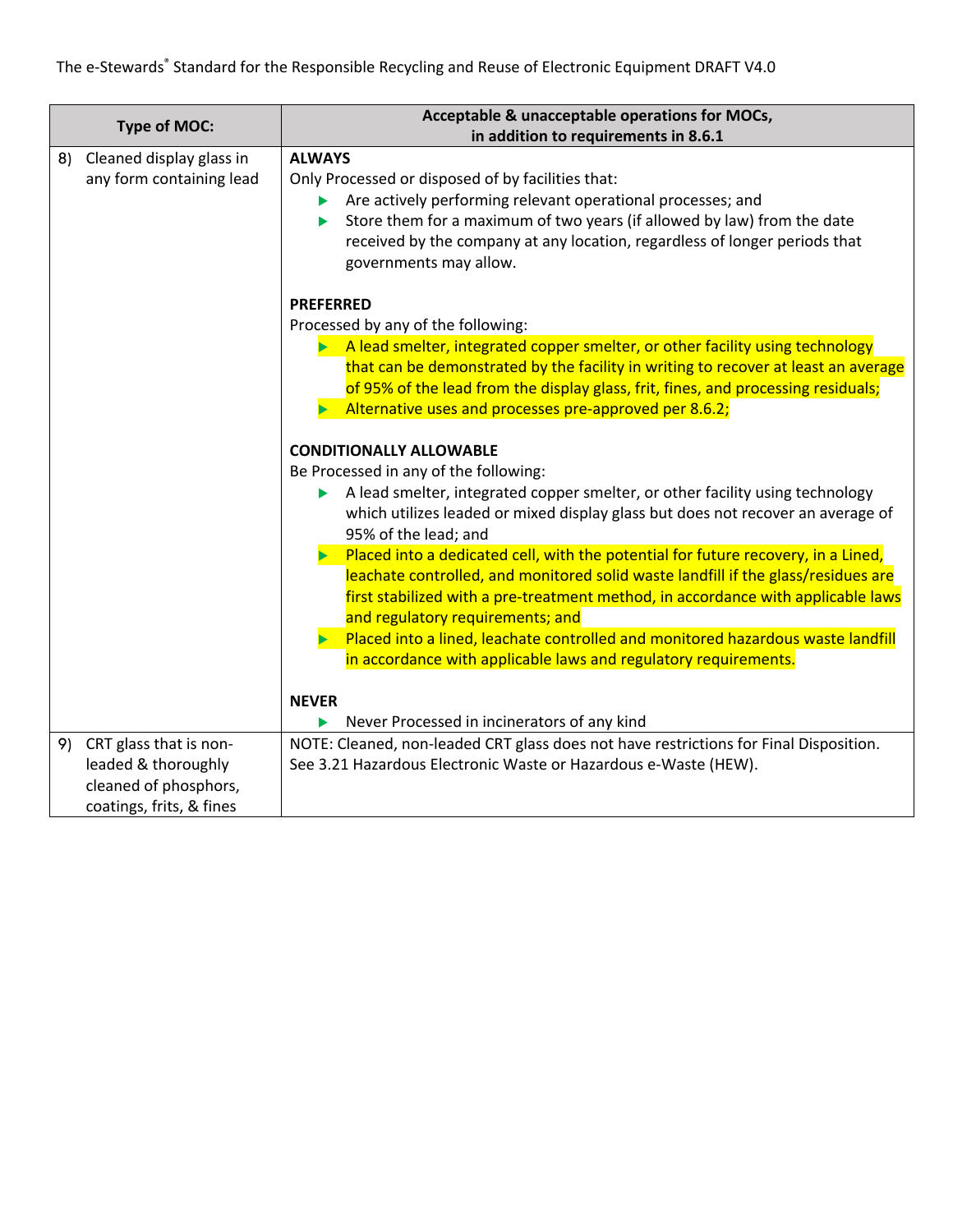| <b>Type of MOC:</b>                                                           | Acceptable & unacceptable operations for MOCs,                                                                                                                                                                                                                                                                                                                                                                                                                                                                                                                                                                                                                                                                                                                                            |  |  |  |  |
|-------------------------------------------------------------------------------|-------------------------------------------------------------------------------------------------------------------------------------------------------------------------------------------------------------------------------------------------------------------------------------------------------------------------------------------------------------------------------------------------------------------------------------------------------------------------------------------------------------------------------------------------------------------------------------------------------------------------------------------------------------------------------------------------------------------------------------------------------------------------------------------|--|--|--|--|
|                                                                               | in addition to requirements in 8.6.1                                                                                                                                                                                                                                                                                                                                                                                                                                                                                                                                                                                                                                                                                                                                                      |  |  |  |  |
| 10) CRT Processing residues<br>and CRT residues including<br><b>Phosphors</b> | <b>ALWAYS</b><br>Only Processed or disposed of by facilities that:<br>Are actively performing relevant operational processes; and<br>Ensure that storage never exceeds two years (if allowed by law) from the date<br>▶<br>received by the company at any location, regardless of longer periods that<br>governments may allow.                                                                                                                                                                                                                                                                                                                                                                                                                                                           |  |  |  |  |
|                                                                               | <b>PREFERRED</b><br>Processed in any of the following facilities that have been notified and have consented<br>in advance in writing to accept these materials:<br>A facility that reclaims rare earth & critical metals;<br>A lead smelter, integrated copper smelter, or other facility using technology<br>that can be demonstrated by the facility in writing to recover at least an average<br>of 95% of the lead from the display glass, frit, fines, and processing residuals;<br>Alternative uses and processes pre-approved per requirements; or<br>$\blacktriangleright$<br>Unless forbidden by law, lined, leachate controlled and monitored hazardous<br>Þ<br>waste landfill, after meeting any legal requirements for pre-treatment.                                         |  |  |  |  |
|                                                                               | <b>CONDITIONALLY ALLOWABLE</b><br>A lead smelter, integrated copper smelter, or other facility using technology<br>which utilizes processing residues but does not recover an average of 95% of<br>the lead; or<br>Placed into a dedicated cell, with the potential for future recovery, in a lined,<br>$\blacktriangleright$<br>leachate controlled, and monitored solid waste landfill (unless prohibited by<br>law), if the residues are first stabilized with a pre-treatment method in<br>accordance with applicable laws and regulatory requirements; and placed into a<br>lined, leachate controlled and monitored hazardous waste landfill in accordance<br>with applicable laws and regulatory requirements.<br><b>NEVER</b><br>Never Processed in incinerators of any kind<br>▶ |  |  |  |  |
| 11) Glycol-based coolants                                                     | <b>PREFERRED RECYCLING</b><br>Recycled in a facility that decontaminates and restores coolant properties<br>▶<br>(preferably)<br><b>PREFERRED DISPOSAL</b><br>Finally Disposed of with treatment as a specially controlled liquid waste.                                                                                                                                                                                                                                                                                                                                                                                                                                                                                                                                                  |  |  |  |  |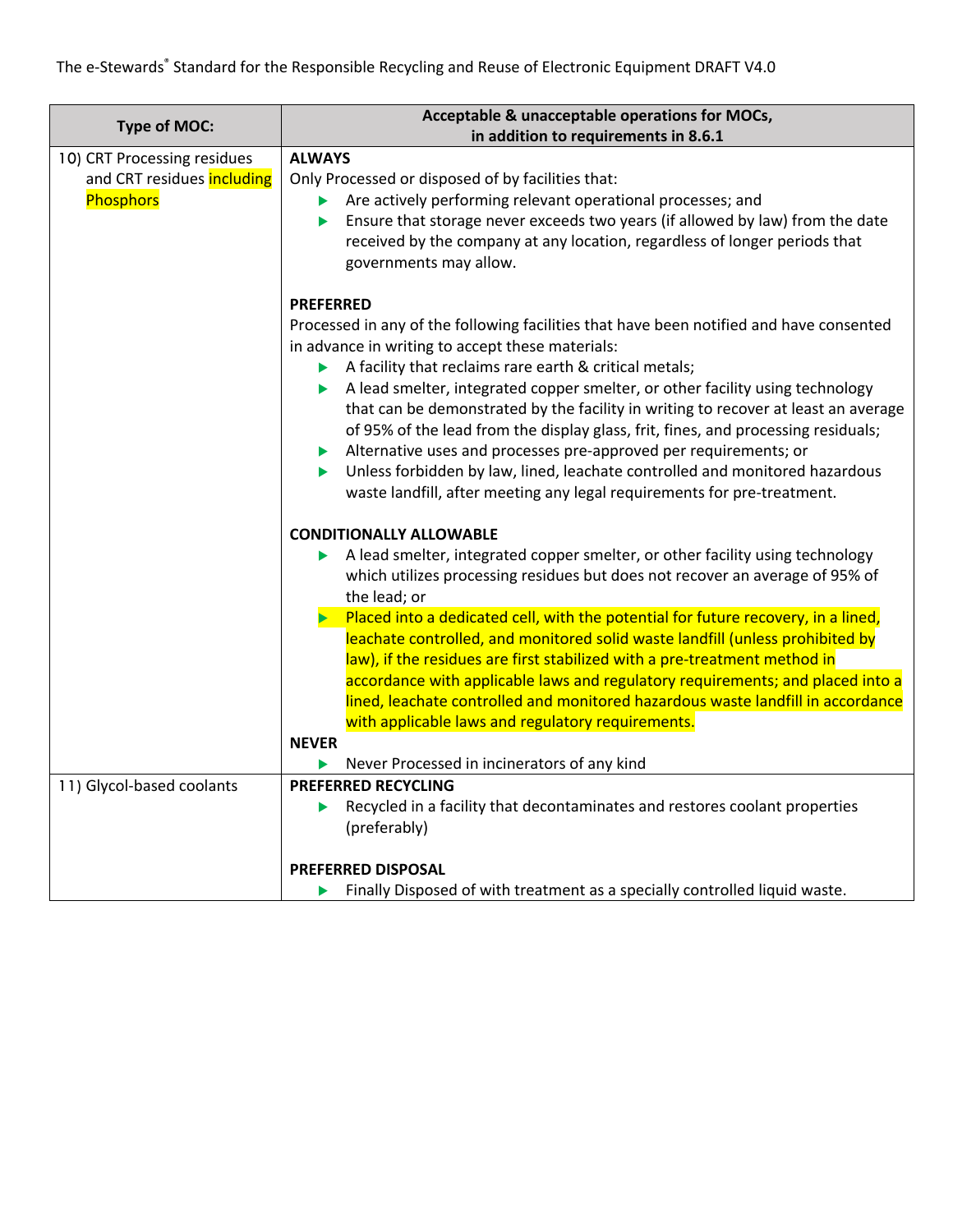| <b>Type of MOC:</b>                            | Acceptable & unacceptable operations for MOCs,                                                                                                                                                                                                                                                                                                                                                                                            |  |  |  |  |
|------------------------------------------------|-------------------------------------------------------------------------------------------------------------------------------------------------------------------------------------------------------------------------------------------------------------------------------------------------------------------------------------------------------------------------------------------------------------------------------------------|--|--|--|--|
|                                                | in addition to requirements in 8.6.1                                                                                                                                                                                                                                                                                                                                                                                                      |  |  |  |  |
| 12) Inks and toners                            | <b>ALWAYS</b><br>Managed in facilities that prevent explosions and respiratory hazards, according to the<br>following hierarchy, in order of preference:<br>PREFERRED MANAGEMENT HIERARCHY (most to least preferred in order below)<br>Reuse cartridges/containers by refurbishing or remanufacturing and refilling<br>them;                                                                                                              |  |  |  |  |
|                                                | Recycle by emptying and cleaning cartridges/containers, then recycling them in<br>plastics recovery facilities, and handle removed ink & toner as follows in order<br>of preference:<br>a) Recover carbon black toner for reclamation and use in manufacturing, if                                                                                                                                                                        |  |  |  |  |
|                                                | possible;<br>b) Dispose of inks & toners in solid waste landfills if the ink or toner is<br>determined to be without hazardous characteristics;<br>c) Dispose of inks & toners in hazardous waste landfills<br>Dispose of entire units including inks and toners in hazardous waste landfills or<br>▶<br>incinerators;<br>Dispose of ink and toner cartridges and containers in a solid waste landfill only if<br>▶                       |  |  |  |  |
|                                                | the landfill has been notified and consented in writing in advance to accept<br>them, as profiled & documented.                                                                                                                                                                                                                                                                                                                           |  |  |  |  |
| 13) Mercury and mercury-<br>containing devices | <b>PREFERRED MANAGEMENT HIERARCHY (most to least preferred in order below)</b><br>Process at mercury retort facilities that have the capacity to remove mercury<br>from the equipment and can achieve a minimum of 99% mercury capture and a<br>purity level of elemental mercury of 99.99% recovery and then disposed of as<br>follows, in order of preference:<br>a) Permanently retire the recovered elemental mercury in a monitored, |  |  |  |  |
|                                                | secure, and retrievable long-term mercury storage facility, and not<br>recovered for reuse;<br>b) Allow mercury to be sold for legal re-use.<br>Allow mercury-containing waste to be landfilled in a hazardous waste landfill in<br>accordance with applicable laws and regulatory requirements.                                                                                                                                          |  |  |  |  |
|                                                | <b>NEVER</b><br>Never incinerate (including waste-to-energy incineration);<br>▶<br>Never 'recover' in metals smelting operations unless they are equipped to fully<br>recover at least 99% of the mercury.                                                                                                                                                                                                                                |  |  |  |  |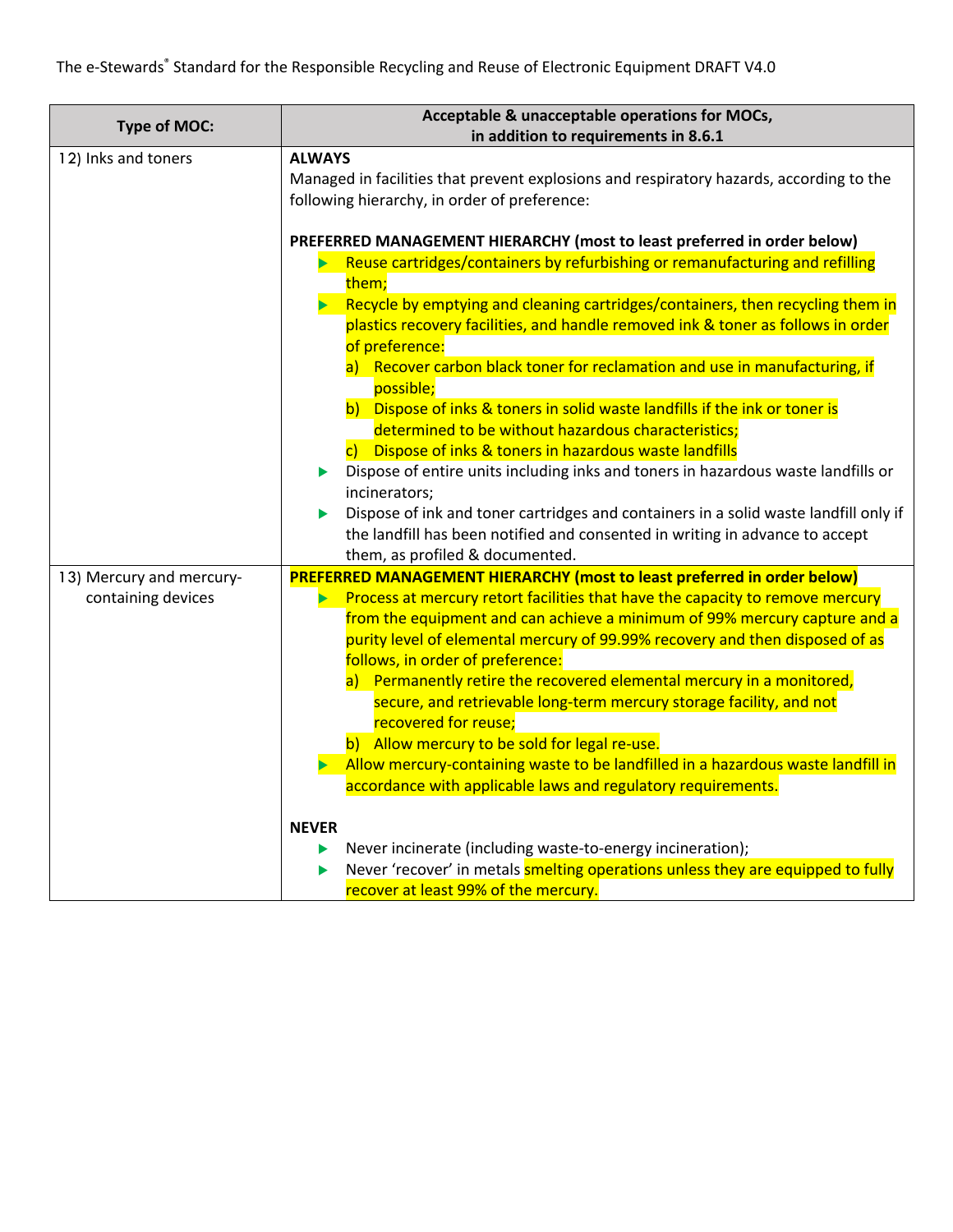| <b>Type of MOC:</b>                                                                                                                                                                                          | Acceptable & unacceptable operations for MOCs,<br>in addition to requirements in 8.6.1                                                                                                                                                                                                                                                                                                                                                                                                                                                                                                                                                                                                  |
|--------------------------------------------------------------------------------------------------------------------------------------------------------------------------------------------------------------|-----------------------------------------------------------------------------------------------------------------------------------------------------------------------------------------------------------------------------------------------------------------------------------------------------------------------------------------------------------------------------------------------------------------------------------------------------------------------------------------------------------------------------------------------------------------------------------------------------------------------------------------------------------------------------------------|
| 14) Plastics with Halogenated<br>additives or other MOC-<br>containing plastics.                                                                                                                             | <b>PREFERRED MANAGEMENT HIERARCHY (most to least preferred in order below)</b><br>Separated by polymer, cleaned, and then mechanically recycled by plastics<br>recovery facilities, with any unrecyclable plastics, waste materials, and/or<br>residues disposed of in accordance with the continuing hierarchy below.<br>$\blacktriangleright$ Placed into a dedicated cell, with the potential for future recovery per above, in<br>a lined, leachate controlled, and monitored solid or hazardous waste landfill in<br>accordance with applicable laws and regulatory requirements.<br>Placed into a hazardous or solid waste lined, leachate controlled, and monitored<br>landfill. |
|                                                                                                                                                                                                              | <b>CONDITIONALLY ALLOWABLE</b><br>Processed in an energy recovery facility using a thermal process that is licensed<br>and permitted to process these materials, and which continuously monitors,<br>captures, and restricts emissions from flue gas stacks;<br><b>NEVER</b><br>Never melted or burned in open fires or incinerators without state-of-art<br>▶<br>pollution capture technology and methods.                                                                                                                                                                                                                                                                             |
| 15) Polychlorinated biphenyl-<br>containing components<br>with PCB concentrations<br>unknown or above 50<br>ppm.                                                                                             | <b>ALWAYS</b><br>Dismantled & Processed by a processor that is trained and compliant with both<br>▶<br>Basel Convention & Stockholm Convention guidelines and obligations; and<br>additional applicable national laws.                                                                                                                                                                                                                                                                                                                                                                                                                                                                  |
| Note: *Concentration level<br>applies to the PCB bearing<br>material (e.g. oil or plastic)<br>inside of the device or<br>component, not the<br>concentration of PCB to<br>the entire device or<br>component. | <b>PREFERRED</b><br>Permanently retire or destroy in facilities licensed and permitted for long-term<br>storage or destruction of PCBs.<br><b>NEVER</b><br>Never opened, recycled, or shredded, except by PCB processors that meet<br>▶<br>qualifications defined in remaining requirements in this section.                                                                                                                                                                                                                                                                                                                                                                            |
| 16) Printed circuit boards, or<br>components or materials<br>which contain lead<br>solders, Halogenated<br>Materials, or fail threshold<br>levels in compliance<br>obligations                               | <b>PREFERRED</b><br>Pre-processed, if needed, in facilities which monitor and prevent releases of<br>hazards; and<br>Processed by End Processors that are either:<br>a) Pyrometallurgical facilities that monitor and restrict fumes and emissions;<br>or<br>Hydrometallurgical facilities that control and manage fumes, and all<br>b)<br>hazardous residues to prevent releases to the environment and/or<br>exposures.                                                                                                                                                                                                                                                               |
| 17) Radioactive wastes                                                                                                                                                                                       | <b>ALWAYS</b><br>Transferred to a facility that meets international and national standards for safe<br>▶<br>storage or disposal of radioactive wastes.                                                                                                                                                                                                                                                                                                                                                                                                                                                                                                                                  |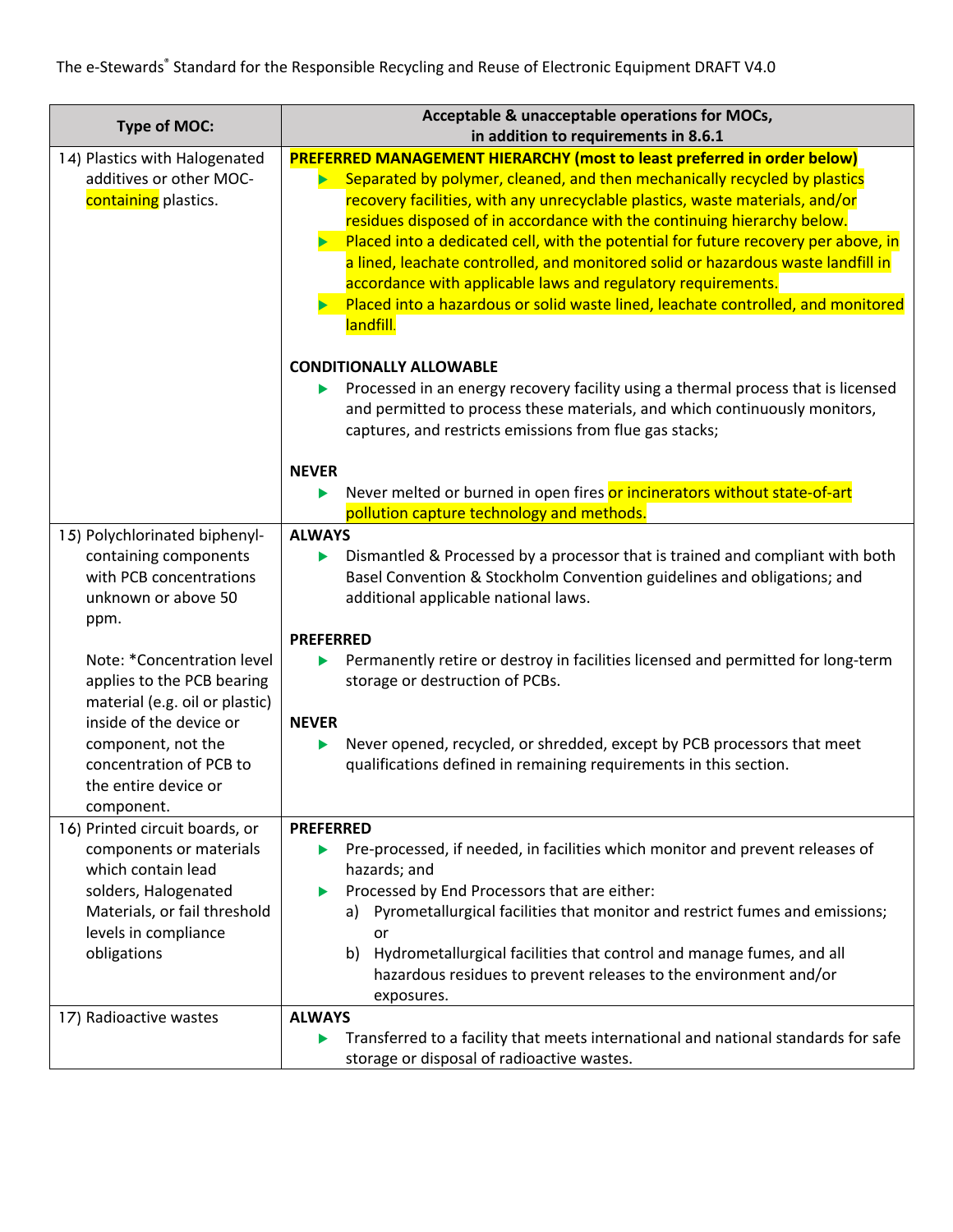| <b>Type of MOC:</b>                                                       | Acceptable & unacceptable operations for MOCs,                                                                                                                                                                                                                                                                                                                                                                                                                                                                                                                                                                                                                                                   |  |  |  |  |  |
|---------------------------------------------------------------------------|--------------------------------------------------------------------------------------------------------------------------------------------------------------------------------------------------------------------------------------------------------------------------------------------------------------------------------------------------------------------------------------------------------------------------------------------------------------------------------------------------------------------------------------------------------------------------------------------------------------------------------------------------------------------------------------------------|--|--|--|--|--|
|                                                                           | in addition to requirements in 8.6.1                                                                                                                                                                                                                                                                                                                                                                                                                                                                                                                                                                                                                                                             |  |  |  |  |  |
| 18) Residuals from Processing,<br>pollution controls, and<br>housekeeping | <b>ALWAYS</b><br>Managed as HEW unless the organization can regularly demonstrate that a<br>specific type of residual:<br>Falls below the threshold levels specified by the definitions of Exposure<br>a)<br>Limit or HEW as applicable; and<br>Is not considered a hazardous waste by regulation; and<br>b)<br>If allowed by law:<br>C)<br>Residuals which contain identifiable fractions of metals or other<br>i.<br>materials, are reprocessed within the organization's Processing systems<br>if controls are protective, and/or<br>Residuals which contain high enough levels of precious metals or other<br>ii.<br>materials to make them recyclable in either pyro- or hydrometallurgical |  |  |  |  |  |
|                                                                           | facilities are Processed according to requirements for printed circuit<br>boards above.                                                                                                                                                                                                                                                                                                                                                                                                                                                                                                                                                                                                          |  |  |  |  |  |
| 19) Selenium-containing                                                   | <b>ALWAYS</b>                                                                                                                                                                                                                                                                                                                                                                                                                                                                                                                                                                                                                                                                                    |  |  |  |  |  |
| components                                                                | Transferred to a facility licensed and permitted to Recycle or dispose of                                                                                                                                                                                                                                                                                                                                                                                                                                                                                                                                                                                                                        |  |  |  |  |  |
|                                                                           | selenium.                                                                                                                                                                                                                                                                                                                                                                                                                                                                                                                                                                                                                                                                                        |  |  |  |  |  |
| 20) Slag and other residuals                                              | <b>ALWAYS</b>                                                                                                                                                                                                                                                                                                                                                                                                                                                                                                                                                                                                                                                                                    |  |  |  |  |  |
| from Processing HEW                                                       | Managed as HEW according to applicable requirements of this Standard until                                                                                                                                                                                                                                                                                                                                                                                                                                                                                                                                                                                                                       |  |  |  |  |  |
|                                                                           | they reach Final Disposition, if they fail the threshold levels specified by the                                                                                                                                                                                                                                                                                                                                                                                                                                                                                                                                                                                                                 |  |  |  |  |  |
|                                                                           | definition of Exposure Limit, as applicable.                                                                                                                                                                                                                                                                                                                                                                                                                                                                                                                                                                                                                                                     |  |  |  |  |  |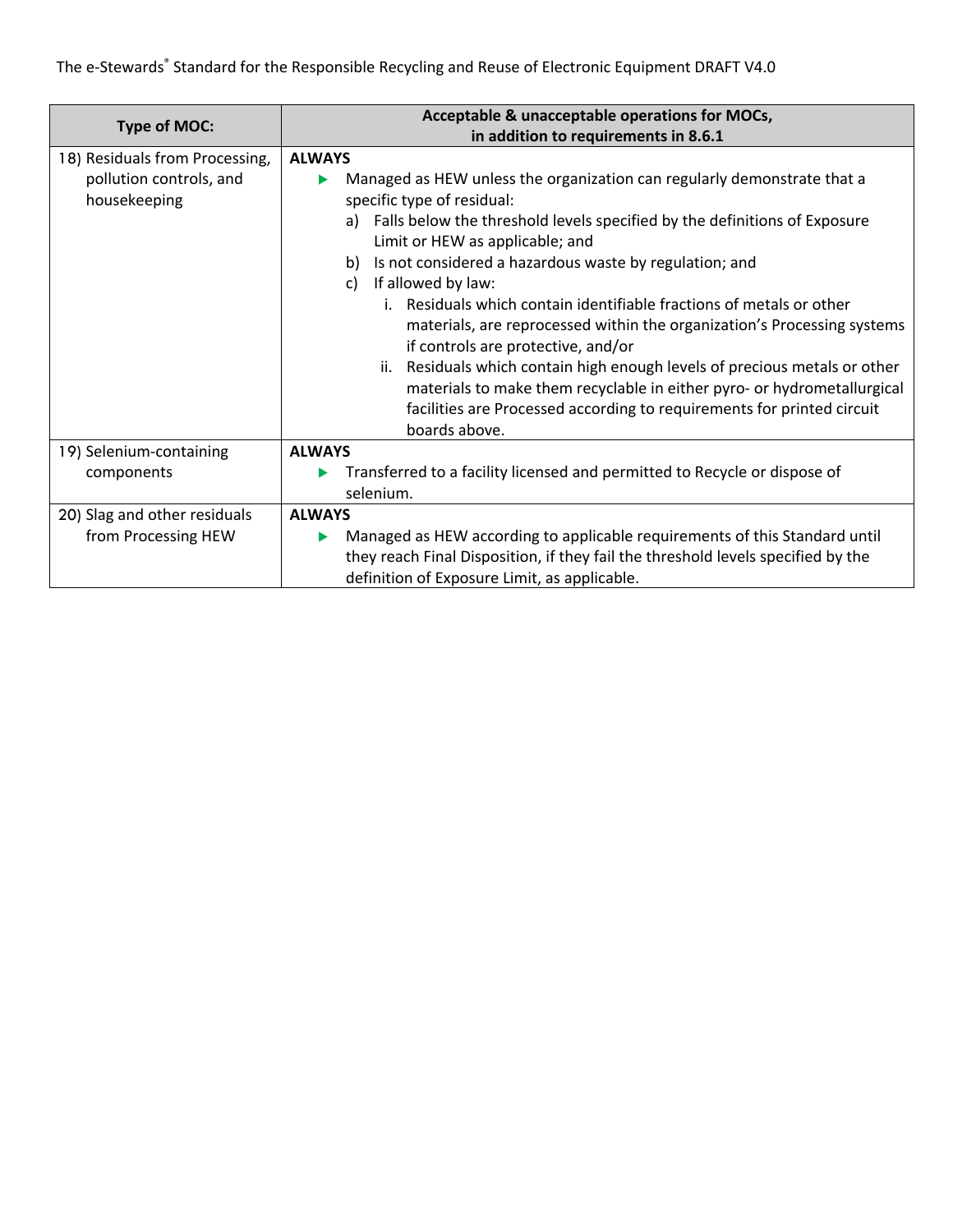# **A.8.7.3 e-Stewards Shipping Declaration for Repair/Refurbishment**

| e-STEWARDS SHIPPING DECLARATION FOR REPAIR/REFURBISHMENT                                                                                                                                                                                                                                                                  |               |  |  |
|---------------------------------------------------------------------------------------------------------------------------------------------------------------------------------------------------------------------------------------------------------------------------------------------------------------------------|---------------|--|--|
| HOLDER WHO ARRANGES THE TRANSBOUNDARY MOVEMENT                                                                                                                                                                                                                                                                            |               |  |  |
| Company name:                                                                                                                                                                                                                                                                                                             | Contact name: |  |  |
| E-mail:                                                                                                                                                                                                                                                                                                                   | Phone:        |  |  |
| Address:                                                                                                                                                                                                                                                                                                                  | Country:      |  |  |
| <b>INTERNATIONAL CARRIER</b>                                                                                                                                                                                                                                                                                              |               |  |  |
| Company name:                                                                                                                                                                                                                                                                                                             | Contact name: |  |  |
| E-mail:                                                                                                                                                                                                                                                                                                                   | Phone:        |  |  |
| Address:                                                                                                                                                                                                                                                                                                                  | Country:      |  |  |
| <b>IMPORT INFORMATION</b>                                                                                                                                                                                                                                                                                                 |               |  |  |
| <b>IMPORTER</b>                                                                                                                                                                                                                                                                                                           |               |  |  |
| Company name:                                                                                                                                                                                                                                                                                                             | Contact name: |  |  |
| E-mail:                                                                                                                                                                                                                                                                                                                   | Phone:        |  |  |
| Address:                                                                                                                                                                                                                                                                                                                  | Country:      |  |  |
| RECEIVING REPAIR FACILITY (IF DIFFERENT THAN IMPORTER)                                                                                                                                                                                                                                                                    |               |  |  |
| Company name:                                                                                                                                                                                                                                                                                                             | Contact name: |  |  |
| E-mail:                                                                                                                                                                                                                                                                                                                   | Phone:        |  |  |
| Address:                                                                                                                                                                                                                                                                                                                  | Country:      |  |  |
| <b>DECLARATION</b>                                                                                                                                                                                                                                                                                                        |               |  |  |
| I, the holder of the Electronic Equipment listed in this<br>shipment, hereby declare that the Electronic Equipment                                                                                                                                                                                                        | Name:         |  |  |
| being transported is either untested or tested as not                                                                                                                                                                                                                                                                     | Signature:    |  |  |
| being Fully Functional. I further declare that the<br>information herein is accurate.                                                                                                                                                                                                                                     | Job Title:    |  |  |
|                                                                                                                                                                                                                                                                                                                           | Date:         |  |  |
| Export Provisions of e-Stewards Standard: No export should take place without careful review of sections 6.1.3 and<br>8.7 to determine whether the export is compliant with the Standard and the law.<br>NOTE: Mabile Retteries overseted for rouse must be tested and meet relaxant requirements in Costian Q E 3 of the |               |  |  |

NOTE: Mobile Batteries exported for reuse must be tested and meet relevant requirements in Section 8.5.2 of the e-Stewards Standard.

|              |                             |                |                                         | <b>SHIPMENT INFORMATION</b> |     |                    |
|--------------|-----------------------------|----------------|-----------------------------------------|-----------------------------|-----|--------------------|
|              |                             | $\overline{2}$ | 3                                       |                             | 5   | 6                  |
| Official use | <b>Type of</b><br>Equipment | Model #        | <b>Serial Number</b><br>(if applicable) | <b>Model</b><br>Year        | Qty | <b>Test Status</b> |
|              |                             |                |                                         |                             |     |                    |
|              |                             |                |                                         |                             |     |                    |
|              |                             |                |                                         |                             |     |                    |
|              |                             |                |                                         |                             |     |                    |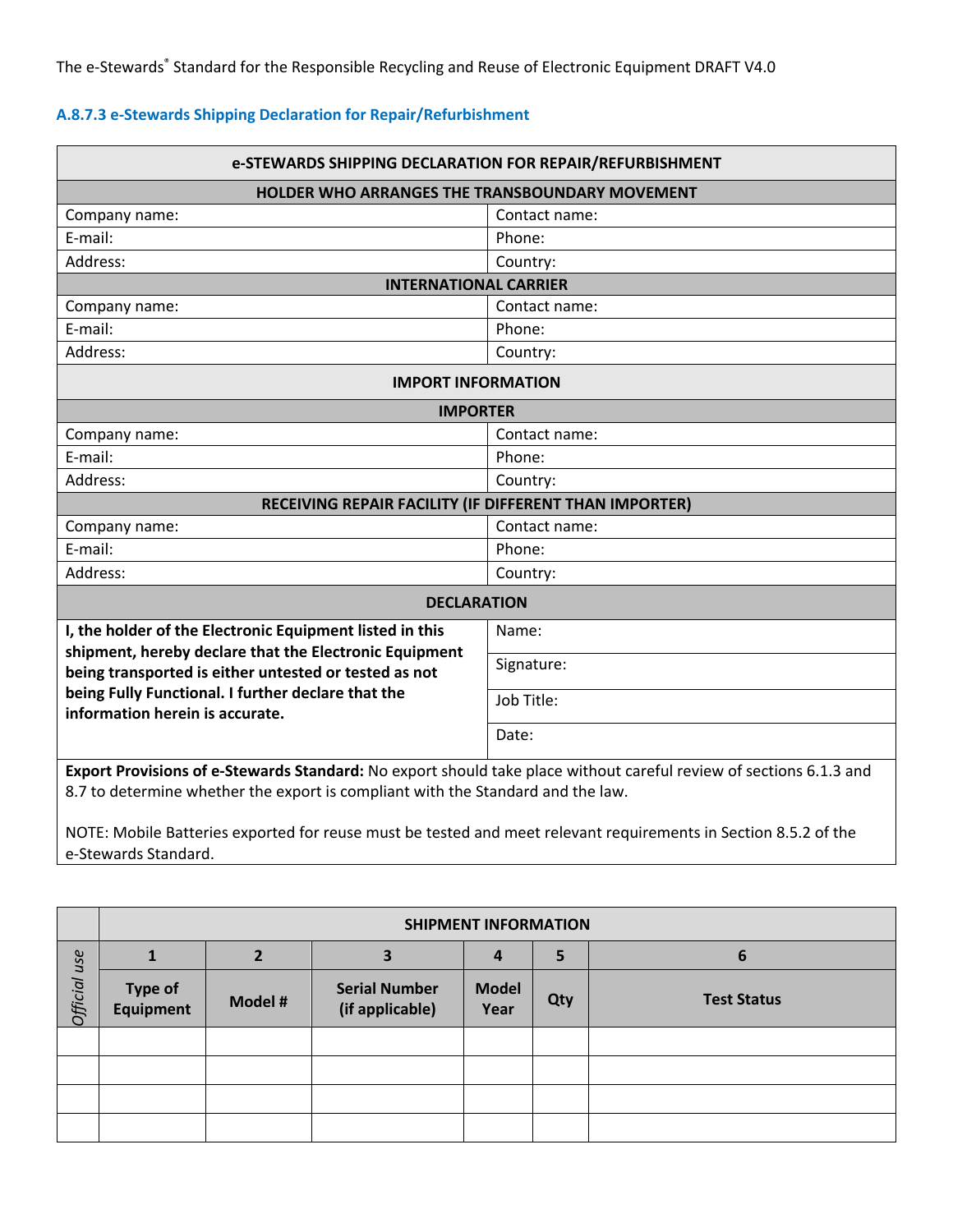#### **A.8.7.4 e-Stewards Shipping Declaration of Full Functionality**

| e-STEWARDS SHIPPING DECLARATION OF FULL FUNCTIONALITY                                                                          |  |  |  |
|--------------------------------------------------------------------------------------------------------------------------------|--|--|--|
| HOLDER WHO ARRANGES THE TRANSBOUNDARY MOVEMENT                                                                                 |  |  |  |
| Contact name:<br>Company name:                                                                                                 |  |  |  |
| E-mail:<br>Phone:                                                                                                              |  |  |  |
| Address:<br>Country:                                                                                                           |  |  |  |
| <b>COMPANY RESPONSIBLE FOR EVIDENCE OF FUNCTIONALITY AND TESTING (IF DIFFERENT THAN HOLDER)</b>                                |  |  |  |
| Contact name:<br>Company name:                                                                                                 |  |  |  |
| E-mail:<br>Phone:                                                                                                              |  |  |  |
| Address:<br>Country:                                                                                                           |  |  |  |
| <b>INTERNATIONAL CARRIER</b>                                                                                                   |  |  |  |
| Contact name:<br>Company name:                                                                                                 |  |  |  |
| E-mail:<br>Phone:                                                                                                              |  |  |  |
| Address:<br>Country:                                                                                                           |  |  |  |
| <b>IMPORT INFORMATION</b>                                                                                                      |  |  |  |
| <b>IMPORTER</b>                                                                                                                |  |  |  |
| Company name:<br>Contact name:                                                                                                 |  |  |  |
| E-mail:<br>Phone:                                                                                                              |  |  |  |
| Address:<br>Country:                                                                                                           |  |  |  |
| USER, RETAILER, DISTRIBUTOR (IF DIFFERENT THAN IMPORTER)                                                                       |  |  |  |
| Contact name:<br>Company name:                                                                                                 |  |  |  |
| E-mail:<br>Phone:                                                                                                              |  |  |  |
| Address:<br>Country:                                                                                                           |  |  |  |
| <b>DECLARATION</b>                                                                                                             |  |  |  |
| I, the holder of the Electronic Equipment listed in this<br>Name:                                                              |  |  |  |
| shipment, hereby declare that prior to export the used                                                                         |  |  |  |
| Signature:<br>equipment/components in this shipment were tested and                                                            |  |  |  |
| determined to be in good working condition and Fully<br>Job Title:<br>Functional.* I also confirm that this equipment is being |  |  |  |
| exported for Direct Reuse** and not for repair, recycling,<br>Date:                                                            |  |  |  |
| or Final Disposal.                                                                                                             |  |  |  |
| * Fully Functional: Electronic Equipment and/or components that has been tested and demonstrated to be:                        |  |  |  |
|                                                                                                                                |  |  |  |

• Safe for use and handling, and without structural problems that could lead to damage or lack of functionality.

NOTE: Mobile Batteries exported for reuse must be tested and meet relevant requirements in Section 8.5.2 of the e-Stewards Standard.

**Key Functions**: The essential function(s) of a unit of equipment that will satisfactorily enable the equipment to be safely used as originally intended, or, if Repurposed, in accordance with its marketed description

\*\* **Direct Reuse**: Continued use, by someone other than the previous user, of Electronic Equipment that has been tested and determined to be Fully Functional for the originally intended, Repurposed, or upgraded purpose, without need for Repair/Refurbishment.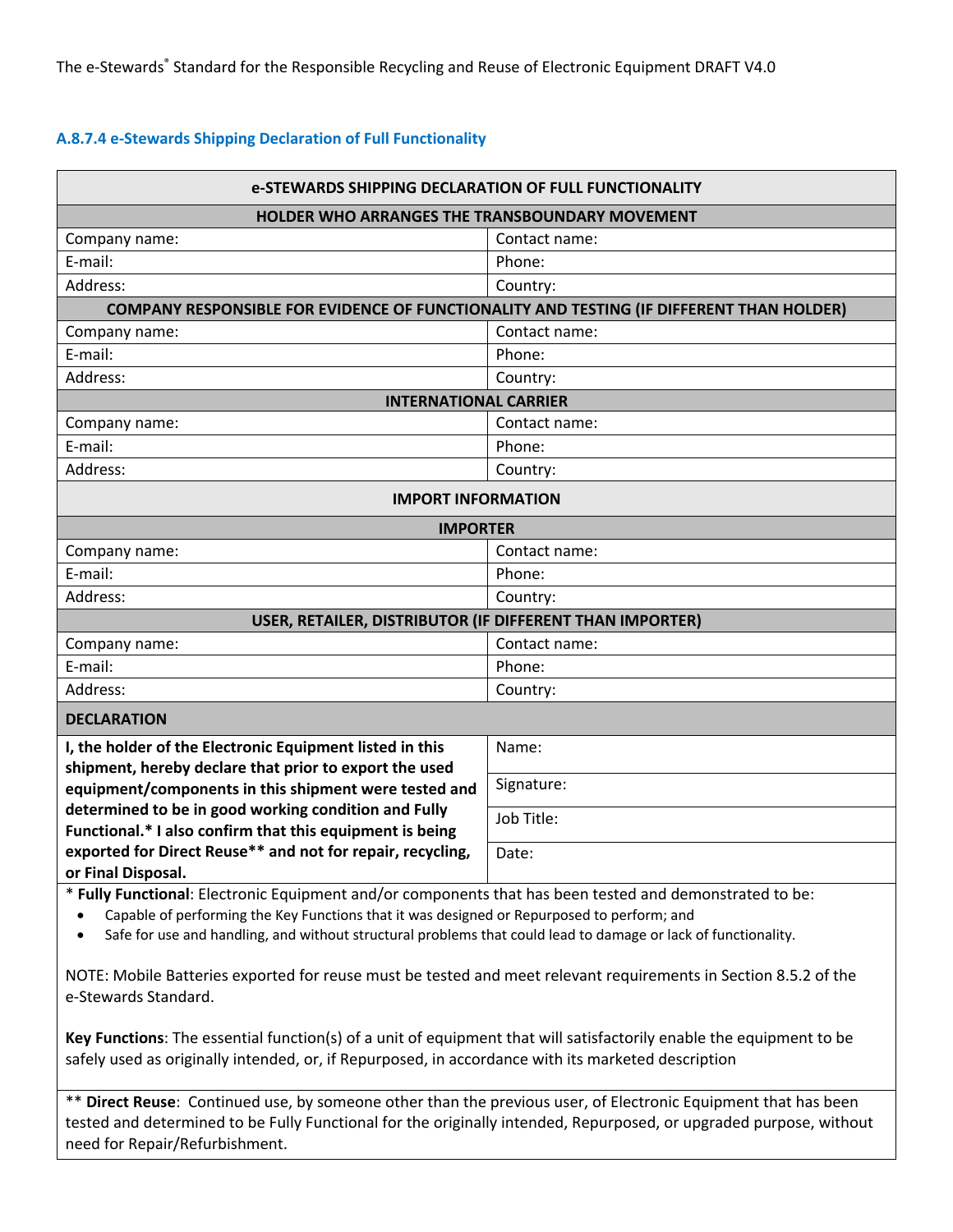|              |                                    |         |                                         | <b>SHIPMENT INFORMATION</b> |                |                    |
|--------------|------------------------------------|---------|-----------------------------------------|-----------------------------|----------------|--------------------|
|              |                                    |         | 3                                       |                             | $5\phantom{1}$ | 6                  |
| Official use | <b>Type of</b><br><b>Equipment</b> | Model # | <b>Serial Number</b><br>(if applicable) | <b>Model</b><br>Year        | Qty            | <b>Test Status</b> |
|              |                                    |         |                                         |                             |                |                    |
|              |                                    |         |                                         |                             |                |                    |
|              |                                    |         |                                         |                             |                |                    |
|              |                                    |         |                                         |                             |                |                    |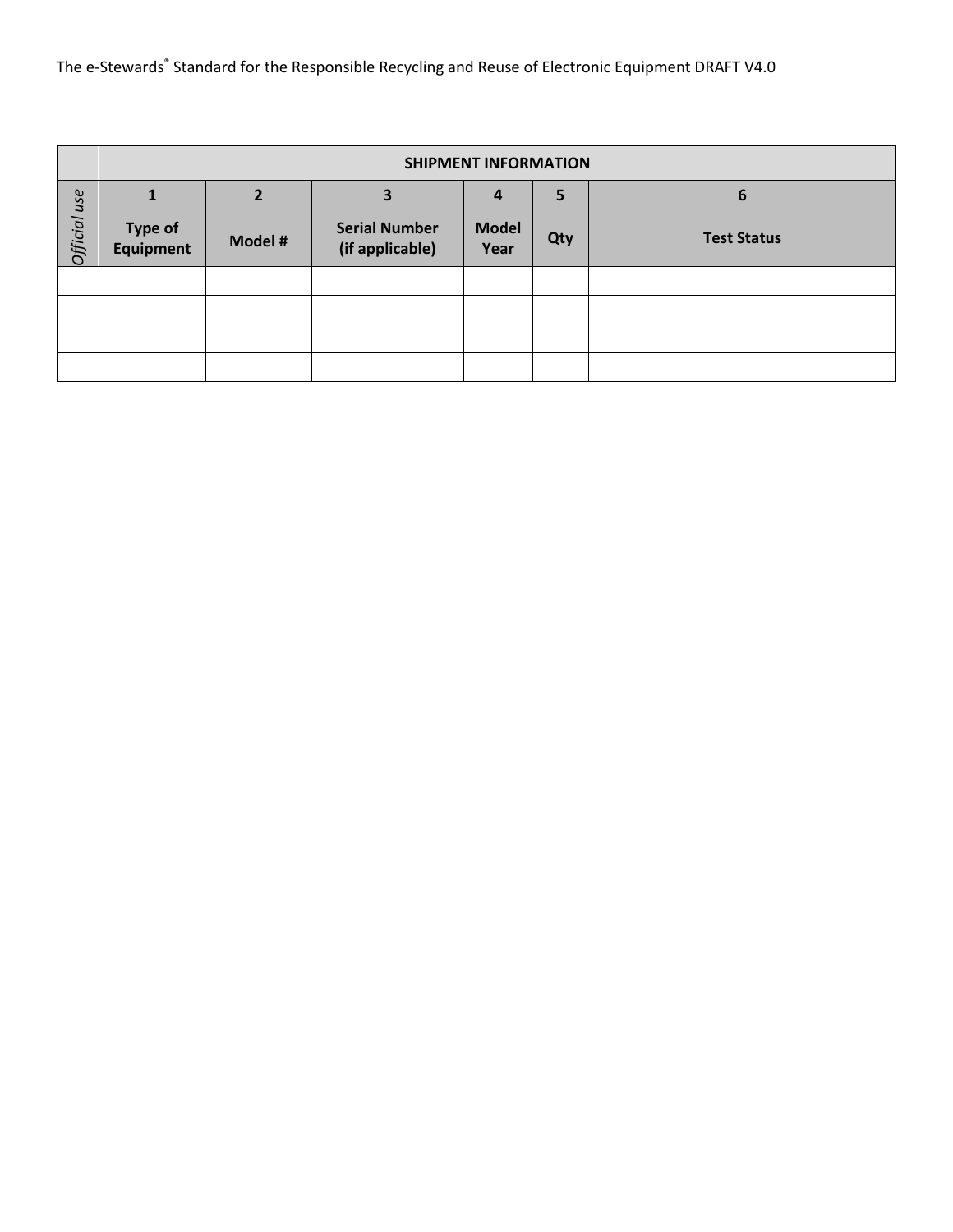# **APPENDIX B: ADMINISTRATIVE RULES, POLICIES, AND PROCEDURES**

The following requirements apply to all e-Stewards Organizations/Processors:

#### **a) General**

e-Stewards Certification is a voluntary, third-party certification system available to companies and institutions operating Processing facilities for Electronic Equipment. Organizations shall be either concurrently audited and certified to ISO 14001:2015 and the NAID AAA Certification (NAID AAA Certification is required after July 1, 2022) or already be certified to these prior to e-Stewards Certification. Only Organizations that have been certified by an accredited e-Stewards Certification Body and that have signed a valid License Agreement with the e-Stewards Program Administrator may be recognized as certified e-Stewards Processors. These companies are listed definitively on the e-Stewards website, found at www.e-stewards.org.

#### **b) Countries where the e-Stewards Program is available**

e-Stewards Certification is available to companies and institutions operating Processing facilities in any country where e-Stewards accreditation and Certification Bodies are allowed to work.

#### **c) Eligibility for certification**

e-Stewards Certification is available to companies or institutions with facilities that perform significant Processing of Electronic Equipment, including but not limited to refurbishers, asset managers, dismantlers, shredders, and Materials Recovery operations. Such facilities may be owned by for-profit, non-profit, or public entities.

e-Stewards Certification is currently not available to Intermediaries, home-based operations, or entities that only collect Electronic Equipment without conducting Processing operations. End Processors should contact the e-Stewards Program Administrator to explore eligibility.

Certification is only available to Prison Operations meeting the criteria found in 8.4.5.

## **d) Scope of Certification**

**Ancillary Sites:** When an Organization owns or Controls Ancillary Sites, every such Ancillary Site shall be included in the SMS of the associated certified Processing facility of an Organization. The certified e-Stewards Organization shall assure, through its internal processes, that the applicable elements of the SMS have been implemented at each Ancillary Site, including but not limited to internal auditing, material balance accounting, training, and downstream accountability.

Note: Certification Body auditors may choose to audit Ancillary Sites in order to increase the confidence of conformity to applicable requirements.

**Country-wide certification of multi-sited Organizations:** The e-Stewards Certification Program requires a multi-sited Organization to have all of its Processing facilities within one country e-Stewards Certified when they are owned by the same entity (i.e. fully owned or owning a controlling interest). This includes all eligible Processing facilities held by the entity(s), as well as all of its electronics Processing subsidiaries and separate electronics Processing businesses within one country, regardless of brand. All of these facilities within a country shall become e-Stewards Certified within 18 months of the initial facility certification. If this deadline is not met, then all of the e-Stewards Certifications in that country shall be suspended until all facilities in the country achieve Certification. During the 18-months, the e-Stewards website will reflect individual facilities that have completed certification and list others held by the entity with a designation of 'in process.'

If an eligible new facility is opened or acquired after initial facility certification(s), that new facility shall be certified within 18 months of its opening or acquisition and will be listed on the e-Stewards website as 'in process' until certified.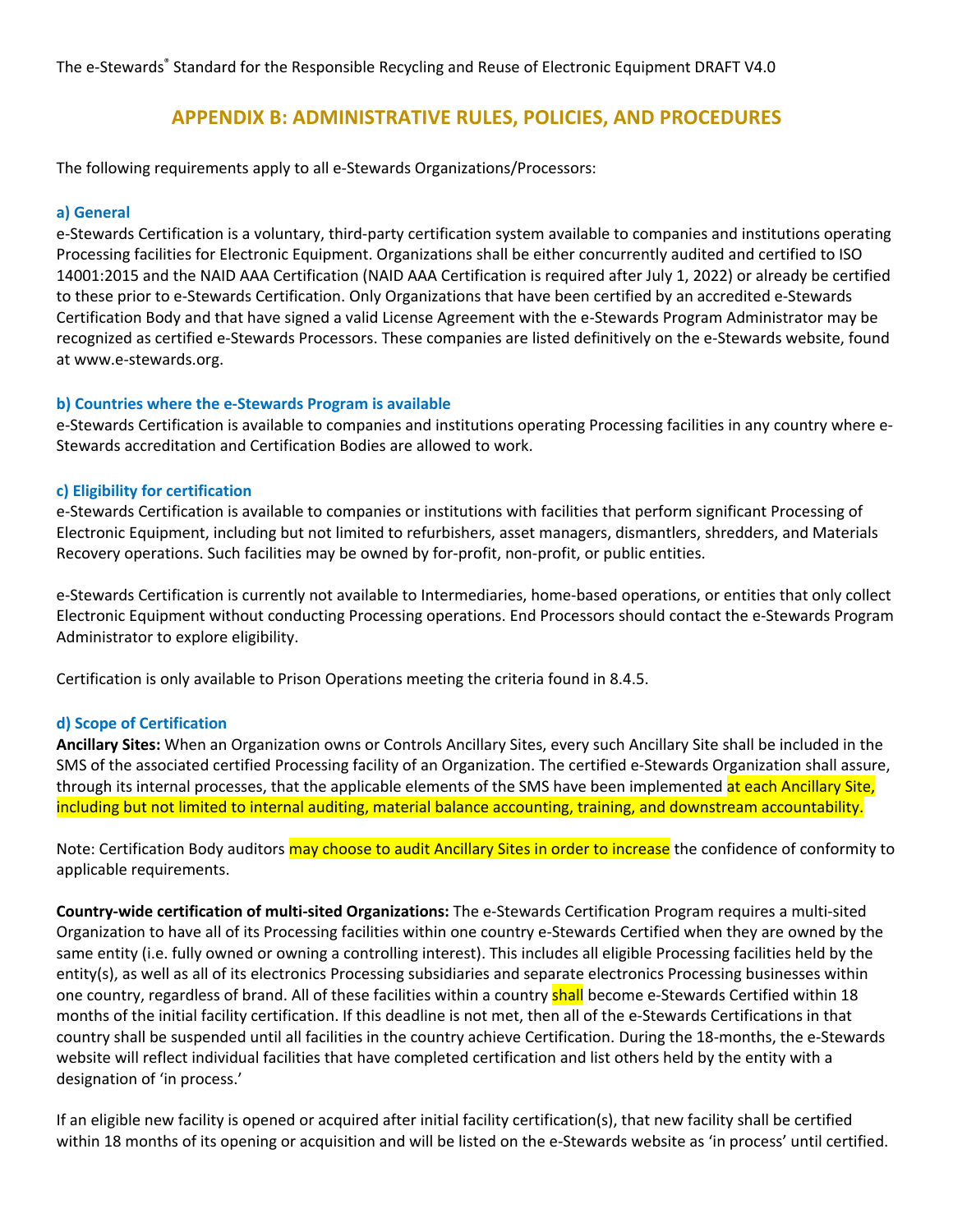If an Organization has one management system for multiple facilities, it may choose to have either separate certificates for each facility or one multi-site certificate.

**e-Stewards Committed:** When an Organization wishes to indicate publicly that it is in the process of expanding its operations to new countries, and is committed to mentoring its new facilities to achieve full certification within 2 years of its commitment in these new countries, these facilities may be given the designation of e-Stewards Committed. These e-Stewards Committed sites are under the control of the e-Stewards Certified Organization which accepts full responsibility for them and may see its certification revoked under the Critical Non-Conformity Policy should there be an egregious or willful violation of the e-Stewards Standard by the e-Stewards Committed sites. These e-Stewards Committed sites are subject to the e-Stewards Performance Verification program but they are not certified and will be listed in a separate area of the e-Stewards website (not on the official list and map). The e-Stewards Committed designation is administered by the e-Stewards Program Administrator and not by the e-Stewards accredited Certification Bodies.

**Parent company:** It is not a requirement that a parent company of an e-Stewards Certified Processor becomes certified, nor is it a requirement that any other subsidiaries owned by that parent company become certified.

**Subsidiaries:** However, if an e-Stewards Certified Processor owns another subsidiary that Processes or Controls Electronic Equipment, all subsidiary facilities within the same country shall also become e-Stewards certified concurrent with or subsequent to the e-Stewards parent company's certification, and within 18 months of the initial facility certification, irrespective of brand names used by Organizations. The rules for "use of logo" [see g) below] shall always apply.

**Separate electronics Processing organizations/companies with same ownership**: If the owner(s) of an e-Stewards Processor also owns or owns a controlling interest in a separate electronics Processing entity within one country, all of these Processing facilities are also required to become e-Stewards Certified, regardless of brand names used by the entities. Rules for "use of logo" [see g) below] shall always apply.

**Co-location**: While it is permissible that an e-Stewards Certified Processor is co-located with other entities, the e-Stewards Processor shall be responsible for controlling their operations and all EE in conformity with the Standard, including downstream accountability and impacts of their operations upon co-located entities' areas. Additionally, a colocated e-Stewards Processor shall ensure that its workers, visitors, and customers on-site are protected against health and safety hazards that may be caused by co-located entities.

## **e) Application to Certification Bodies (CB)**

Only Certification Bodies (CBs) that have been accredited under the ANAB e-Stewards Program or another accreditation program approved by the e-Stewards Program Administrator are eligible to certify organizations within the e-Stewards Certification Program. Unaccredited certificates are not permitted.

An e-Stewards applicant that meets the scope and eligibility requirements of this Standard may apply to any of the approved and accredited CBs that are listed on the e-Stewards website. In the application, the CB will request (see Appendix  $C$ ) and the applicant shall provide information necessary for the CB(s) to properly document and determine a number of issues, including the:

- Time required to conduct the certification audits, and
- Competency required to conduct the certification activities.

Applicants shall submit an ownership chart to CBs depicting all entities and their legal relationships, including parent companies, subsidiaries, and separate companies involved in electronics Processing, including Refurbishment, Recycling, etc. (see d) above).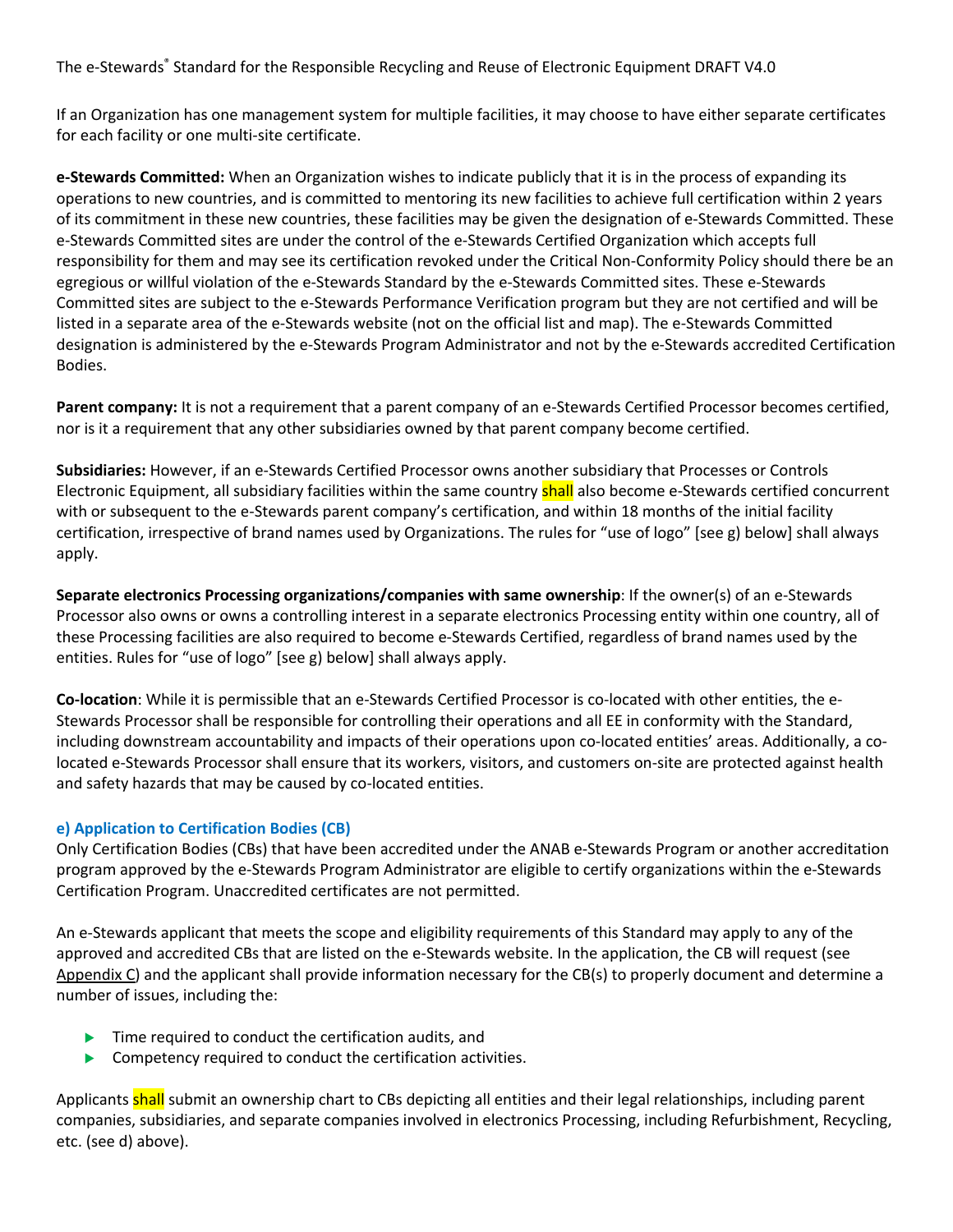## **f) Contracting with a CB**

Once a CB has been selected, the e-Stewards applicant will be required to enter into a three-year contract, at a minimum, for audit and certification services covering all required facilities (see d) above) to be certified within a given country.

This contract shall include a surveillance program requiring a series of surveillance audits that shall be conducted at least Annually but may be conducted more frequently. The applicant and CB shall agree upon the surveillance frequency that best meets the needs of the organization and the CB's need to assure conformity to this Standard. Surveillance audits may be witnessed by the e-Stewards Program Administrator. In addition, if serious concerns arise, announced or unannounced special audits may be required by the CB.

Once contracted with a CB, the organization shall fill out and apply to the e-Stewards Program Administrator prior to the Stage 1 audit. The application will request company information such as facility address, contact information and an overview of business services offered. After the application is submitted to the Program Administrator, the Organization will receive required e-Stewards documents to review, and a chart with deadlines for fees and reporting requirements due to the e-Stewards Program Administrator.

When the Organization to be certified consists of more than one facility, it is required that the Organization contracts for the certification of all eligible processing facilities required to be certified within one country. The organization may elect to certify all facilities at one time or to certify them sequentially. However, all facilities required to be certified shall be certified within 18 months of the initial certificate issuance. An Organization that fails to certify all of its required facilities within 18 months shall have all of its e-Stewards certifications suspended. No site- sampling is permitted for auditing of multi-sited organizations for the initial certifications, but approved site- sampling methods (see Appendix C) may be permitted, as approved by the Certification Body, during the surveillance and re-certification stages.

## **g) Certification, Licensing, and Use of Logo**

When the CB has concluded and confirmed that all certification requirements are met, the CB will notify the e-Stewards Program Administrator, who will prepare an annual License Agreement with the Organization. Only after a License Agreement is executed may an e-Stewards certificate be issued by the CB. Annual fees for Marketing and License Agreement and the Performance Verification program apply.

When a Certification Body suspends an Organization's certificate, the e-Stewards Program Administrator will automatically suspend the License Agreement, thereby disallowing the continued use of the e-Stewards logo by the suspended site(s). The License Agreement may be restored when the certificate is reinstated, or terminated if the certificate is withdrawn.

The CB is required to withhold, withdraw, or suspend, as appropriate, a certificate to an Organization if the e-Stewards Program Administrator has issued a Critical Non-Conformity to that organization, unless and until the Program Administrator has cleared the Critical Non-Conformity, in writing, to the CB.

A separate License Agreement shall be executed for an Organization for each country where certification is acquired unless the Organization qualifies and has been approved by the CB for multinational site sampling, in which case one License Agreement may be executed for all Processing facilities allowed for multinational sampling.

Rules for the use of the logo are described in the e-Stewards License and Marketing Agreement. The Agreement shall be renewed annually prior to its expiration date.

The e-Stewards® name and logo are registered trademarks of Basel Action Network (BAN), the e-Stewards Program Administrator. Use of these marks by any entity other than BAN and its Licensed e-Stewards Certified Processors shall only be allowed by written permission from and controlled by the License Agreement with, BAN.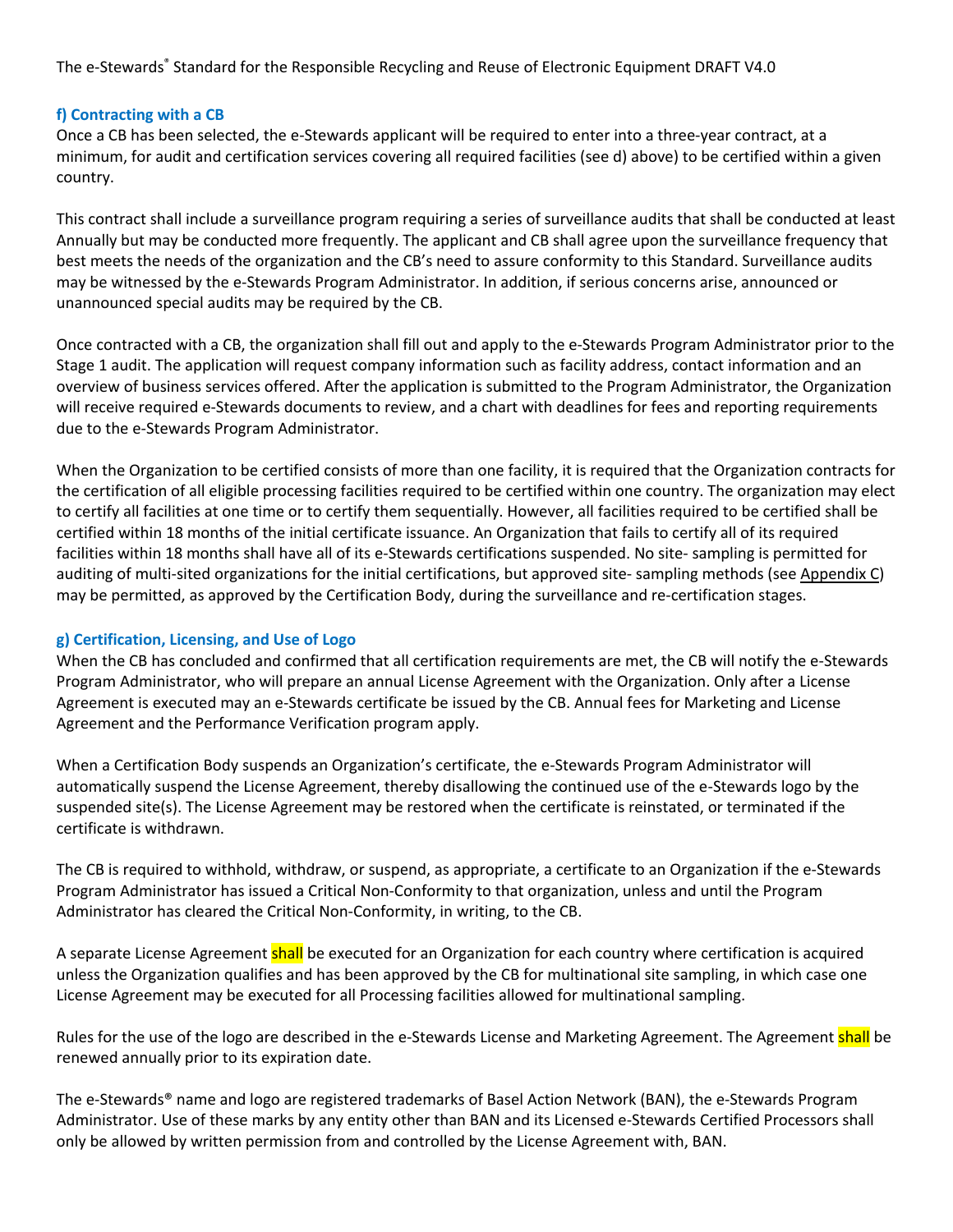Basel Action Network (BAN) retains ownership of this Standard and its use. This document is proprietary and its use is strictly controlled by Basel Action Network.

An Organization may only claim to meet this Standard and/or be a Certified e-Stewards Processor after the Processor is both:

- **EXECT:** Licensed to use the e-Stewards name and logo by BAN or the e-Stewards Program Administrator; and
- $\blacktriangleright$  Currently certified by an e-Stewards accredited Certification Body.

Any unauthorized use, or claim of self-certification or self-declaration of conformity, first or second-party certification to this Standard without written permission or under license, all or in part, is strictly forbidden and likely to be unlawful under the terms of BAN's e-Stewards Trademark.

Misrepresentation of the scope of certification by e-Stewards Processors may result in suspension or withdrawal of the certificate.

## **h) Significant Changes**

The Organization shall make both their CB and the e-Stewards Program Administrator aware of any Significant Changes that may impact ongoing conformity with the Standard within  $15$  business days of the change(s), or less if required by their CB. The Organization shall permit the CB to conduct an evaluation of the reported changes and their effects on conformity, including special on-site audits of the Organization, as necessary.

When an Organization moves its Processing facility(s) to a new location, it is required to obtain a new certificate for the new site including the new address, prior to that location being listed as certified on the e-Stewards' and the Organization's websites,

NOTE: The Organization is encouraged to inform their CB well prior to the move to allow time for the CB to define and implement the process it requires to establish confidence in the scope and effectiveness of the (moved) management system and operation to conform to e-Stewards requirements.

If a Certified e-Stewards Processor is purchased by another company or entity and under new ownership, a new License Agreement shall be executed with the e-Stewards Program Administrator after the CB has verified the Organization is eligible for certification.

## **i) Critical Non-Conformity Policy**

Certified e-Stewards Organizations, including those that have contracted for certification, are subject to the "Critical Non-Conformity (CNC) Policy" which may impose sanctions upon e-Stewards Organizations when and if objective evidence is established of egregious and/or willful violations of this Standard which could bring disrepute upon the e-Stewards Certification Program or seriously violate the Stewardship commitment of the Standard. The CNC Policy addresses non-conformity above and beyond the typical minor or major non-conformity that may be raised by the CB auditors during initial, surveillance, or re-certification audits of the Organization. The Critical Non-Conformity Policy, including the e-Stewards appeals process, is available on the e-Stewards website.

## **j) Oversight by e-Stewards Program Administrator/Conformity Assurance**

An Organization shall permit any reasonable level of oversight by the e-Stewards Program Administrator, or a third party designated by them, of any and all auditable Certification aspects, including access to records providing evidence. This may include the Program Administrator witnessing some onsite CB audits, with or without advance notice. Findings shall normally not be released to any third party. However, in cases involving evidence of Critical Non-Conformity, the findings of a CNC may be publicly reported by the Program Administrator.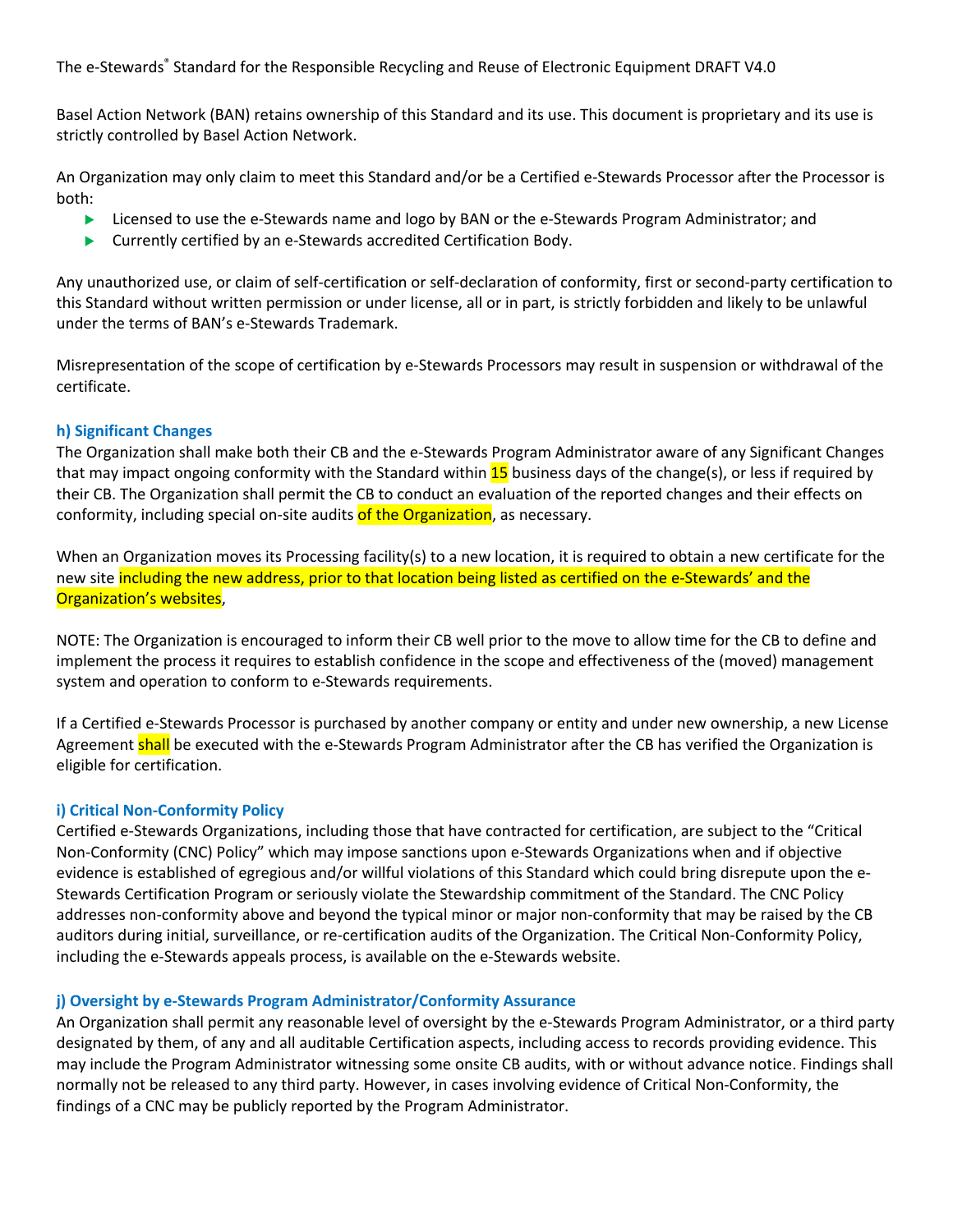#### **k) Performance Verification**

Distinct from the conformity assessment as practiced by CBs and their auditors, the e-Stewards Program Administrator also operates two forms of Performance Verification. All e-Stewards Certified Organizations agree firstly, as part of their License Agreement with the e-Stewards Program Administrator, that they will be subject to random unannounced inspections. Secondly, they will be subject to the random deployment of GPS tracking devices placed into their company's incoming Electronic Equipment streams. This program may lead the discovery of non-conformities including Critical Non-Conformities or a 'bill of good health.' Results of the program will be made available to the e-Stewards Certified Processor at least once per year.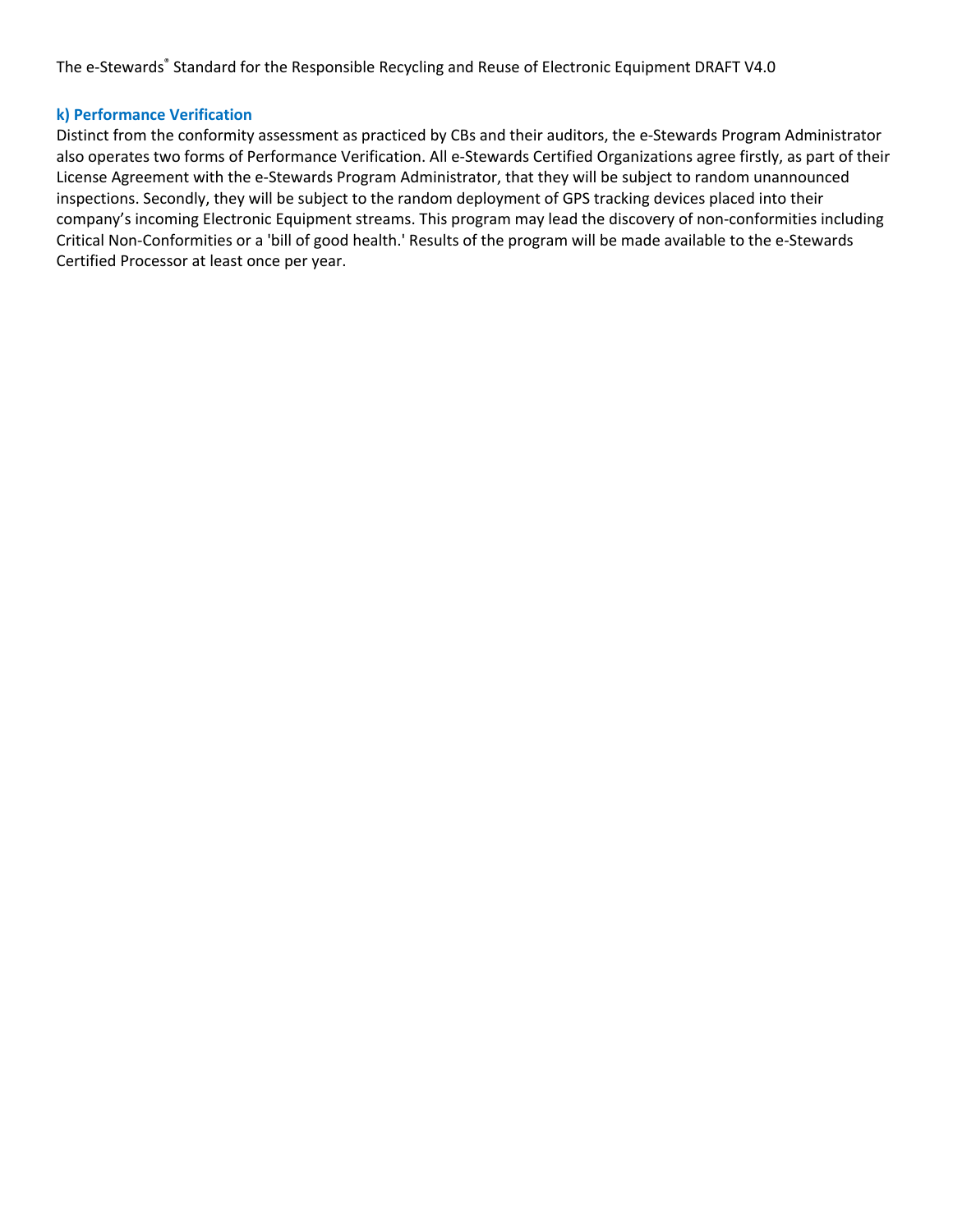# **APPENDIX C: REQUIREMENTS FOR e-STEWARDS CERTIFICATION BODIES AND ACCREDITATION BODIES**

The following requirements apply to approved accreditation bodies (ABs) and certification bodies (CBs) that are performing audits and certifying e-Stewards Processors in accordance with the e-Stewards® Standard for Responsible Recycling and Reuse of Electronic Equipment<sup>©</sup> Version 4.0 and subsequent transitions to the 4.0 Publication Series. The e-Stewards Certification Program relies on global standards for accreditation bodies (ISO 17011) and certification bodies (ISO/IEC 17021-1) and includes additional requirements published by the International Accreditation Forum (IAF).

The requirements of the e-Stewards Standard may be clarified by the issuance of Sanctioned Interpretations by the e-Stewards Program Administrator and the Sanctioned Interpretations shall be binding upon ABs, CBs, and e-Stewards Organizations at all stages, effective 30 days following the publication date.

Each adopted set of Sanctioned Interpretations will be incorporated into the Standard periodically and a new version of the entire Standard issued accordingly (e.g. 4.1, 4.2, etc.). The revisions will be identified and made available in Appendix E.

## **a) Accreditation of Certification Bodies**

Interested CBs shall first submit a pre-application to the e-Stewards Program Administrator and be pre-approved in accordance with e-Stewards CB pre-approval criteria before the application to any approved e-Stewards accreditation body is made. An application fee shall apply.

Only CBs that have been accredited under the ANAB e-Stewards program or another accreditation program approved by the e-Stewards Program Administrator are eligible to participate in the e-Stewards Certification Program.

Candidate e-Stewards CBs shall initially deem competent and designate an e-Stewards program manager, an e-Stewards certification decision-maker, an e-Stewards designated technical review person, and at least two e-Stewards lead auditors, as defined by the CB and requirements in section j) of this Appendix, prior to achieving accreditation. The same person may perform some of the non-auditor roles, as long as there is no conflict of interest. Candidate e-Stewards CBs and their e-Stewards audit team members shall be familiar with the Basel Convention, including its Annexes (www.basel.int).

The e-Stewards Program Administrator requires that any CB operating within the e-Stewards certification program must demonstrate initial and ongoing satisfactory performance. Satisfactory performance is defined by adherence to the e-Stewards accreditation requirements and the e-Stewards Critical Nonconformity Policy, as well as additional performance measures defined by the e-Stewards Program Administrator as documented in this Appendix and applicable Sanctioned Interpretations.

The following are likely to constitute unsatisfactory CB performance:

- 1) The CB is not current with licensing fees required by the e-Stewards Program Administrator;
- 2) The CB fails to report initial certifications of clients or any certification status changes to Program Administrator, as required by section k);
- 3) The e-Stewards CB has been suspended by an approved AB for nonconformity with the e-Stewards program requirements;
- 4) The CB has been suspended by an approved AB for nonconformity with ISO 14001, or nonconformity to any industry-specific standard (e.g. TL 9000, AS9001) more than once within three years; and/or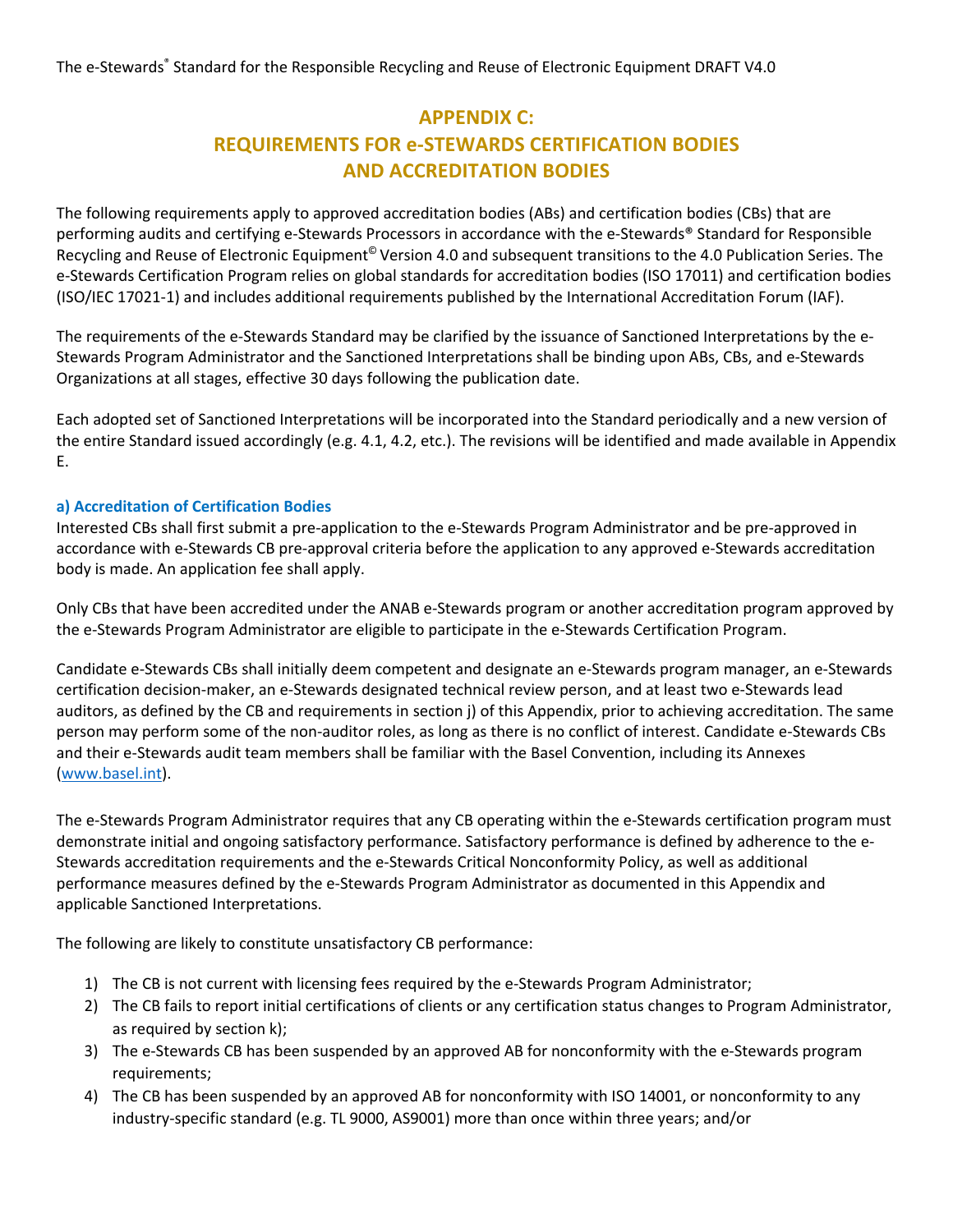5) The CB has operated in any other manner that, at the sole discretion of Program Administrator's executive management, could bring disrepute to the e-Stewards certification program or the e-Stewards Program Administrator.

The e-Stewards Program Administrator will consider the implications of any evidence of unsatisfactory performance and will make its judgment for action based upon these implications. Corrective action by the CB may be required by the e-Stewards Program Administrator. Failure to demonstrate satisfactory performance and/or failure to effectively implement required corrective actions may result in the e-Stewards Program Administrator discontinuing a CB's right to participate in the e-Stewards program for up to three years following the infraction. If discontinued by the e-Stewards Program Administrator, the CB will be required to complete the initial accreditation application process with the e-Stewards Program Administrator and the approved AB.

The e-Stewards program discontinuation action and duration of it will be determined solely by the e-Stewards Program Administrator, and there shall be no refund of any application or licensing fees collected.

# **b) Copyrights**

Accredited e-Stewards CBs will be granted the right to use the e-Stewards® mark and Standard(s) in conjunction with their marketing and certification programs. CBs shall be required to sign a Licensing Agreement with the e-Stewards Program Administrator that controls the use of the e-Stewards registered logo and trademark. A licensing fee is applicable, levied upon accredited CBs in accordance with the Program Administrator's license fee structure.

Participating CBs shall strictly observe the copyright restrictions related to the e-Stewards Standard(s), which are described inside the title page of this Standard, and the copyrighted restrictions related to the e-Stewards mark, which are described in Program Administrator's licensing agreement.

The CB shall protect the e-Stewards mark and name from misuse by the CB and by any of its certified and/or candidate clients through the same due diligence required of auditors to guard against misuse of the CB mark and AB symbol.

# **c) Client Applications to CBs for e-Stewards Certification and Scope of Certification**

Organizations may provide a range of processing services that must be understood and considered by the CB during the preparation of a quotation for auditing, certification, and subsequent audit planning. Applications which are provided and received by CBs shall specifically require information needed to identify the scope of services/activities provided by each Organization, relative to the Standard, in order to determine which Processing facilities [Appendix B, letter d)] and Ancillary Sites (section d of this appendix] are both eligible for and required to be included in the e-Stewards certification.

Therefore, at a minimum Organizations must provide CBs with the information listed below, as well as any additional information required by the CB:

- 1) All Processing facilities and Ancillary Sites that are located within the same country that certification will be held, including physical addresses of each
- 2) All subsidiary Processing facilities that are fully or majority-owned by the same owner(s) within that country
- 3) All other separate electronics Processing companies/entities that are fully or majority-owned by the same Controlling owner(s) or spouse or legal partner regardless of brand [see Appendix B, section d]
- 4) A written/graphic ownership chart depicting all entities required to be certified in Appendix B, paragraph (d) and their legal names and relationships, including parent companies, subsidiaries, and separate companies involved in electronics processing regardless of brand
- 5) The number of personnel (staff and contract) associated with each location for certification
- 6) All activities being performed at all Ancillary Sites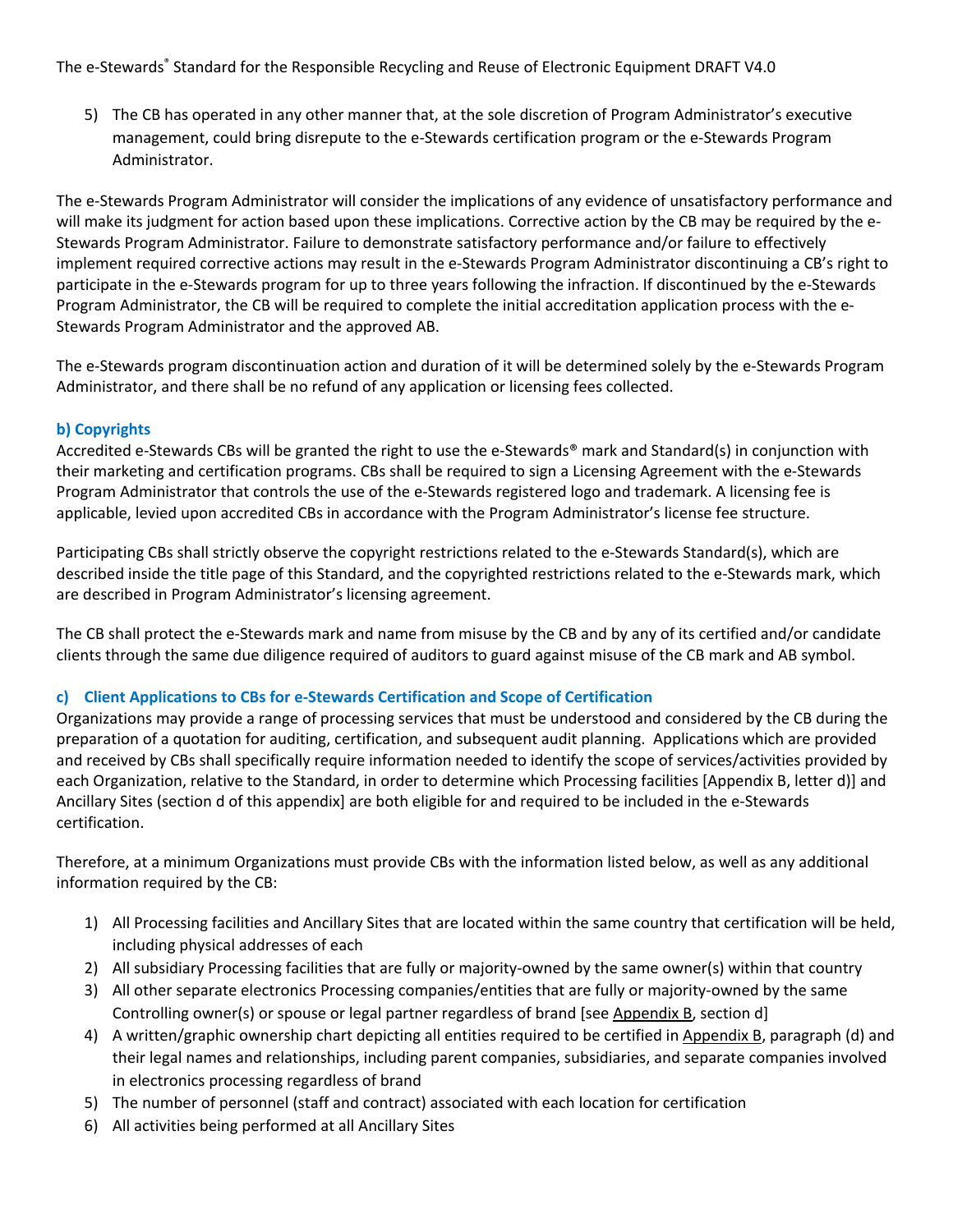- 7) Data destruction services provided by the applicant described in detail until NAID certification becomes mandatory
- 8) Potentially Hazardous Processing Technologies (PHPTs) that are employed at each facility (e.g. shredding, crushing, thermal or chemical processes)
- 9) An accurate, up-to-date description or diagram indicating the extent of the processing chain that begins with the applicant e-Stewards Organization and ends with Final Disposition of all Materials of Concern and/or equipment/components going for reuse, which comes through the organization's facility and/or control
- 10) Description of exportation of Materials of Concern, directly or indirectly (e.g. through Downstream Providers or Intermediaries), including Electronic Equipment going for repair, reuse, processing, and final disposal
- 11) Any current ISO 14001 certification by an ANAB-accredited CB, or a CB accredited by an IAF-member accreditation body
- 12) Any current ISO 45001 (or BS OHSAS 18001 until migration period has ended) certification NOTE: Certification to these standards is not an e-Stewards program requirement.

# **d) Audit Person-Days and Audit Planning**

When quoting e-Stewards certification services, the CB shall consider the information required at the application stage [section (c)] and quote in accordance with the requirements of the International Accreditation Forum (IAF) Mandatory Document for Duration of QMS and EMS Audits, IAF MD 5 - current version and IAF Mandatory Document for the Application of ISO/IEC 17021-1 for Audits of Integrated Management Systems, IAF MD11 - current version, as applicable (see www.iaf.nu).

For the purpose of making the required calculations for the audit time of an integrated management system per IAF MD11 section 2.2 or 2.3, it shall be assumed that the audit time for the e-Stewards Standard V4.0 is identical to the audit time required for ISO 14001 for the same Organization.

Organizations shall be either separately or concurrently audited to ISO 14001 unless already certified to it. If the Organization is not yet certified to ISO 14001, the CB shall require the Organization to either first become ISO 14001 certified by an IAF member accreditation body or shall quote certification to ISO 14001 in conjunction with e-Stewards certification, either separately or via an integrated audit in accordance with IAF MD11.

If the Organization requesting e-Stewards certification services is currently ISO 14001certified, the CB shall quote the initial e-Stewards certification audit for no fewer days than would be required for an ISO 14001 audit of the same Organization. Subsequent (surveillance and recertification) audits may follow the requirements of IAF MD11, if applicable. CBs are encouraged to respect the certifications issued by other accredited CBs, relevant to the e-Stewards Standard and certification to ISO 14001. Objective evidence of current certification to ISO 14001by another accredited CB shall be considered in the planning of an e-Stewards audit and associated quotation for services with the intention of minimizing redundancy and maximizing value for the e-Stewards Organization.

Ancillary Sites owned or Controlled by a certified e-Stewards Organization shall be included and documented within the Organization's management system, and applicable operations at Ancillary Sites shall be addressed by the Processing facility management system, including material balance accounting, internal audit, and downstream accountability. However, the CB need not routinely audit these Ancillary Sites for conformity and these sites shall not appear on the certificate of conformity for the Organization. Auditors should verify, through available objective evidence, that Ancillary Sites are addressed in the management system. Ancillary Sites that are proximate to the Processing facility being certified may be visited, as time permits during routine audits by auditors, as a means to confirm that appropriate system controls are in place at Ancillary Sites. Otherwise, auditors should seek evidence of such controls during Processing facility audits associated with any particular Ancillary Site. NOTE: Ancillary Sites are not allowed to perform Processing activities such as dismantling, shredding, exporting, or refurbishing Electronic Equipment (see definition of Ancillary Sites). If so, they shall be considered Processing facilities, requiring certification.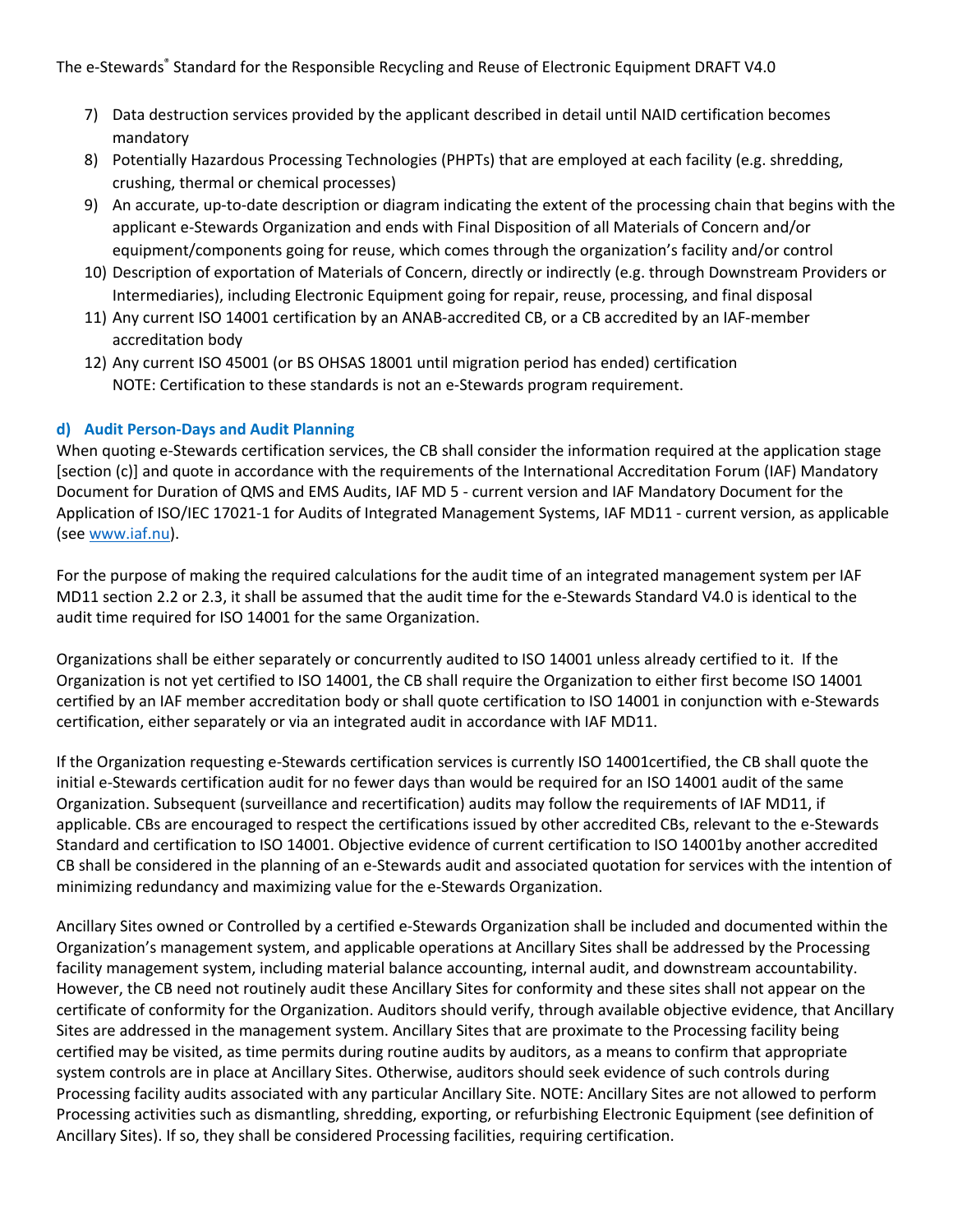## **e) Contracting with the e-Stewards Organization**

CB contracts with all e-Stewards Organizations shall include the following special conditions above and beyond standard contract terms:

- 1) Organizations shall permit both announced and unannounced audits, including special surveillance audits, by the CB, AB, and/or the e-Stewards Program Administrator as part of their oversight functions;
- 2) Organizations shall agree to and allow the CB to share any audit or certification-related information with the AB, and/or e-Stewards Program Administrator upon request by Program Administrator during or after the contract period;
- 3) The e-Stewards Program Administrator is permitted to join any audit as an observer (announced or unannounced);
- 4) Candidate and certified Organizations shall execute an annual License Agreement with the e-Stewards Program Administrator prior to receiving their certificate(s) from their CB;
- 5) All Processing facilities, consistent with requirements in Appendix B, section d), shall be included in the contract for certification, and are required to be certified within 18 months of certification of the initial facility; and
- 6) All Ancillary Sites that are owned or Controlled by the Organization shall be included in and managed appropriately under the management system(s).
- 7) The agreed degree of the level of integration of management systems for application of IAF MD11.

If the candidate Organization seeks certification of a facility that is located in a country that is not an OECD, EU, or EFTA member country, the e-Stewards certification body must submit an application to the e-Stewards Program Administrator and receive written approval prior to proceeding with a contract for facility certification in any of the relevant countries.

# **f) Multi-Site Certification**

Organizations with more than one Processing facility within one country must certify all Processing facilities as required in Appendix B, section (d).

When a multi-sited Organization requests certification, the CB shall not permit any certification process to begin unless all Processing facilities located in that country are contracted for e-Stewards certification. Certifications of all facilities/e-Processing companies under the same ownership shall be completed within 18 months of the initial facility certification. When multiple CBs are involved in an Organization's company-wide certification, the CB that has certified the headquarters site shall be the CB of record for the corporate certification.

On the lead-up to achieving company-wide certification, individual facility certificates may be granted. These certificates, however, shall be revoked if all required facilities are not certified within 18 months of the first Processing facility certification, unless the Program Administrator has granted an extension of the deadline to the CB due to extenuating circumstances. The extension will be retained as documented information by both the CB and the organization.

Site sampling shall NOT be permitted for the initial certification of any of an Organization's Processing facilities, but may be allowed after each facility has been initially audited and certified, if allowable in accordance with IAF Mandatory Document for the Certification of Multiple Facilities Based on Sampling, IAF MD 1 (current version). In other words, site sampling may be permissible only during the surveillance and/or recertification audits.

Multinational site sampling for multinational Organizations is only permissible if the CB chooses to offer this type of complex scheme to their clients, all requirements in IAF MD 1 are met, and all the following are met:

1) The multi-sited, multinational e-Stewards Organization is issued only one certificate covering all e-Stewards processing facilities in all countries in which they choose to apply multinational sampling. (NOTE: There may be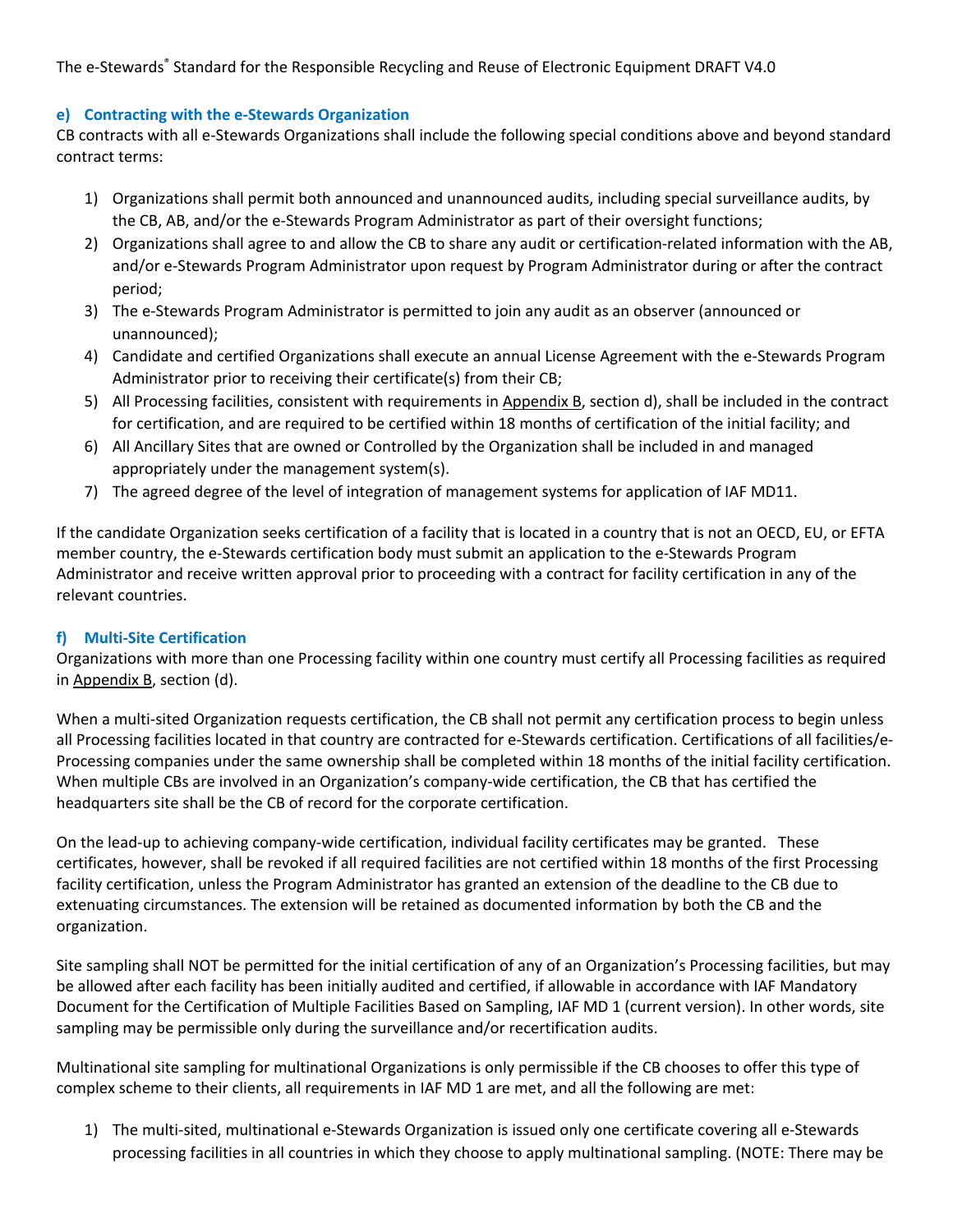other countries in which the client has certified e-Stewards facilities, but they are not required to apply multinational sampling to all such countries, leaving it up to respective CBs to assure proper use of logo irrelevant of the location of the Processing facilities); and

- 2) The single certification provided to a multinational Organization is for one management system across all countries concerned (i.e. one system centrally controlled by one management system headquarters), and the CB and the Organization demonstrate that the management system is the same throughout all facilities in all the countries; and
- 3) The same e-Stewards CB performs all audits (of the single management system) in all countries covered by the multinational sampling scheme; and
- 4) The multinational sampling scheme is only applied to surveillance and recertification audits (and not for initial certification of any facility in any country). Processing facilities cannot be added to a multisite certification until an audit has been completed and certification supported.

If performing multinational site sampling, the CB shall ensure:

- The Organization within each country is still required and verified by the CB (regardless of multinational sampling) to meet all the country-by-country requirements defined in the e-Stewards Standard, (e.g. to certify all Processing facilities within the country regardless of brand [i.e. Appendix B, section (d)]; and
- $\blacktriangleright$  The CB makes available objective evidence to its accreditation body that all of the applicable requirements of IAF MD 1 have been addressed and documented where required.

# **g) e-Stewards Audit Reporting Requirements**

All CB audit reports shall be in the English language, and in addition to ISO 17021-1 content requirements, shall clearly indicate that each of the following critical principles were covered during all audits (including surveillance audits):

- 1) Materials of Concern and/or equipment going for reuse are only exported in conformity with the e-Stewards Standard; and
- 2) Data security is assured for all customers; and
- 3) Workers are systematically protected from toxic exposures, illness, and injury, and housekeeping and Industrial Hygiene practices minimize migration and take-home exposures; and
- 4) Safe practices are defined and followed for handling Hazardous Electronic Equipment; and
- 5) Materials of Concern (including untested equipment and components destined for refurbishment) are identified and followed to acceptable Final Disposition; and
- 6) Material balance accountings, as calculated by the Organization, are verified and compared to a sampling of corresponding downstream Shipping Records; and
- 7) The additional required certifications are maintained and valid (e.g., ISO 14001, NAID AAA); and
- 8) A valid licensing agreement is maintained with e-Stewards Program Administrator.

For critical areas 1 - 8, the auditor shall document how Standard conformity was established by addressing the following:

- $\blacktriangleright$  Which departments were visited and reviewed for this determination?
- $\blacktriangleright$  What records were reviewed, including dates and subject matter?
- $\blacktriangleright$  What observations were made against the Standard and/or documented system requirements?
- $\blacktriangleright$  Which facilities/sites were visited, including any Ancillary Sites, if applicable?

## **h) Data Collection and Verification**

The CB shall collect and/or verify the following data: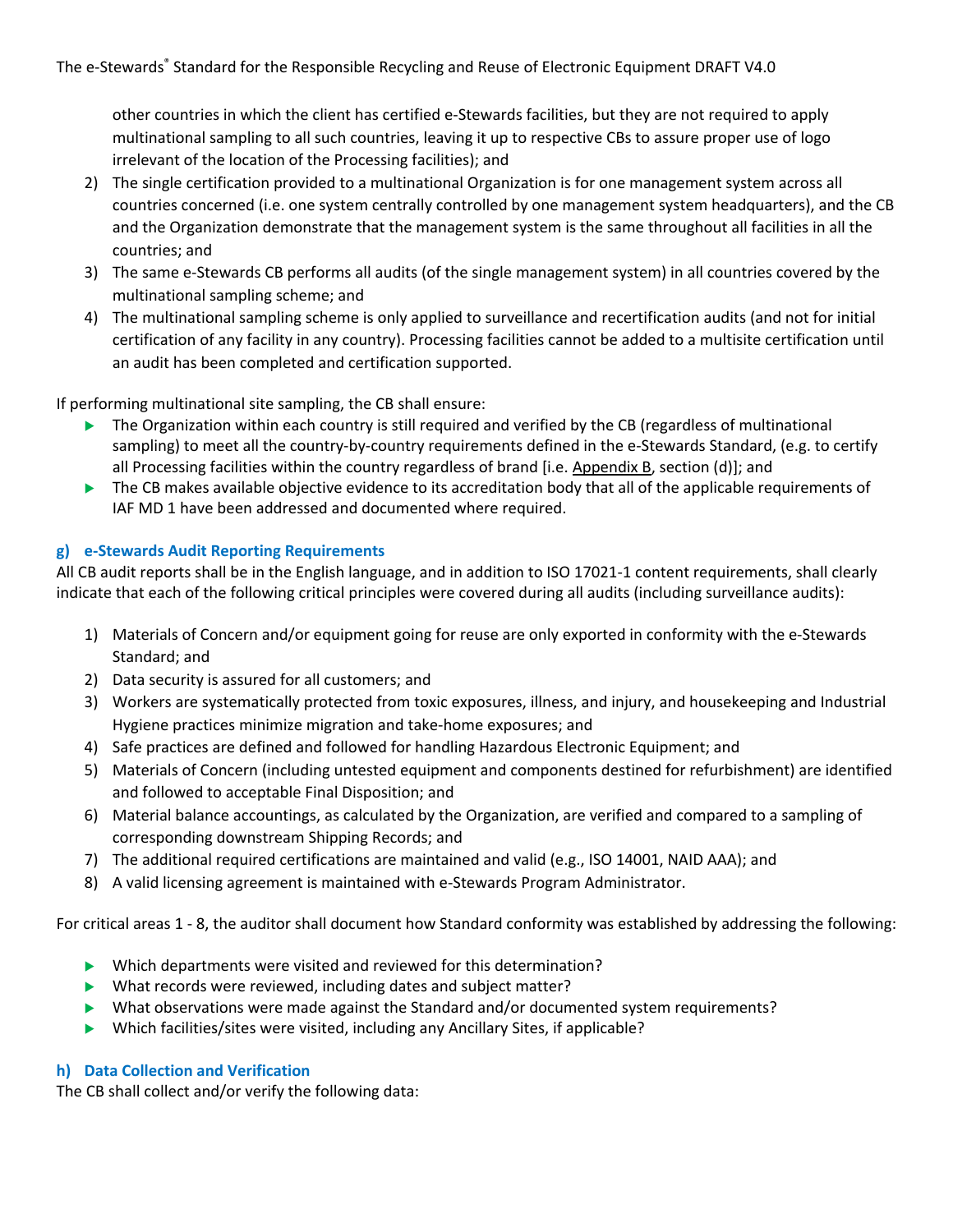- 1) The CB shall establish the number of personnel (staff and contract) at the application phase, and verify at the initial certification audit and all subsequent audits. This information shall be used to assure proper audit time during the certification cycle; and
- 2) During and subsequent to certification, the CB shall assure that the use of the e-Stewards logo by the e-Stewards Organization is in accordance with the e-Stewards licensing agreement.

# **i) Certificate Issuance**

The following process must take place (in this order) for every audit, whether initial, surveillance, transition, or recertification audit for each organization:

- 1) CB shall conclude and confirm that all major and minor nonconformities have been processed in accordance with ISO 17021-1, and all other CB requirements are met; and
- 2) Prior to issuing e-Stewards Certificates, CB must then notify the e-Stewards Program Administrator (info@e-Stewards.org) for each applicable country (or for multiple countries with multinational sampling) that the client has satisfied all CB requirements; and
- 3) The e-Stewards program administrator will then enter into (or verify the existence of) an annual license agreement with each Organization for the use of the e-Stewards name and logo. Because license agreements are renewed annually, the CB must confirm a current license agreement with the e-Stewards administrator prior to issuing new, renewal or transition certificates. The CB shall not issue new, renewal, or transition certificates until a current license agreement is executed and CB has received written notification of this from the Program Administrator; and finally; and
- 4) The CB shall send a copy of every e-Stewards certificate (initial, transition, and renewal, etc.) to the e-Stewards Program Administrator (info@e-Stewards.org) at the same time it is issued to the Organization.

All certificates issued shall bear the mark of the CB, the AB accreditation symbol, and the e-Stewards logo (as provided by the e-Stewards Program Administrator to the CB in conjunction with its Licensing Agreement). Unaccredited e-Stewards Certificates are prohibited.

The CB shall not issue, or shall withdraw or suspend, as appropriate, a certificate to an Organization if the e-Stewards Program Administrator has issued a Critical Non-Conformity to that Organization until and unless the Program Administrator has cleared the Critical Non-Conformity, in writing to the CB.

The e-Stewards certificate issued by the CB may reference concurrent certification with ISO 14001, or the two certificates may be issued separately.

The CB may issue a site or corporate (multisite) certificate(s) indicating conformity of the e-Stewards Organization with all applicable requirements of the Standard.

The CB shall consider the need for issuing new certificates based on Significant Changes or events reported during the certification period. If a Significant Change occurs (see definition and Appendix B, section h) which could affect the certified e-Steward's ongoing capability to operate in conformity with the Standard, the CB shall notify the e-Stewards Program Administrator of the circumstances within 5 business days (see reporting requirement in section (k) and follow the requirements of ISO/IEC 17021-1 with regard to assuring continual conformity with the Standard. In such circumstances, if either the CB or the e-Stewards Program Administrator believes that a special audit should be conducted for any such-affected certified facilities, then such audit shall be required within a maximum of six months of notification or sooner.

When an Organization moves its location to a new facility, it is required to obtain a new certificate for the new site. Prior to the new location being listed as certified on the e-Stewards' and the Organization's websites, a certificate with the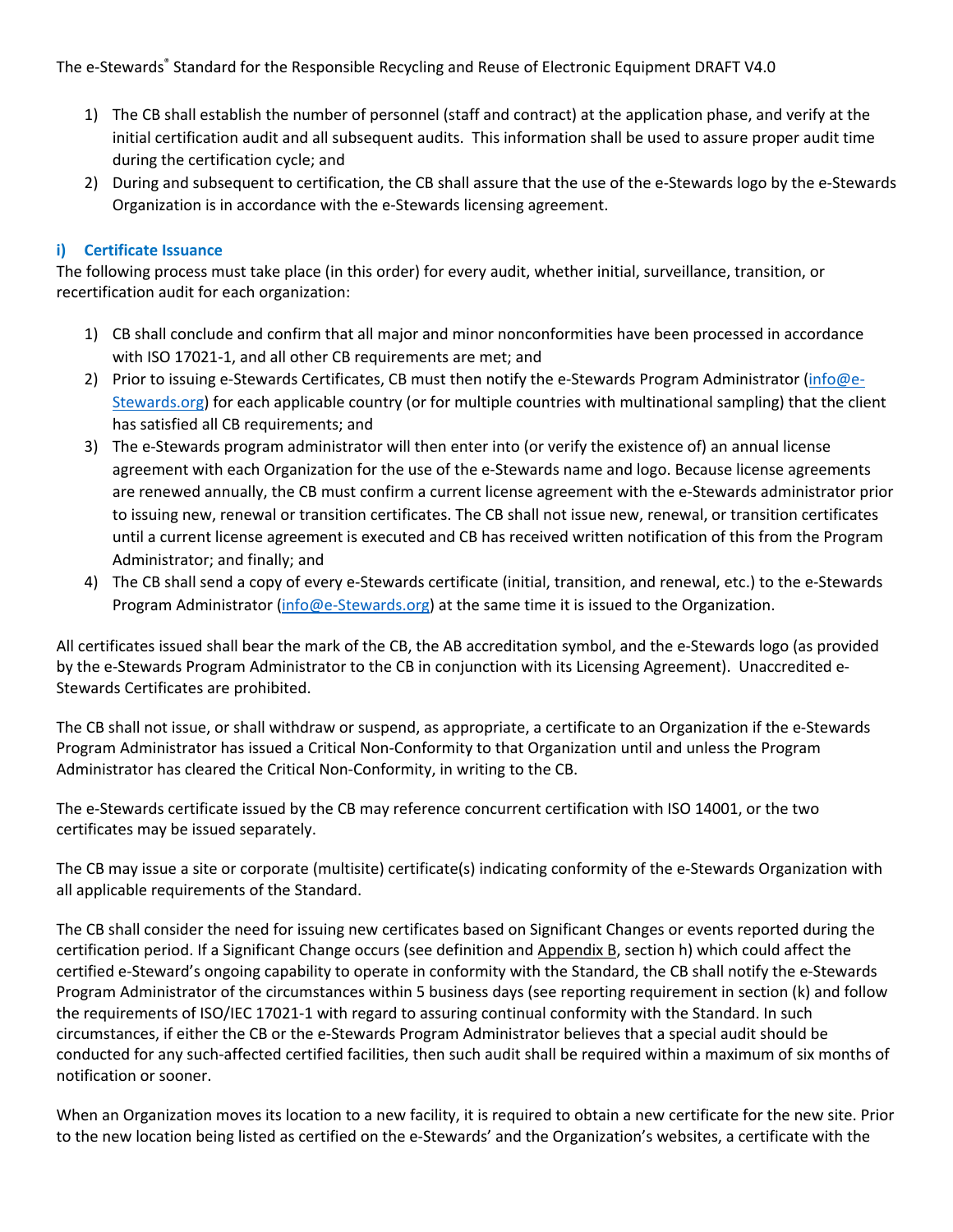new location's address shall be issued by the CB to the Organization and a copy sent to the e-Stewards Program Administrator at the same time.

# **j) Competence, Qualifications, and Ongoing Training of e-Stewards CB and AB Personnel on an ongoing basis**

e-Stewards CB audit teams shall have the following competence:

- Audit team shall be led by a competent Team Leader in accordance with CB's system requirements; and
- $\triangleright$  Be competent in ISO 14001: lead auditors with at least one-year experience in auditing to 14001; and
- $\triangleright$  Successful completion of refresher/retraining courses of e-Stewards Standard, as available, at least once every three years; and
- $\blacktriangleright$  Successful completion of mandatory:
	- Initial e-Stewards Lead Auditor training, and
	- e-Stewards transition auditor training, following the publication of a full revision of the e-Stewards Standard.
- $\triangleright$  Be competent in e-Stewards published Sanctioned interpretations prior to auditing to them; and
- Have demonstrated competency in accordance with ISO/IEC 17021-1 in electrical and electronic equipment and recycling industries; and
- $\blacktriangleright$  Have an understanding of the Basel Convention, including the Annexes.

The e-Stewards CB program managers, technical review personnel, and e-Stewards certification decision-maker shall:

- **EXECUTE:** Participate in refresher/retraining e-Stewards courses at least once every three years;
- $\blacktriangleright$  Participate in and successful completion of mandatory trainings:
	- Initial e-Stewards Lead Auditor training; and
	- e-Stewards transition auditor training provided by the e-Steward program following the publication of a full revision of the e-Stewards Standard.
- ▶ Possess and apply knowledge of the current version of the e-Stewards<sup>®</sup> program requirements, the current and revised e-Stewards Standards and Sanctioned Interpretations, the environmental management system requirements of ISO 14001, and recycling and electronics recycling in particular; and
- Possess and apply the skills necessary to provide effective management of the CB's program and discuss at a technical level any questions the CB's clients might have specific to this program.

AB assessors and program managers shall successfully complete mandatory:

- $\blacktriangleright$  Initial e-Stewards Lead Auditor training; and
- $\triangleright$  e-Stewards transition auditor training provided by the e-Steward program following the publication of a full revision of the e-Stewards Standard.

## **k) Agreement to Oversight of the Certification Process & CB/AB Reporting Requirements**

The AB and CB shall agree to a reasonable level of oversight by the e-Stewards Program Administrator. This oversight may include:

- $\triangleright$  Witnessing of the initial CB accreditation office audit and witnessed audits; and
- Exercise Review of AB and CB documents and procedures related to the e-Stewards program; and
- $\blacktriangleright$  Witnessing of CB audits of e-Stewards applicants and/or certified e-Stewards; and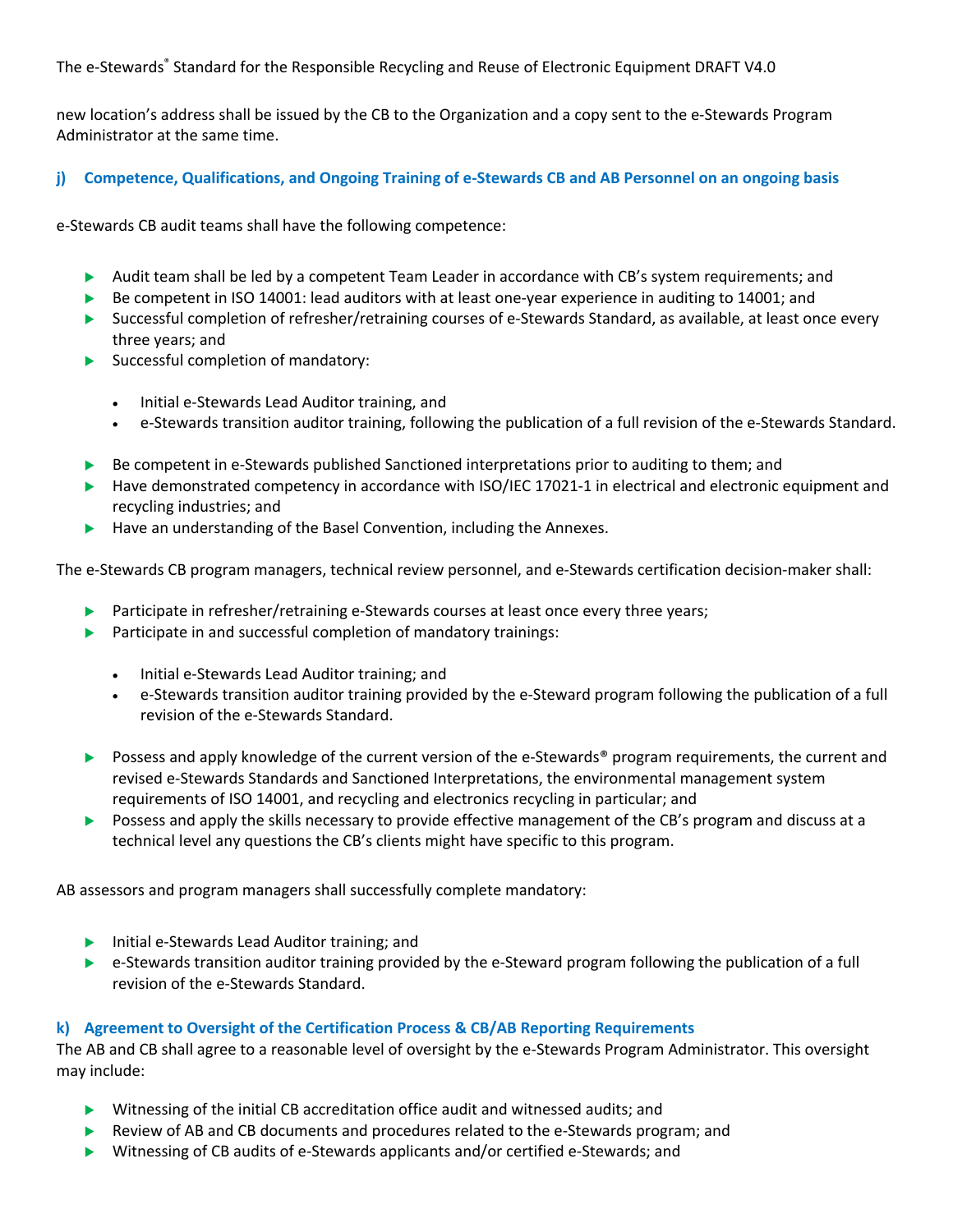- $\blacktriangleright$  CB office assessments; and
- Review or witnessing of other AB or CB events that the Program Administrator considers to be relevant to its oversight of the e-Stewards program.

To facilitate this oversight, CBs and ABs shall submit the following information to the e-Stewards Program Administrator at info@e-Stewards.org, at the frequencies indicated below.

# **1) CB reporting requirements**

**Monthly:** CBs shall submit a written report by the 7<sup>th</sup> day of every month, using "CBs e-Stewards Monthly Report" form, providing the e-Stewards Program Administrator with the following information:

|    | CB Monthly Reporting (due by the 7 <sup>th</sup> day of subsequent month)                                       |  |  |
|----|-----------------------------------------------------------------------------------------------------------------|--|--|
| 1) | New e-Stewards quotations issued since the last monthly report (company name)                                   |  |  |
| 2) | New contracts signed with candidate Organizations since the last report, including company name & location      |  |  |
| 3) | New Processing facilities contracted with current certified Organizations (including full address)              |  |  |
| 4) | Confirmed e-Stewards audits (initial, surveillance, special, or renewal) scheduled within the next 90 days      |  |  |
|    | from the current report, including:                                                                             |  |  |
|    | Facilities/locations to be audited; and                                                                         |  |  |
|    | Audit type; and                                                                                                 |  |  |
|    | Specific auditors assigned to perform audits.                                                                   |  |  |
| 5) | New e-Stewards certificates issued since the last monthly report.                                               |  |  |
|    | NOTE: The CB shall also report each new e-Stewards certification to the Program Administrator within 5          |  |  |
|    | business days of certification (see next table)                                                                 |  |  |
|    | 6) All certificates suspended or withdrawn since the last monthly report.                                       |  |  |
|    | NOTE: Any changes to certification status (e.g. suspension, withdrawal, cancellation) shall also be reported to |  |  |
|    | the e-Stewards Program Administrator within 5 business days (see next table).                                   |  |  |
| 7) | ANAB witnessed audits, past month and within the next 90 days                                                   |  |  |

**Within 5 business days:** CB shall submit written notification to e-Stewards Program Administrator of the following occurrences within 5 business days of their occurrence (or as indicated):

| CB Reporting Changes in Status of Certifications and other Significant Changes at Clients                          |
|--------------------------------------------------------------------------------------------------------------------|
| New e-Stewards certificate issued                                                                                  |
| NOTE: A copy of every e-Stewards certificate issued shall be sent to info@e-Stewards.org at the time it is         |
| issued to the Organization.                                                                                        |
| Suspension of certified Organization, include company name, processing facility location(s), date of               |
| suspension, and the number of days given to clear all non-conformity(s).                                           |
| NOTE: If the suspension of one facility is not lifted within the deadline set by the CB, certificates for all of a |
| multi-sited Organization's facilities must also be suspended. Please contact e-Stewards Program                    |
| Administrator to discuss specifics as needed.                                                                      |
| Withdrawal of certified Organization's certificate                                                                 |
| Cancellation of Organization's contract for certification                                                          |
| New ownership of a certified e-Stewards Organization                                                               |
| New location (move) of Processing facility or Ancillary Site of an e-Stewards certified Organization               |
|                                                                                                                    |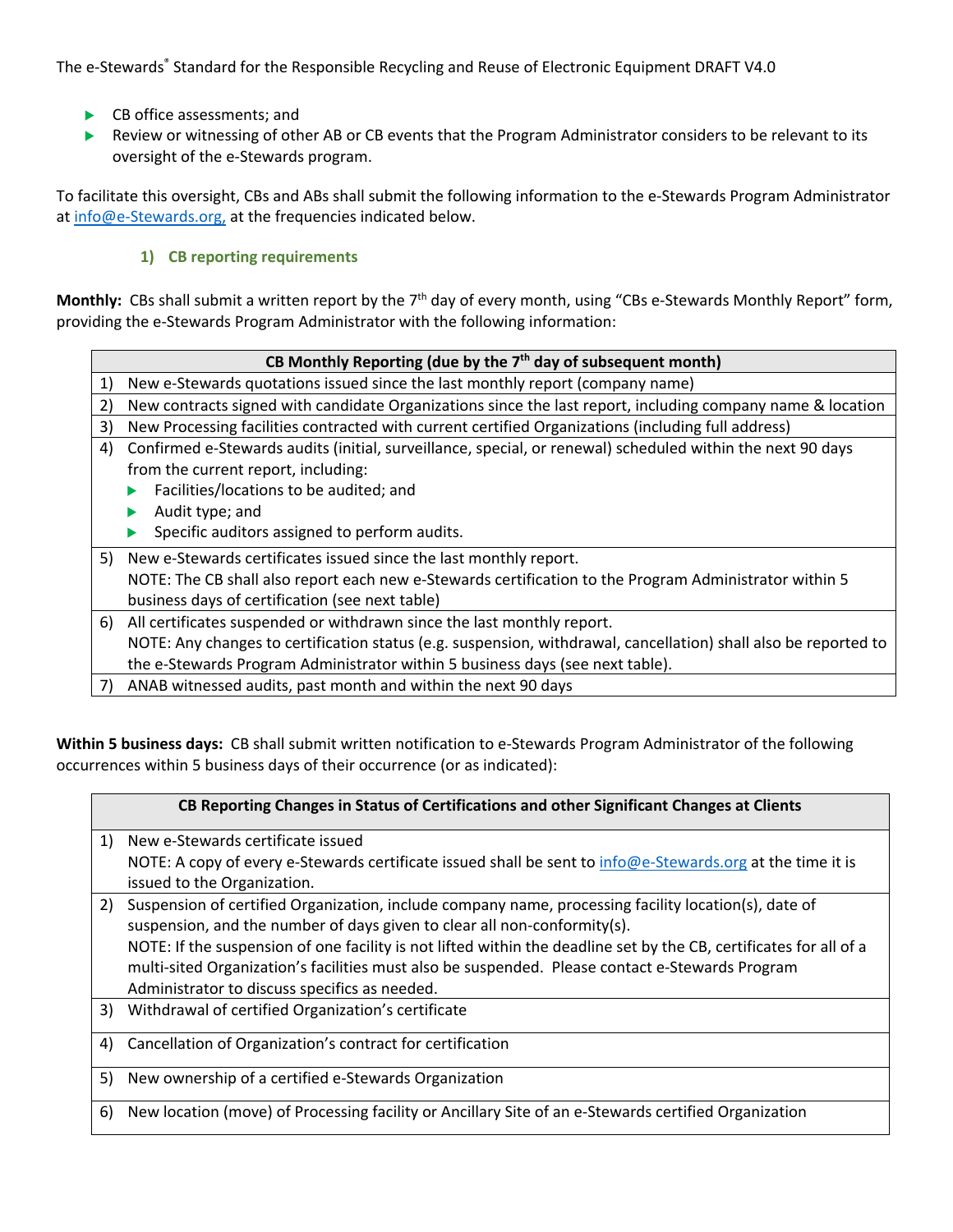7) Other Significant Changes or any event which could affect the certified e-Steward's ongoing capability to operate in conformity with the Standard (see definition, last paragraph of section (i), and Appendix B, section (h)

#### **CB Reporting Changes in Status of their own Accreditations**

 $\blacktriangleright$  The CB has had its accreditation discontinued or withdrawn by an approved AB for nonconformity with e-Stewards requirements, or ISO 14001, or another industry-specific standard.

#### **2) AB reporting requirements**

Accreditation Bodies shall report the following to e-Stewards Program Administrator, in the time frames indicated:

#### **AB Monthly Reporting**

The schedule for any of the following events planned in the upcoming 90 days:

- Any e-Stewards applicant CB audits;
- $\blacktriangleright$  Current e-Stewards CB office visits;
- $\triangleright$  Confirmed CB witnessed audits, including dates, locations, and CBs to be witnessed;
- $\triangleright$  Completed CB transition accreditation to the latest version of the e-Stewards Standard.

#### **AB Reporting within 1 Business Day**

**DED Notification of any e-Stewards CB that has had its accreditation suspended or withdrawn for** nonconformity with e-Stewards requirements or ISO 14001 or another industry-specific standard.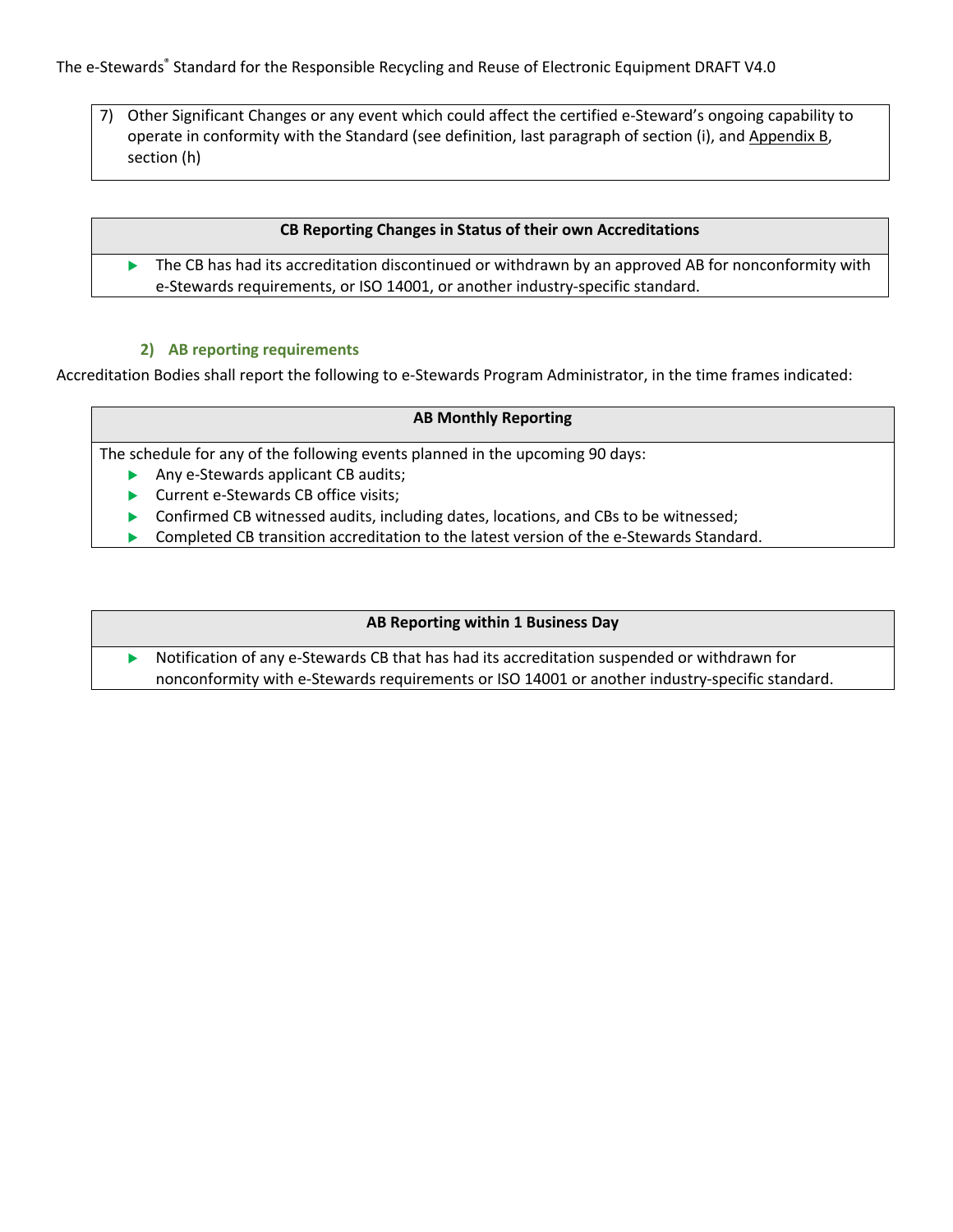# **APPENDIX D: DATA SECURITY**

#### **8.9 Data security**

This section is only to be used by, and is then is binding on, Organizations that have not yet been Certified to NAID AAA and all NAID endorsements for data security applicable to their facilities. As of July 1, 2022, all Organizations will be NAID AAA Certified and this section will sunset.

- a) The Organization shall ensure that all applicable laws, including the general Data Protection Regulation (of the European Union) and similar legislation in other parts of the world, are obeyed.
- b) The Organization shall establish a "first-touch policy" to immediately lock-down and secure all equipment unless it is known not to contain Customer Data on data-bearing components or other forms of documentation or records in accordance with the requirements of this standard noted below, prior to doing anything else with the equipment, including inventory, record-keeping, or any form of handling or processing.
- c) The Organization shall establish, implement, and maintain the processes necessary to provide data security services for applicable EE under their Control, and shall retain responsibility for preventing unauthorized access to or release of any Customer Data, regardless of whether data-bearing devices are going for Direct Reuse, Materials Recovery, or Final Disposal.

## **8.9.1 Establish and communicate data security risks and obligations**

The Organization shall inform customers of data security risks and provide customers with written communication regarding the Organization's explicit role, service obligations and agreements, and customer indemnifications, if any, regarding the data security services that are and/or are not provided.

Where data sanitization services are provided, this communication shall include:

- a) Types of assets and other material being sanitized; and
- b) Methods used for sanitization; and
- c) Confirmation of any additional information beyond Customer Data for which the customer has requested sanitization (asset tags, etc.); and
- d) Data security standard(s) achieved in sanitizing Customer Data.

## **8.9.2 Ensure physical and electronic security**

Develop, document, implement, and maintain the processes necessary for physically securing data-bearing devices and data processing systems used in the delivery of data security services, as well as for physically and electronically protecting all Customer Data throughout the chain of custody until it is sanitized or returned to the customer, regardless of Final Disposition.

These processes shall:

- a) Identify the data-bearing characteristics of the asset types for which the organization provides services; and
- b) Establish and document a clearly defined chain of custody for devices containing or possibly containing Customer Data that:
	- 1) Stipulates when and where the transfer of custody to the organization begins and ends for Customer Data; and
	- 2) Provides secure logistics, including the transport of data-bearing devices to the organization's facility(s), between the Organization's facilities, and/or to the End Provider(s), and maintains effective physical and electronic controls throughout the transport and transfer processes; and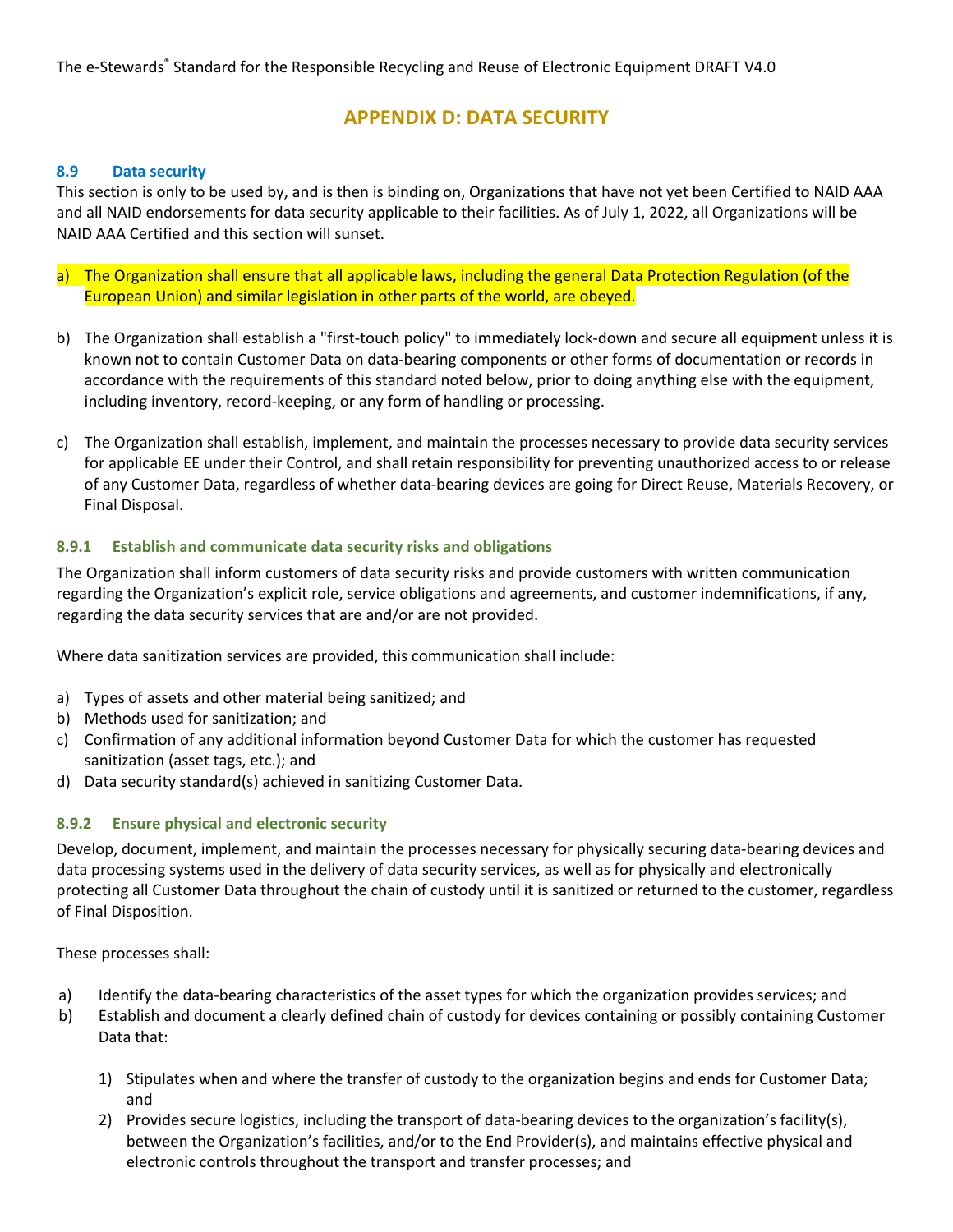- 3) Ensures that any locations where customer assets may be temporarily stored during the Organization's transport & transfer processes operate to meet the requirements defined in c) below;
- c) Provide effective controls to physically and electronically secure facilities and equipment in order to:
	- 1) Ensure that only authorized personnel are permitted access to areas where Customer Data is stored and where data security services are performed; and
	- 2) Isolate areas where data security services are performed from locations where unauthorized personnel can enter the property, such as loading and unloading areas; and
	- 3) Prevent data from being electronically accessible, even if physically controlled; and
	- 4) Restrict or control entry and exit of authorized guests in secure areas, as appropriate.
	- d) Implement controls to mitigate data security risks associated with workers, including but not limited to background verification checks on all workers and temporary service providers who are involved in the delivery of data security services; and
	- e) Effectively track all data storage devices and sanitization activities performed on them, including:
		- 1) Clear identification of all equipment and components that require data security services, either by using a manufacturer-designated serial number or assigning a unique number for each device or by designating secure accumulation areas for non-serialized data storage devices; and
		- 2) Documentation of physical location and data security status throughout the chain of custody; and
		- 3) Implementation of handling processes to ensure inventory integrity until data sanitization is complete, to prevent access to accumulated media, and to track accumulation containers' physical locations until Customer Data is sanitized; and
		- 4) Provision of inventory-tracking information to customers regarding their data storage devices and sanitization status, and facilitation of customer requests to audit the status of their Customer Data and data storage devices throughout the organization's chain of custody.

## **8.9.3 Sanitize all Customer Data**

Unless otherwise requested by the customer in writing, effectively sanitize all Customer Data prior to its departure from the organization's Control by conforming, at a minimum, to either a published national standard for data security in the country or region where services are being delivered or the current version of NIST Special Publication 800-88 Guidelines for Media Sanitization, whichever is more stringent.

The Organization shall ensure all devices sold or donated for Direct Reuse have been sanitized of Customer Data and that paper and other media containing Customer Data are removed from equipment and components or rendered permanently and completely illegible, including from internal paper pathways of imaging equipment.

Organizations and/or their IDPs may sanitize data storage devices in a mobile environment, such as in a vehicle designed to provide data sanitization and destruction, if:

- a) The vehicle, its equipment, and processes meet e-Stewards requirements for data security and protect human health and the environment; and
- b) Workers are trained to perform mobile data sanitization in conformity with this Standard.

# **8.9.4 Verify successful sanitization of customer data**

The organization shall verify successful sanitization of all Customer Data, whether clearing, purging, or destroying data storage devices, including: